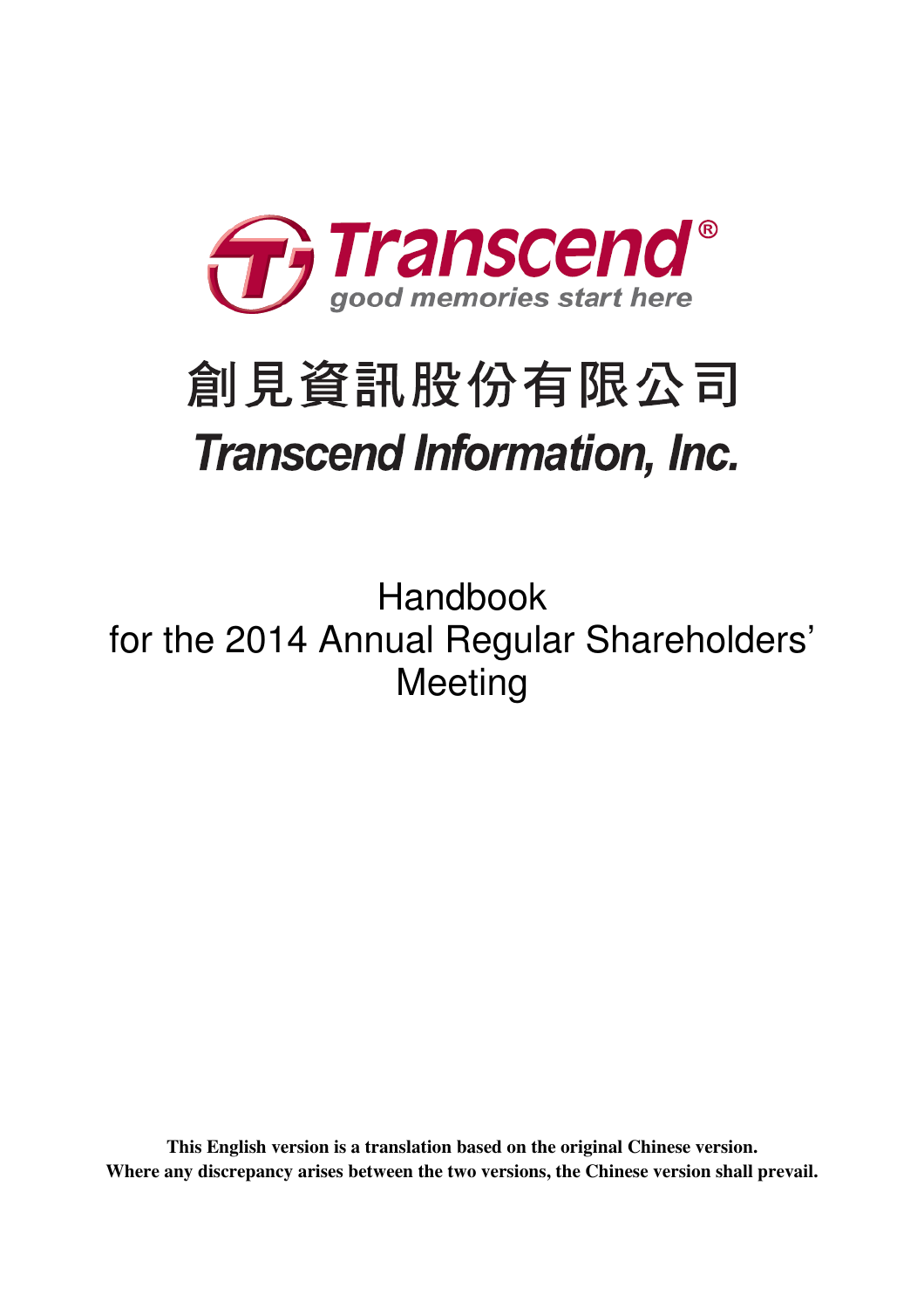# **Transcend Information, Inc. Handbook for the 2014 Annual Regular Shareholders' Meeting TABLE OF CONTENTS**

# **ATTACHMENT**

| ETHICAL CORPORATE MANAGEMENT BEST PRACTICE PRINCIPLES  [1                           |
|-------------------------------------------------------------------------------------|
| INDEPENDENT AUDITORS' REPORT AND 2013 FINANCIAL                                     |
|                                                                                     |
| INDEPENDENT AUDITORS' REPORT AND 2013 CONSOLIDATED FINANCIAL                        |
|                                                                                     |
| COMPARISON TABLE FOR THE "PROCEDURES FOR ACQUISITION OR DISPOSAL OF                 |
|                                                                                     |
| COMPARISON TABLE FOR THE "ARTICLES OF INCORPORATION · ···························36 |
| COMPARISON TABLE FOR THE "PROCEDURES FOR ELECTION OF DIRECTOR  37                   |
|                                                                                     |

## **APPENDIX**

| III : PROCEDURES FOR ACQUISITION OR DISPOSAL OF ASSETS (Before amendment) $\cdots 40$ |  |
|---------------------------------------------------------------------------------------|--|
| IV: PROCEDURES FOR ELECTION OF DIRECTOR (Before amendment) 58                         |  |
|                                                                                       |  |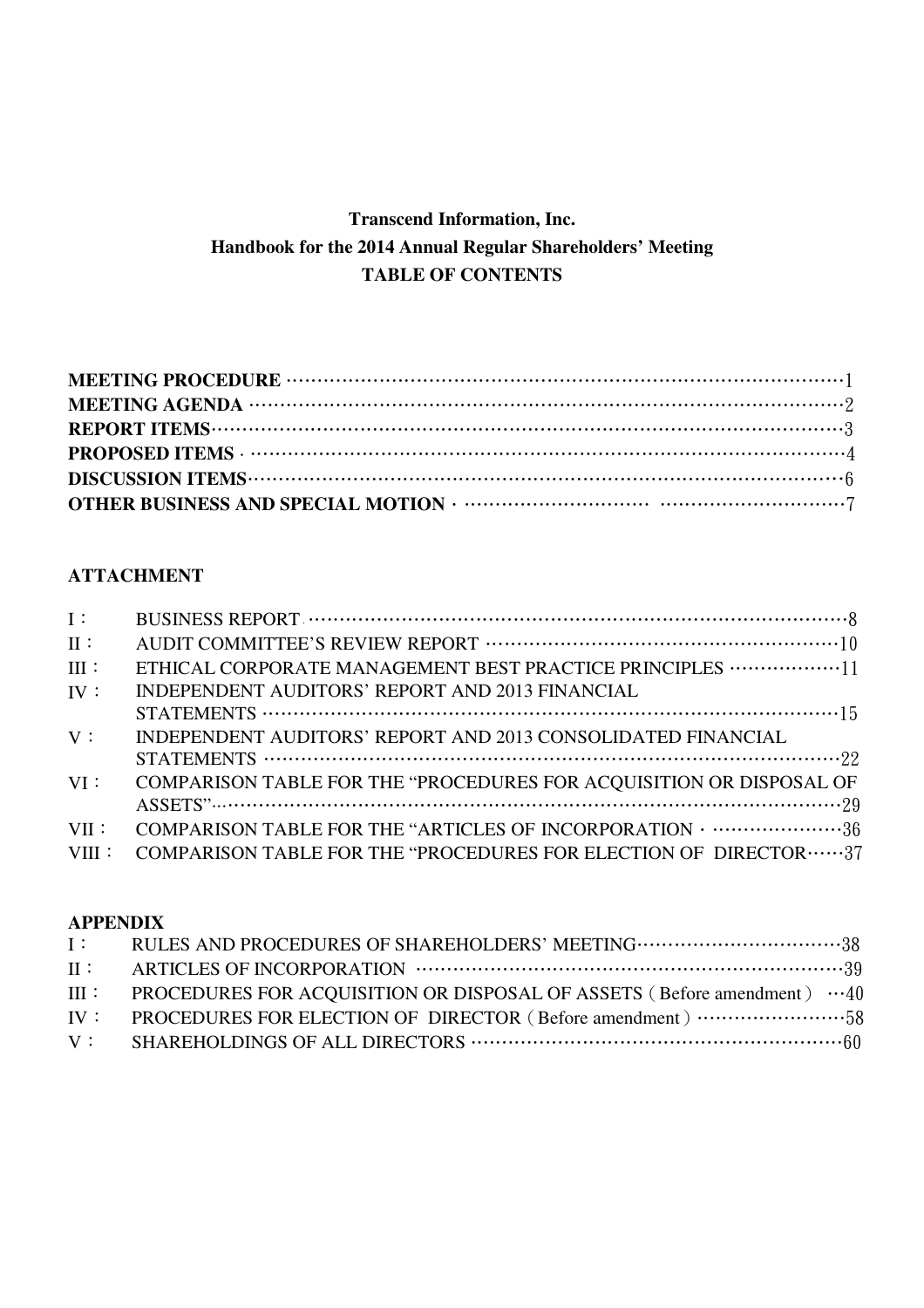# **Transcend Information, Inc.**

# **2014 ANNUAL REGULAR SHAREHOLDERS' MEETING PROCEDURE**

- 1. Call the Meeting to Order
- 2. Chairman's Remarks
- 3. Report Items
- 4. Proposed Items
- 5. Discussion Items
- 6. Special Motions
- 7. Meeting Adjourned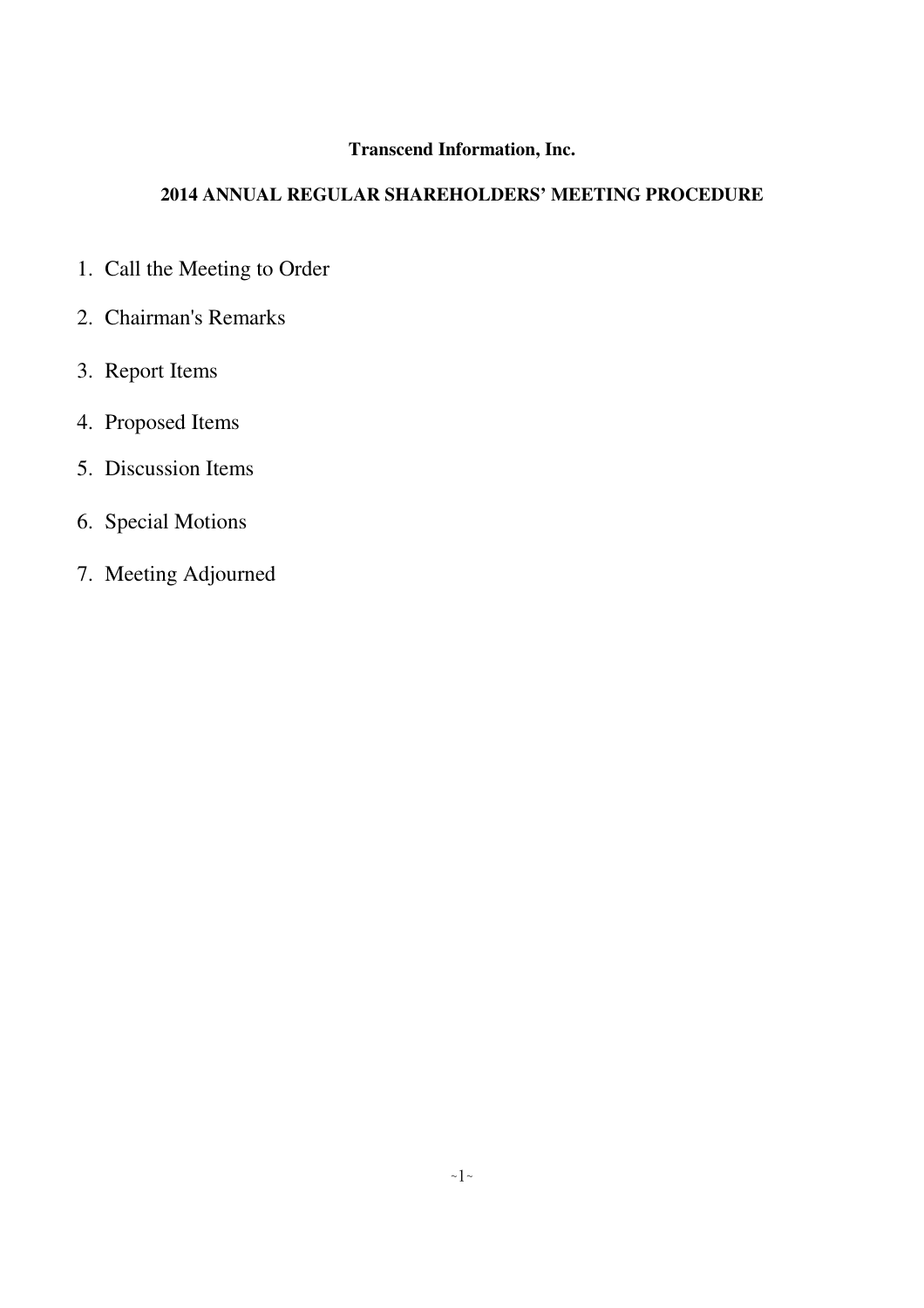#### **Transcend Information, Inc.**

## **2014 ANNUAL REGULAR SHAREHOLDERS' MEETING AGENDA**  (Translation)

#### Time: 9:00 a.m., June 12, 2014

Place: Transcend Information, Inc. (No. 70, XingZhong Rd., NeiHu Dist., Taipei 114, Taiwan)

#### Chairman's Remarks

- I. Report Items
- (1) The business conditions of 2013
- (2) Audit Committee's review report
- (3) The status of endorsements and guarantees
- (4) The making of the "Ethical Corporate Management Best Practice Principles"

#### II. Proposed Items

- (1) Adoption of 2013 Business Report and Financial Statements
- (2) Adoption of the proposal for distribution of 2013 earnings

#### III. Discussion Items

- (1) Proposal to release the Directors from non-competition restrictions
- (2) Approval of the Amendment to "Procedures for Acquisition or Disposal of Assets"
- (3) Approval of the Amendment to "Articles of Incorporation"
- (4) Approval of the Amendment to "Procedures for Election of Directors"

#### IV. Special Motions

#### V. Meeting Adjourned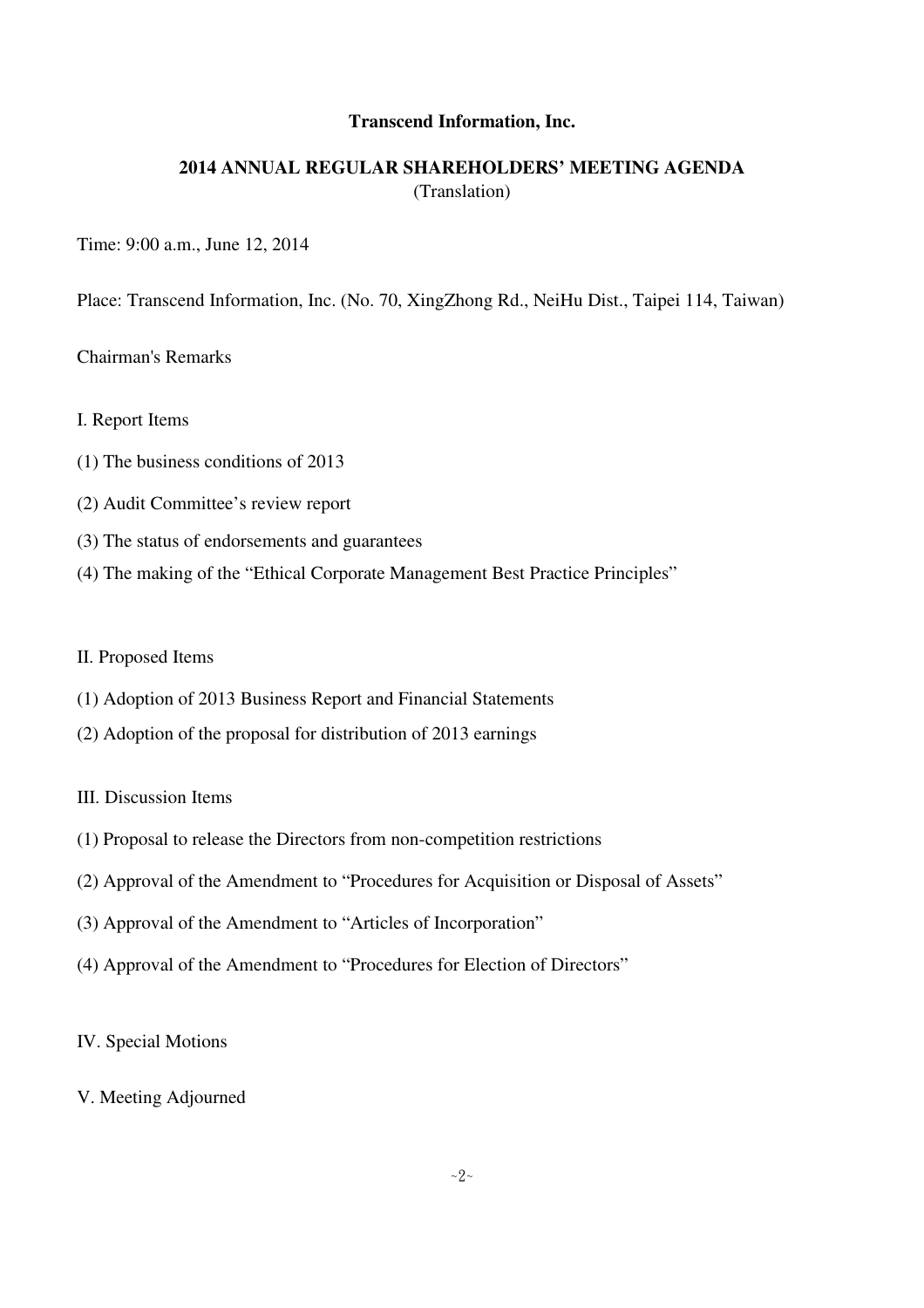## I. Report Items

(1) The business conditions of 2013

**Explanatory Notes:** Please refer to page 8 to 9 for Attachment I.

(2) Audit Committee's review report

**Explanatory Notes:** Please refer to page 10 for Attachment II.

(3) The status of endorsements and guarantees

## **Explanatory Notes:**

The Company provided a guarantee for Transcend Japan Inc. to apply for the credit limit on bank financing of JPY 1,000,000 thousand and 500,000 thousand on May 1, 2013 and September 13, 2013 respectively, pursuant to the Company's "Procedures for Endorsement and Guarantee", the highest amount of guarantee was TWD 7,929,684 thousand.

(4) The making of the "Ethical Corporate Management Best Practice Principles"

# **Explanatory Notes:**

- a. In order to foster the corporate culture of ethical management and sound development, the Company set up "Ethical Corporate Management Best Practice Principles" in accordance with "Ethical Corporate Management Best Practice Principles for TWSE/GTSM-Listed Companies" and the Company's practical operation.
- b. Please refer to page 11 to 14 for Attachment III: the content of the "Ethical Corporate Management Best Practice Principles".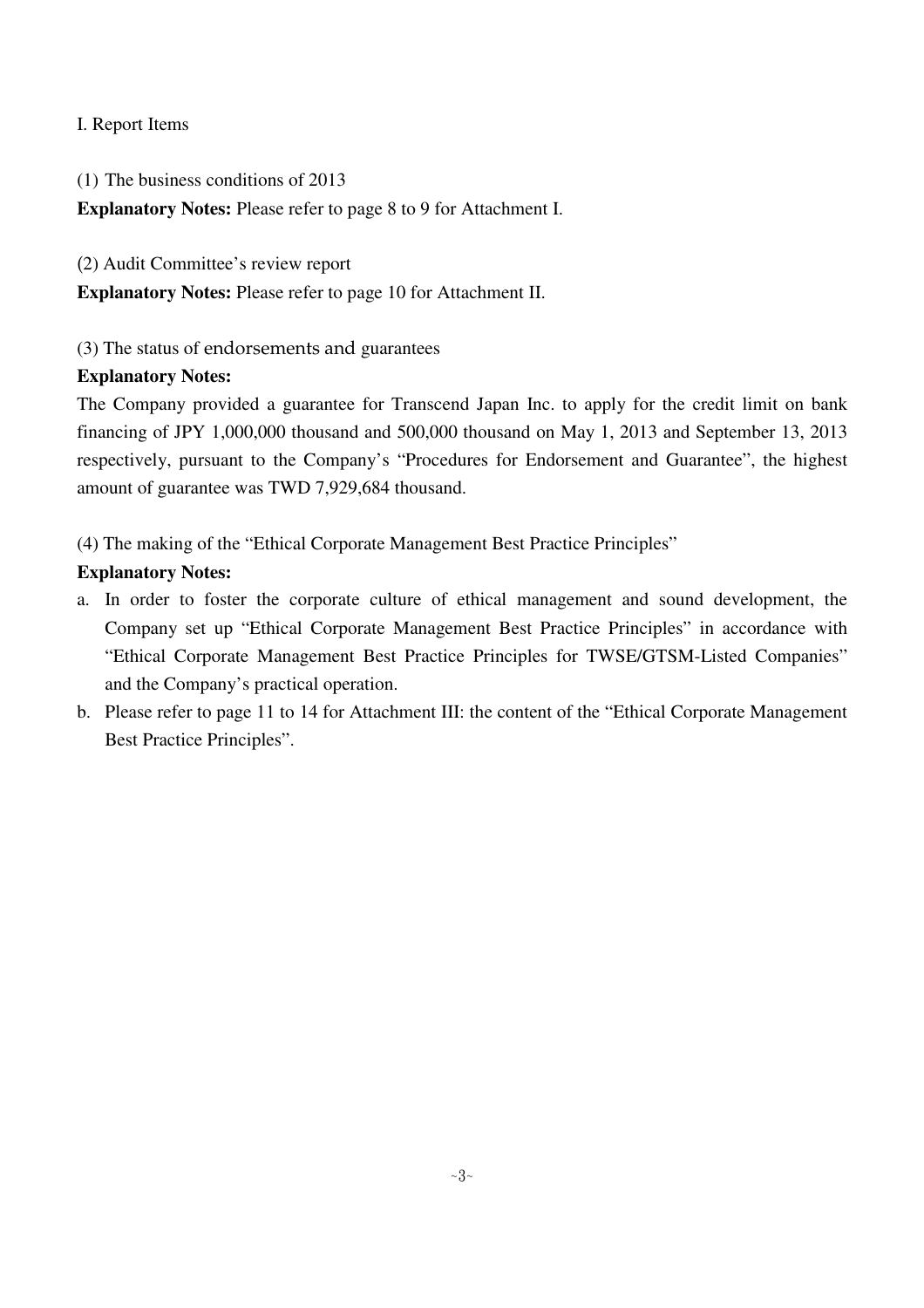## II. Proposed Items

(1) Adoption of 2013 Business Report and Financial Statements (Proposed by the Board of Directors)

## **Explanatory Notes:**

- a. The separate financial statement and consolidated financial statement of the Company for the year of 2013 have been audited by independent auditors, Huei-Shyang Wang and Mr. Chien- Hung Chou, of the Pricewaterhouse Coopers. The Business Report, Independent Auditors' Report and Financial Statements are hereby also attached. (Please refer to page 9 to 10 for Attachment I, and page 15 to 28 for Attachment IV and V)
- b. It is submitted for ratification.

## **Resolution:**

(2) Adoption of the proposal for distribution of 2013 earnings (Proposed by the Board of Directors)

## **Explanatory Notes:**

- a. For appropriations of 2013 earnings, the Company will distribute cash dividend of NTD 2,886,103,223 from the available retained earnings of 2013 after setting aside legal reserve and distributing employees' profit sharing.
- b. Please refer to page 5 for the 2013 estimated earnings distribution table.
- c. Cash dividends will be distributed proportionately according to shareholders' shares ownership registered in the Common Stockholders' Roster as of the date of record.
- d. To avoid the change in the total amount of common shares outstanding resulting from buyback of company shares, or transfer or cancellation of treasury stock, it is proposed that the Chairman of the Board be authorized to adjust the cash to be distributed to each common share.
- e. It is submitted for ratification.

## **Resolution:**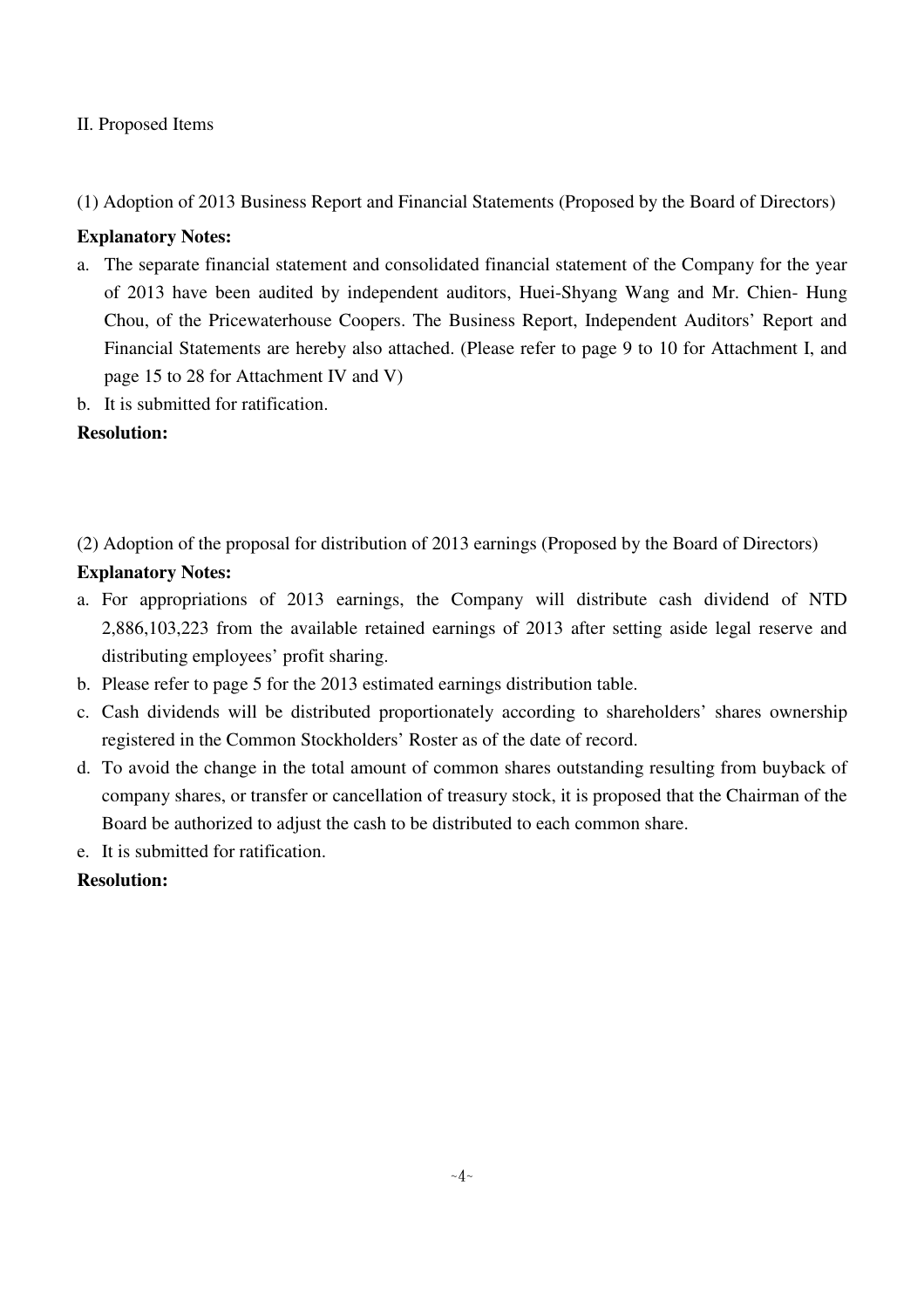# **Transcend Information, Inc. The Chart of 2013 Earnings Distribution For the year ended December 31, 2013 (Expresses in thousands of New Taiwan dollars)**

| <b>Item</b>                                      | <b>Amount</b> | <b>Remarks</b>       |
|--------------------------------------------------|---------------|----------------------|
| Unappropriated retained earnings at beginning    | 4,690,448,698 |                      |
| Add: Reconciliation of adopting IFRSs for the    | 80,254,325    |                      |
| first-time                                       |               |                      |
| Adjusted unappropriated retained earnings at     | 4,770,703,023 |                      |
| beginning                                        |               |                      |
| Add: Adjustment on unappropriated earnings for   | 5,387,815     |                      |
| 2013                                             |               |                      |
| Adjusted unappropriated retained earnings        | 4,776,090,838 |                      |
| <b>Add:</b> Net income for 2013                  | 3,198,955,983 |                      |
| <b>Less:</b> Legal reserve $(10\%)$              | 319,895,598   |                      |
| Retained earnings available for appropriation as |               |                      |
| of December 31, 2013                             | 7,655,151,223 |                      |
| <b>Less:</b> Items of distribution -             |               | Cash dividend        |
| Cash dividend to shareholders                    | 2,886,103,223 | (NT \$6.7 per share) |
| Unappropriated retained earnings at end          | 4,769,048,000 |                      |
| <b>Note</b>                                      |               |                      |
| Directors' and supervisors' remuneration         | 5,192,385     |                      |
| Employees' bonus                                 | 25,961,917    |                      |

Note: Regarding the abovementioned amount of profits resolved to be distributed, there is no material difference between the resolved employees' bonus and the estimated figures for 2013. The remuneration for directors and supervisors would be NTD 5,192,385 calculated in accordance with "Articles of Incorporation", but was not recognized in 2013 financial statements After the actual distributed amounts being resolved by the shareholders' meeting, the difference between the resolved amounts and the 2013 estimates will be recognized in the statement of income in 2014.

Director: Shu, Chung-won Manager: Shu, Chung-cheng Accounting: Lu, Chihyuan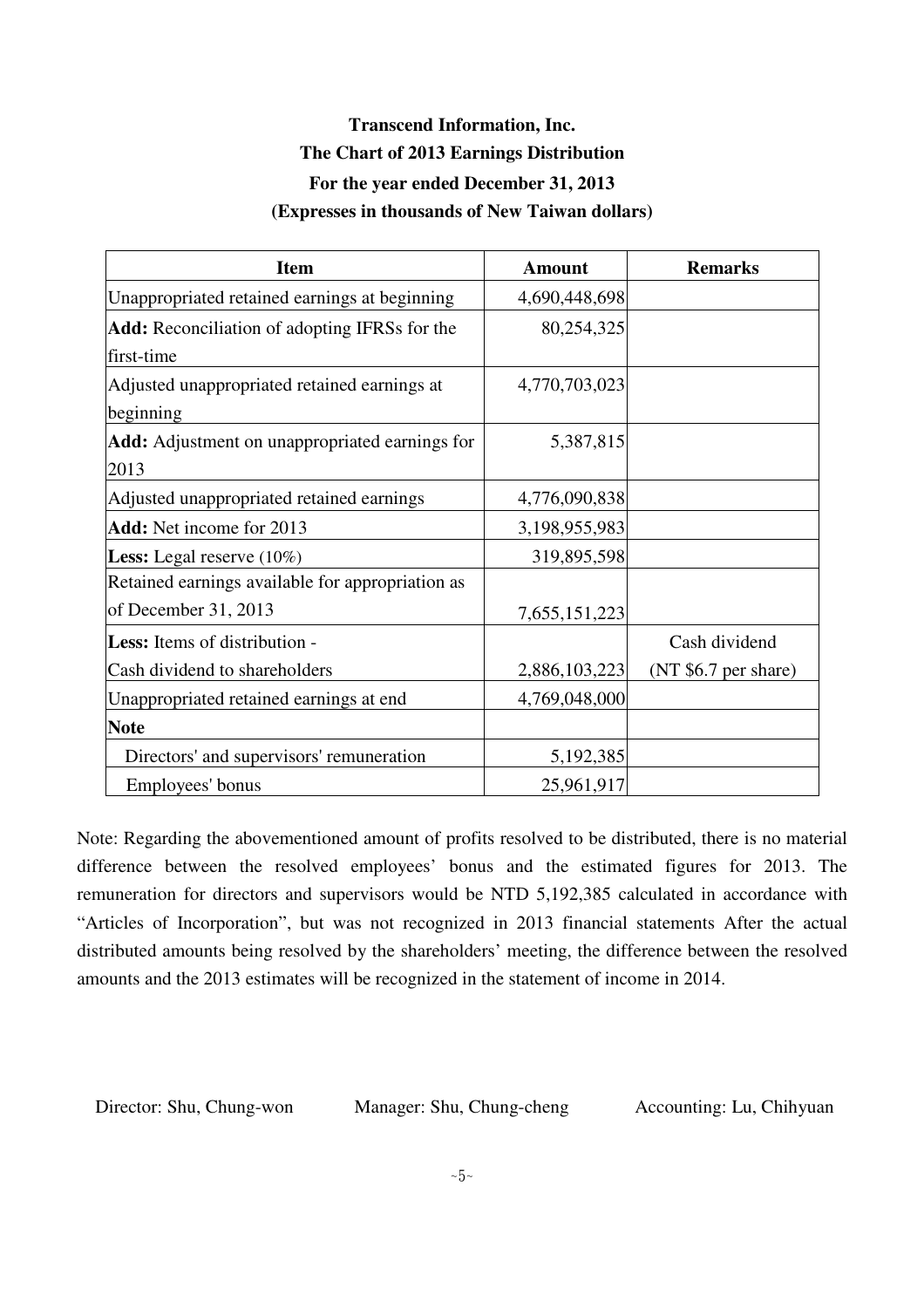III. Discussion Items

Discussion Item (1)

**Subject:** Proposal to release the Directors from non-competition restrictions. (Proposed by the Board of Directors)

## **Explanatory Notes:**

- a. Because the director(s) of the Company may involve in investment or operation of other companies with the same or similar business scope and assume the office of director(s), the Company, pursuant to Article 209 of Company Act, proposes to release the Directors from non-competition restrictions under the premise that no harm to the Company's interest.
- b. The proposed list:

 Director: Shu, Chung-cheng to be the representative of a juristic-person director of Taiwan IC Packaging Corporation.

c. It is submitted for approval.

## **Resolution:**

Discussion Item (2)

Subject: Approval of the Amendment to "Procedures for Acquisition or Disposal of Assets" (Proposed by the Board of Directors)

## **Explanatory Notes:**

- a. The Company proposes to amend the "Procedures for Acquisition or Disposal of Assets" to comply with amendment to "Regulations Governing Acquisition or Disposal of Assets by Public Companies", and to fit with IFRSs and the Company's practical operation.
- b. Please refer to page 29 to 35 for Attachment VI: the comparison table for the "Procedures for Acquisition or Disposal of Assets" before and after revision.
- c. It is submitted for approval.

# **Resolution:**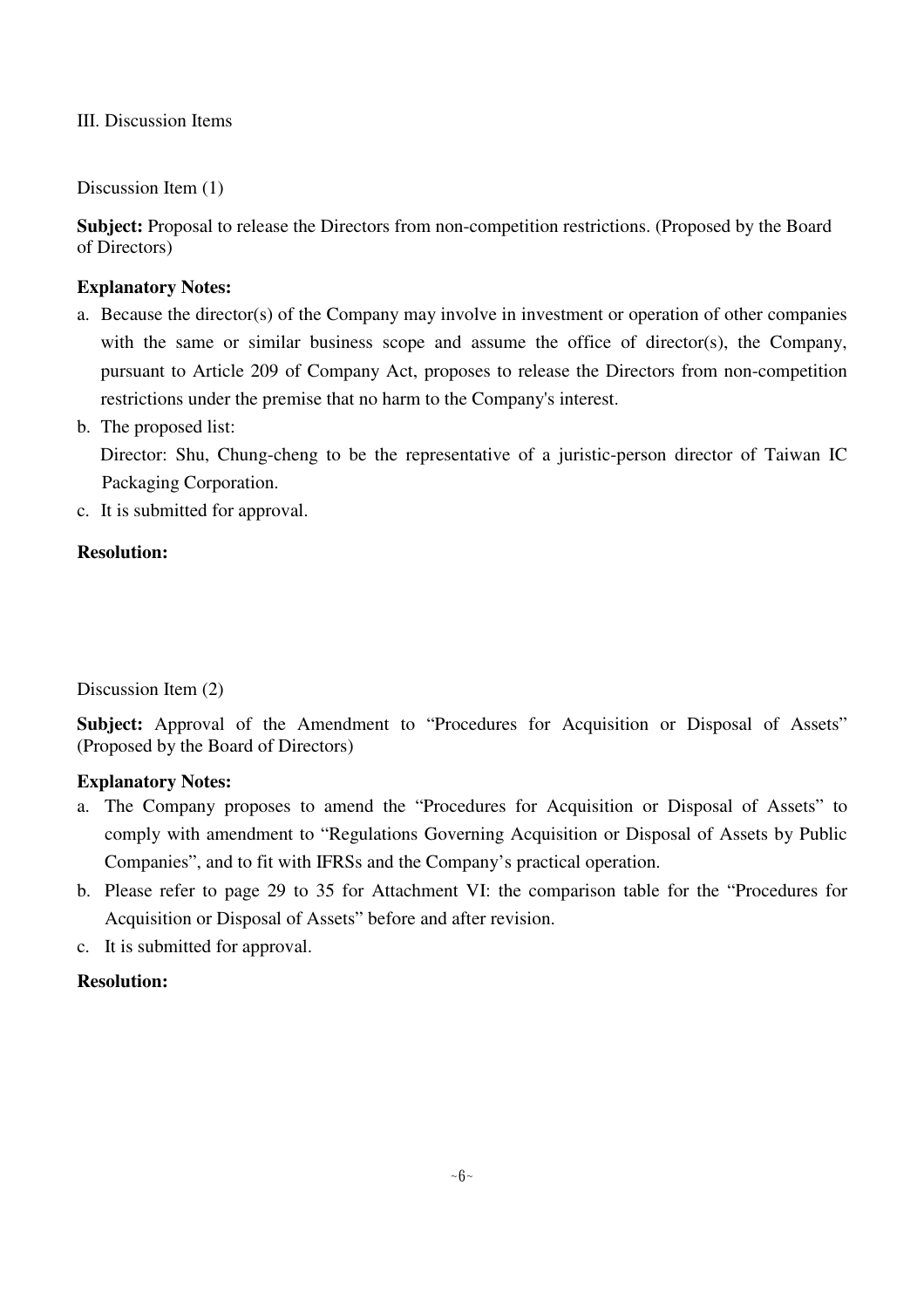Discussion Item (3)

**Subject:** Approval of the Amendment to "Articles of Incorporation" (Proposed by the Board of Directors)

## **Explanatory Notes:**

- a. To improve corporation government and to carry out Shareholder Activism, the Company proposes to amend the "Articles of Incorporation" to adopt candidate nomination system for the election of directors pursuant to Article 192-1 of the Company Act, and to include the use of an electronic voting system by shareholders pursuant to Article 177-1 of the Company Act.
- b. Please refer to page 36 for Attachment VII: the comparison table for "Articles of Incorporation" before and after revision.
- c. It is submitted for approval.

## **Resolution:**

Discussion Item (4)

**Subject:** Approval of the Amendment to "Procedures for Election of Directors" (Proposed by the Board of Directors)

## **Explanatory Notes:**

- a. The Company proposes to amend the "Procedures for Election of Directors" to comply with amendment to "Articles of Incorporation" regarding the adoption of a candidate nomination system for the election of directors.
- b. Please refer to page 37 for Attachment VIII: the comparison table for the "Procedures for Election of Directors" before and after revision.
- c. It is submitted for approval.

## **Resolution:**

IV. Special Motions

V. Meeting Adjourned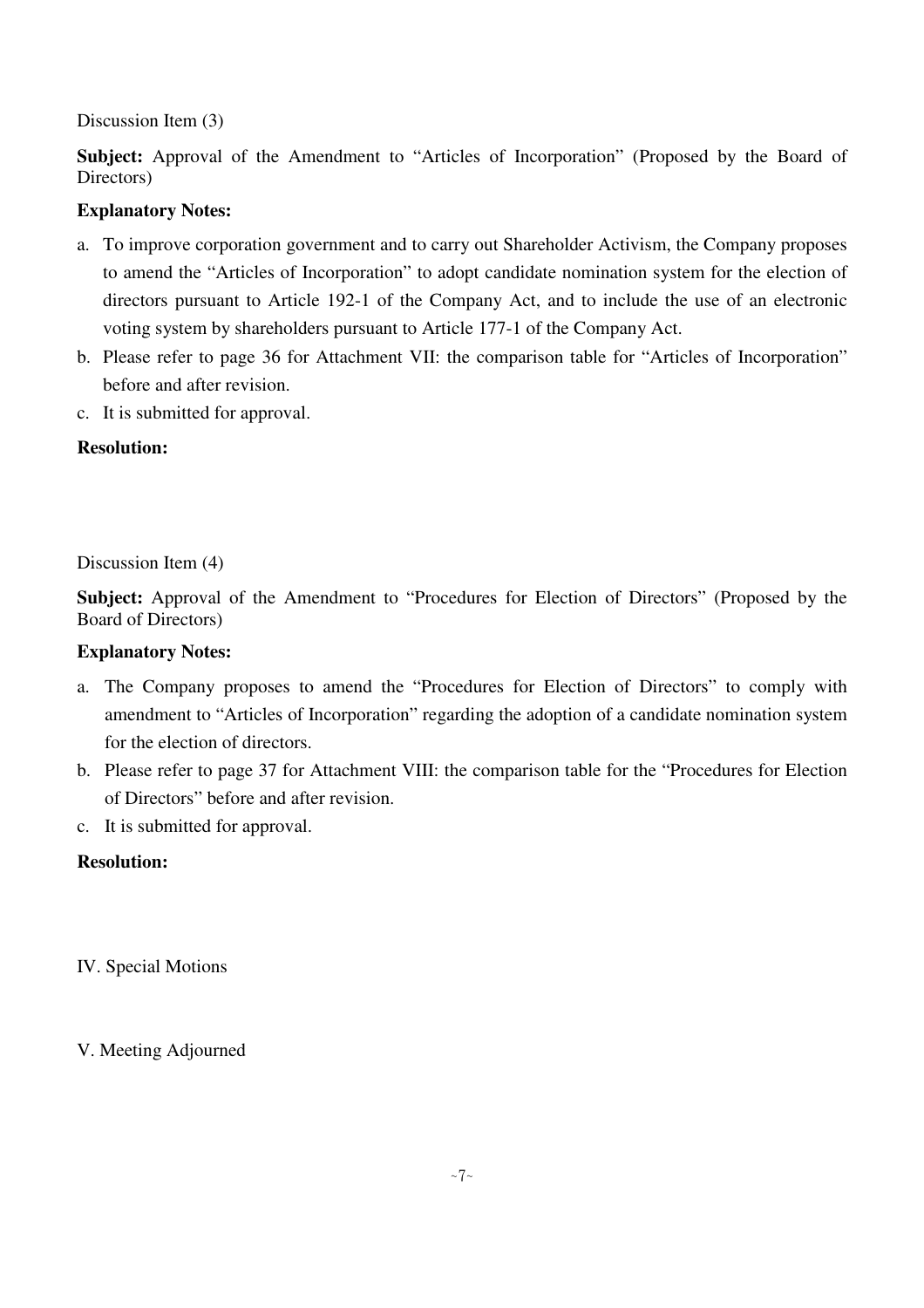## **Attachment I**

# TRANSCEND INFORMATION INC. BUSINESS REPORT

While economics of Europe, Japan and USA became better in 2013, IT industry in Taiwan was facing a growth crisis due to currency appreciation and decreased demand for PCs, which were gradually replaced with mobile devices. Flash and DRAM markets also acted differently. While an accidental fire at SK Hynix' plant in China pushed up DRAM prices, NAND flash faced price decrease since the demand was far lower than supply. In order to avoid being affected by price changes of raw materials, Transcend chose to put emphasis on production efficiency, inventory management, long-term branding management, and customer services.

In 2013, Transcend successfully sustained growth in the shrinking PC market with 8.5% growth in net margin. Consolidated revenue totaled NT\$26.12 billion. Consolidated gross profit totaled NT4.92 billion. Gross profit rate is 18.8 percent. Operating income totaled 3.35 billion. Income before tax totaled 3.74 billion. Net income totaled 3.2 billion. Earnings per share (EPS) is NT\$ 7.43 calculated at the weighted average of outstanding share capital amounting to 4.3 billion.

To expand our market share and strengthen our brand penetration, we kept developing more innovative products in consumer electronics and industrial applications. Last year, we expanded our product lineup to car video recorders. With confidence in industrial markets, we expanded our industrial R&D and sales teams, and participated in at least ten international industrial exhibitions to get a better understanding of the global industrial markets. We believe that SSD market is poised for strong growth in 2014, thus we will build up a more complete SSD product lineup and develop diverse models to meet our customers' needs.

For 7th consecutive year, Transcend was honored with Interbrand's Best Taiwan Global Brands. Known as a fair company with reasonable pay and a good work/life balance, Transcend triumphed over 34 competitors to win the award for Best Companies to Work For last year, which was held by the Department of Labor of the Taipei City Government. Transcend sees itself as a company that has a responsibility to the public, its shareholders and the world it trades in. Therefore, we have sponsored young athletes in high schools and colleges for three years. By sponsoring basketball games, volleyball games, cheerleading tournaments, football games, etc., we aim to provide the youth with a better environment where they can pursue their dreams and future careers.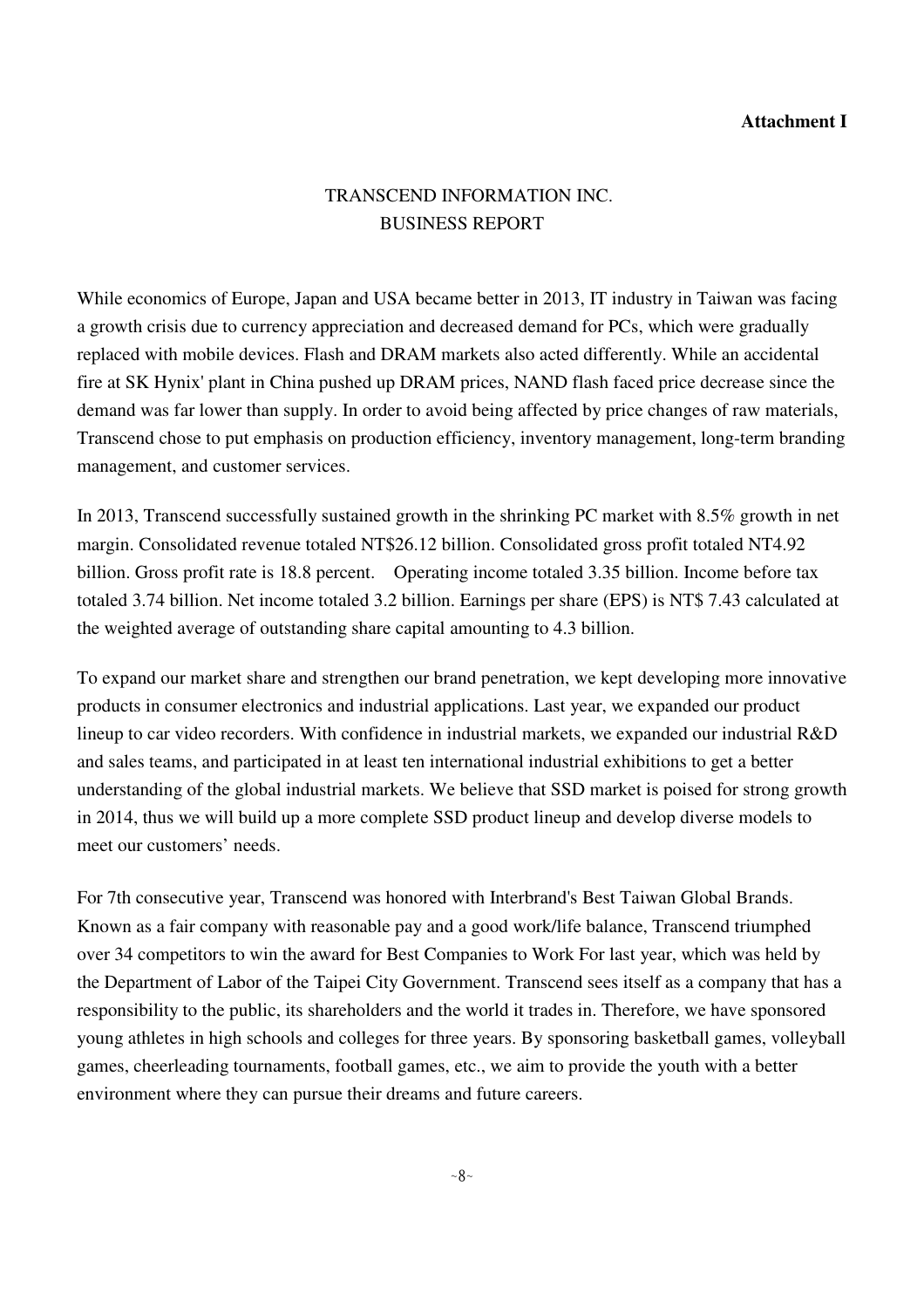Lastly, I sincerely thank all of our shareholders, customers, suppliers and employees, for your continued support and for the confidence that you have placed in us.

> Director: Shu Chongwan Manager: Shu Chongzheng Chief of Accounting: Lu, Chihyuan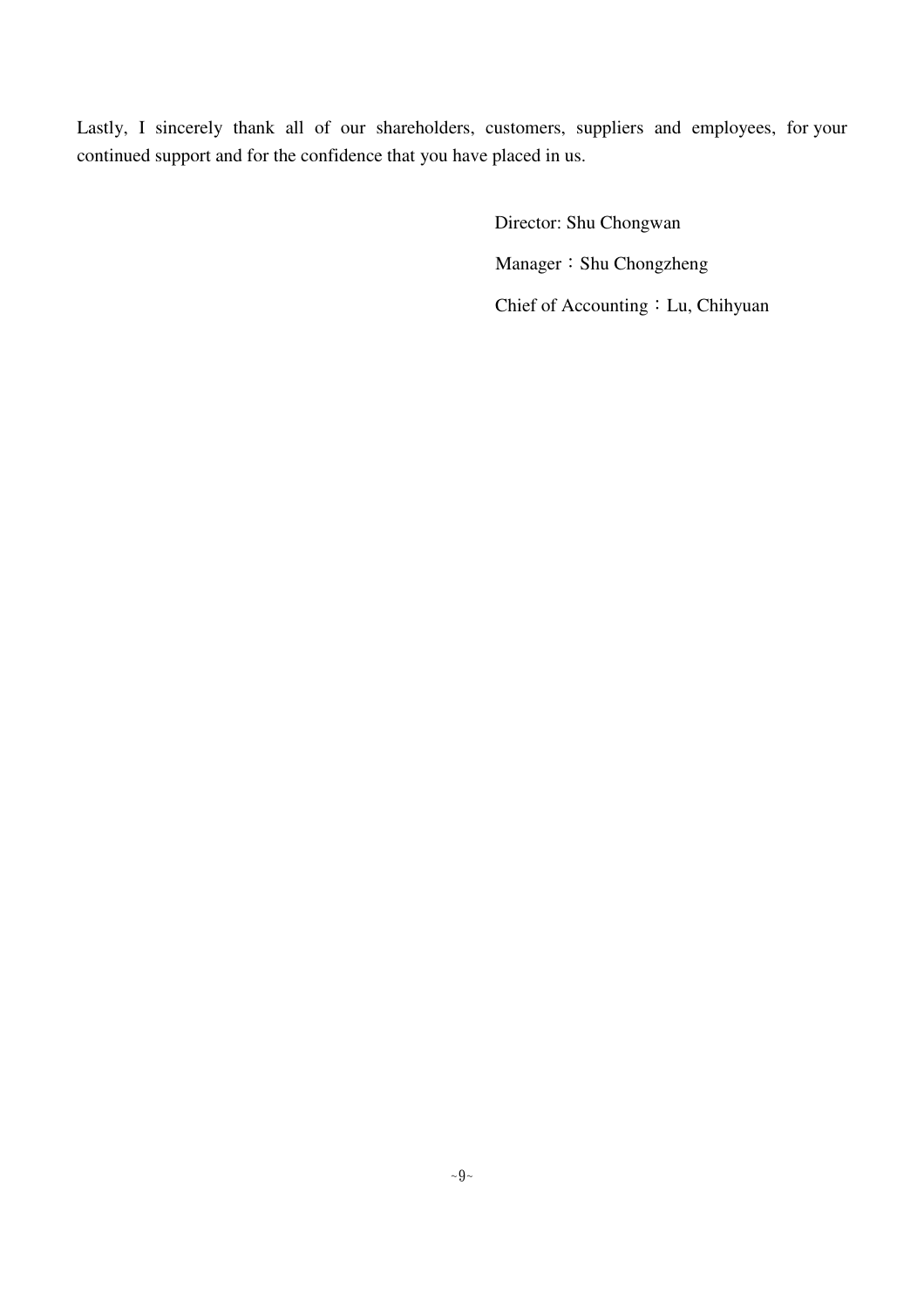## **Attachment II**

Audit Report of Audit Committee

The Board of Directors has prepared the Company's 2013 Business Report, Financial Statements and Earnings Distribution Proposal. Transcend Corporation's Financial Statements have been audited and certified by Mr. Huei-Shyang Wang and Mr. Chien- Hung Chou, the CPA of the Pricewaterhouse Coopers. The Business Report, Financial Statements and Earnings Distribution Proposal have been reviewed and considered to be complied with relevant rules by the undersigned, the audit committee of Transcend Corporation. Pursuant to Article 14-4 of the Securities and Exchange Act and Article 219 of the Company Law, we hereby submit this report.

The audit Committee of Transcend Corporation

Independent Director: Wang, Yi-Shin

Independent Director: Chen, Le-Min

Independent Director: Chen, Yi-Liang

March 19, 2014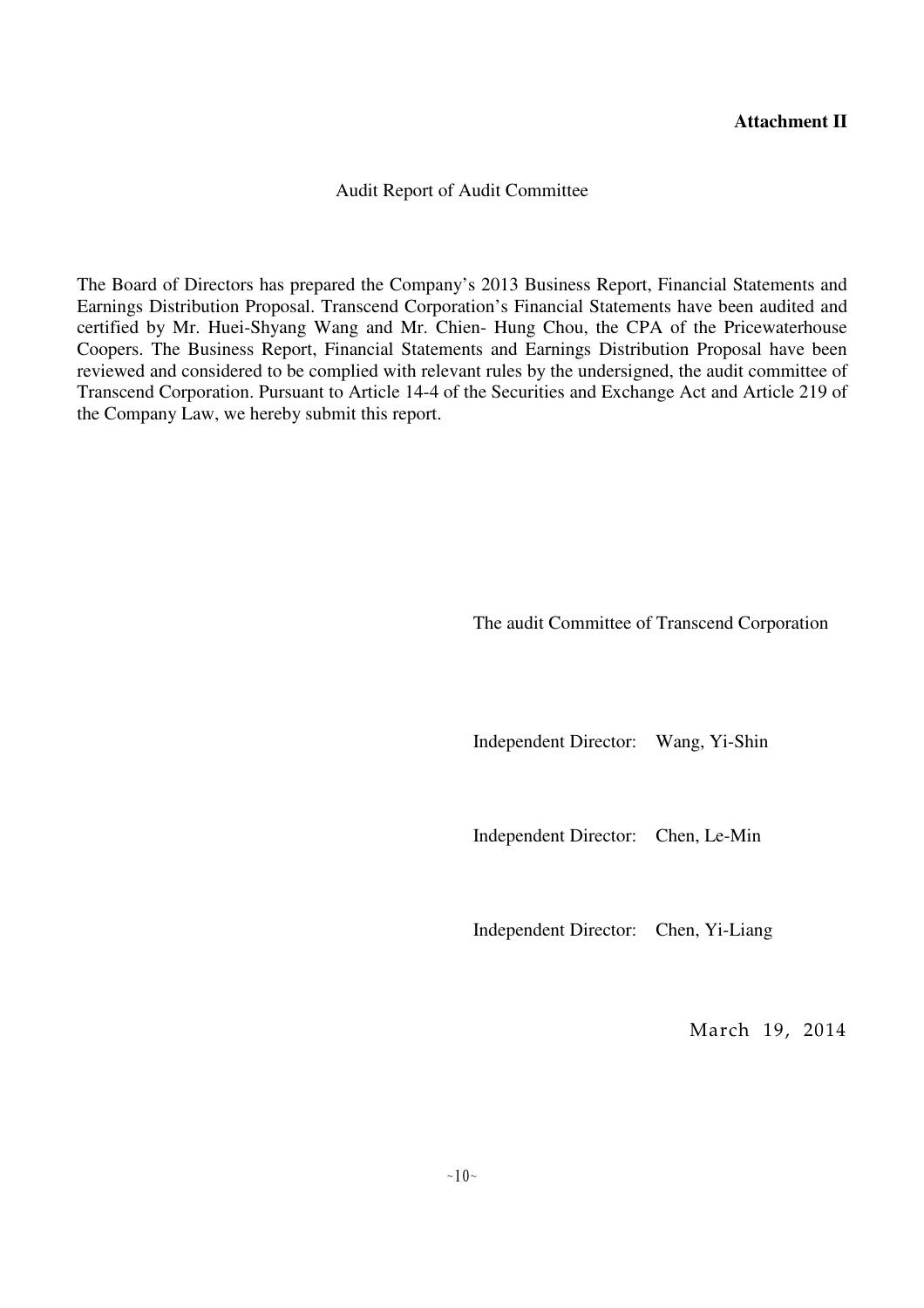## **Attachment III**

#### TRANSCEND INFORMATION INC.

## ETHICAL CORPORATE MANAGEMENT BEST PRACTICE PRINCIPLES

#### Article 1

To foster a corporate culture of ethical management and sound development, and offer a reference framework for establishing good commercial practices, Transcend Information Inc. (the "Company") promulgated The Ethical Corporate Management Best Practice Principles ("Principles").

In accordance with the Principles, ethical corporate management best practice principles applicable to the Company's business groups and subsidiaries.

#### Article 2

When engaging in commercial activities, directors, audit committee, managers or employees of the Company shall not directly or indirectly offer, promise to offer, request or accept any improper benefits, nor commit unethical acts including breach of ethics, illegal acts, or breach of fiduciary duty ("unethical conduct") for purposes of acquiring or maintaining benefits.

Parties referred to in the preceding paragraph include civil servants, political candidates, political parties or members of political parties, state-run or private-owned businesses or institutions, and their directors, supervisors, managers, employees or substantial controllers or other interested parties.

#### Article 3

"Benefits" in the Principles means any valuable things, including money, endowments, commissions, positions, services, preferential treatment or rebates of any type or in any name. Benefits received or given occasionally in accordance with accepted social customs and that do not adversely affect specific rights and obligations shall be excluded.

#### Article 4

The Company shall comply with the Company Act, Securities and Exchange Act, Business Entity Accounting Act, Political Donations Act, Anti-Corruption Statute, Government Procurement Act, Act on Recusal of Public Servants Due to Conflicts of Interest, TWSE/GTSM-listing rules, or other laws or regulations regarding commercial activities, as the underlying basic premise to facilitate ethical corporate management.

#### Article 5

The Company shall abide by the operational philosophies of honesty, transparency and responsibility, base policies on the principle of good faith and establish good corporate governance and risk control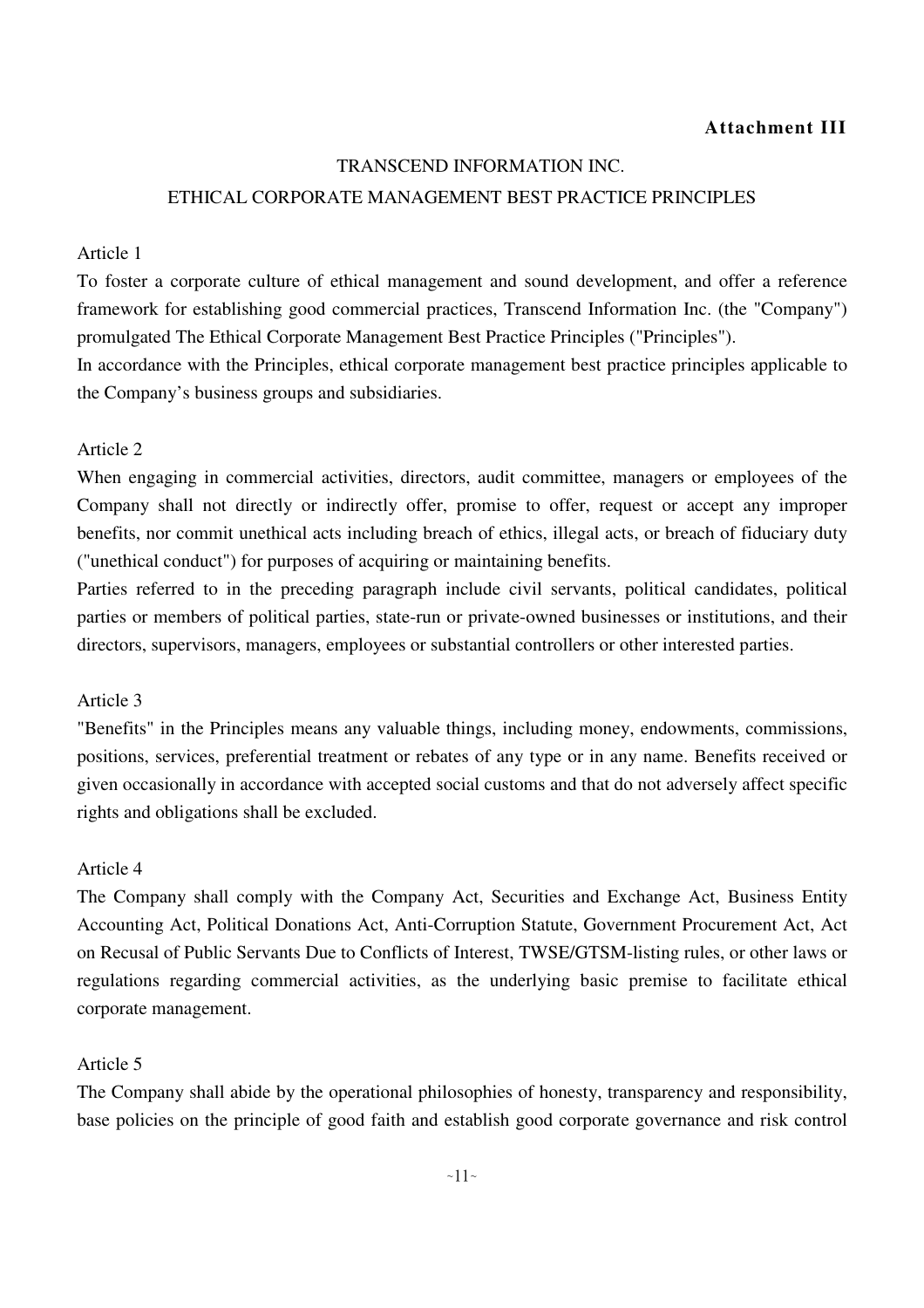and management mechanism so as to create an operational environment for sustainable development.

## Article 6

The Company are advised to, in accordance with the operational philosophies and policies prescribed in the preceding article, establish in this ethical corporate management best practice principle comprehensive programs to forestall unethical conduct ("prevention program"), including operational procedures, guidelines, and training.

When establishing the prevention program, the Company shall comply with relevant laws and regulations of the territory where the companies and their business group are operating.

## Article 7

The prevention program established by the Company shall at least include preventive measures against the following:

- A. Offering and acceptance of bribes.
- B. Illegal political donations.
- C. Improper charitable donations or sponsorship.
- D. Offering or acceptance of unreasonable presents or hospitality, or other improper benefits.

#### Article 8

The Company and respective business group shall clearly specify ethical corporate management policies in their external documents. The board of directors and the management level shall undertake to rigorously and thoroughly enforce such policies for internal management and external commercial activities.

#### Article 9

The Company shall engage in commercial activities in a fair and transparent manner.

Prior to any commercial transactions, the Company shall take into consideration the legality of their agents, suppliers, clients or other trading counterparties, and their records of unethical conduct, if any. It is advisable not to have any dealings with persons who have any records of unethical conduct.

When entering into contracts with other parties, the Company shall include in such contracts provisions demanding ethical corporate management policy compliance and that in the event the trading counterparties are suspected of engaging in unethical conduct, the Company may at any time terminate or cancel the contracts.

## Article 10

When conducting business, the Company and their directors, audit committee, managers and employees, shall not directly or indirectly offer, promise to offer, request or accept any improper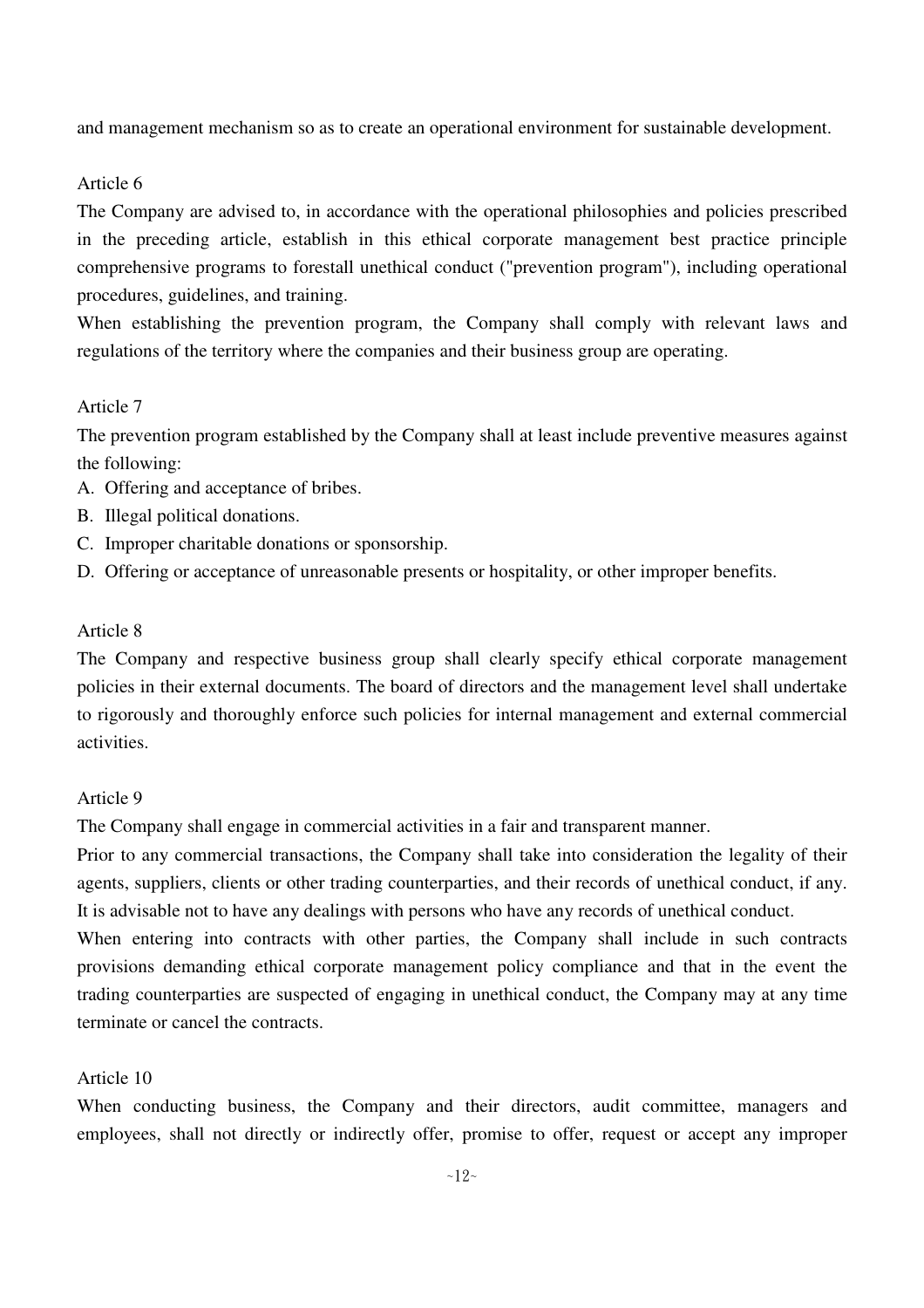benefits, unless the laws of the territories where the companies operate permit so.

#### Article 11

When directly or indirectly offering a donation to political parties or organizations or individuals participating in political activities, the Company and their directors, audit committee, managers and employees, shall comply with the Political Donations Act and their own relevant internal operational procedures, and shall not make such donations in exchange for commercial gains or business advantages.

## Article 12

When making or offering donations and sponsorship, the Company and their directors, audit committee, managers and employees shall comply with relevant laws and regulations and internal operational procedures, and shall not surreptitiously engage in bribery.

#### Article 13

The Company and their directors, audit committee, managers and employees shall not directly or indirectly offer or accept any improper benefits to establish business relationship or influence commercial transactions.

#### Article 14

The board of directors of the Company shall exercise the due care of good administrators to urge the company to prevent unethical conduct, always review the results of the preventive measures and continually make adjustments so as to ensure thorough implementation of its ethical corporate management policies.

 To achieve sound ethical corporate management, the Company are advised to form a dedicated unit to be in charge of establishing and enforcing the ethical corporate management policies and prevention program and reporting to the board of directors on a regular basis.

#### Article 15

The Company and their directors, audit committee, managers and employees shall comply with laws and regulations and the prevention program when conducting business.

## Article 16

For preventing conflicts of interests, the Company's directors shall exercise a high degree of self-discipline, a director may present his opinion and answer relevant questions but is prohibited from participating in discussion of or voting on any proposal where the director or the juristic person that the director represents is an interested party, and such participation is likely to prejudice the interests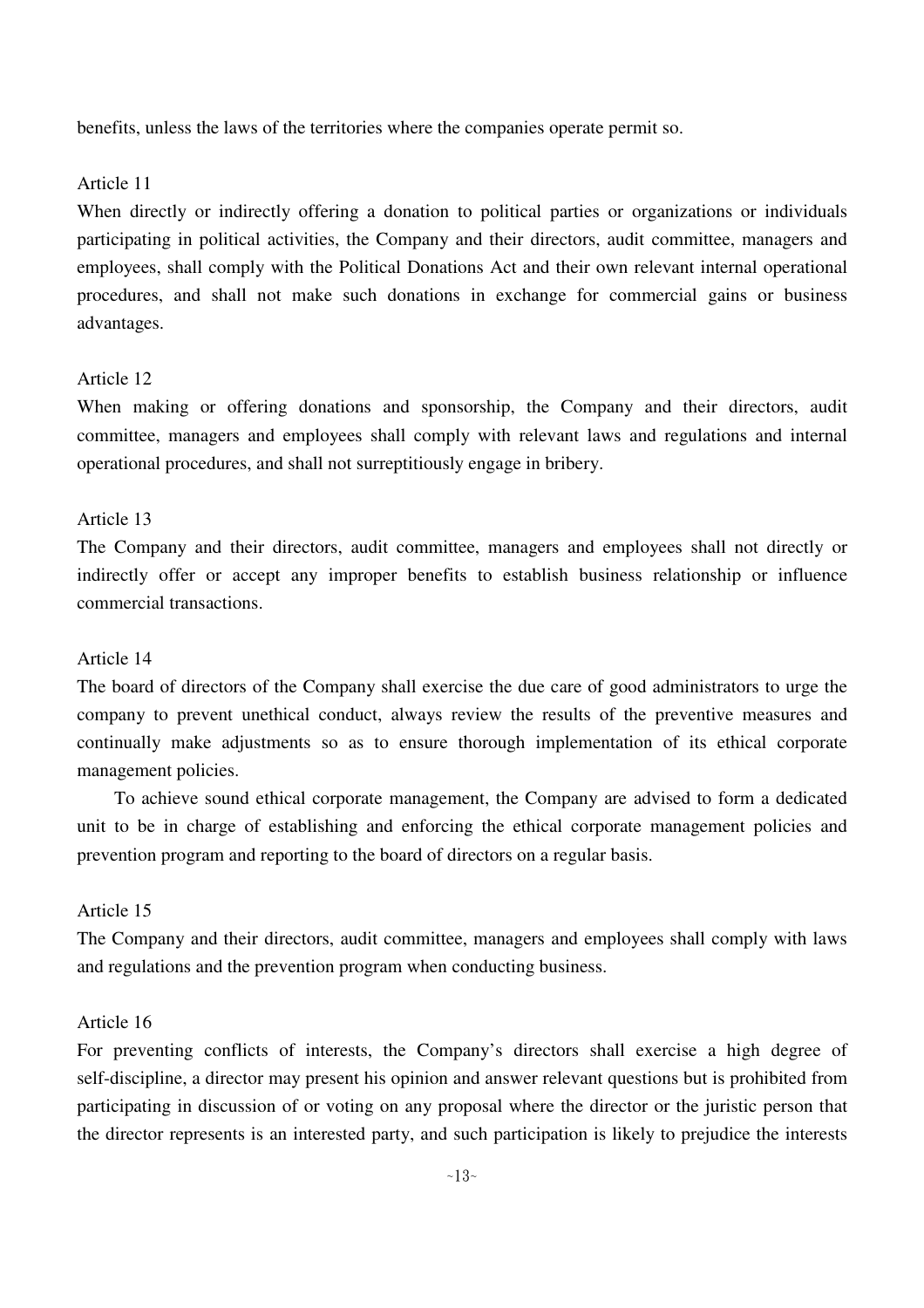of the company; neither shall a director vote on such proposal as a proxy of another director in such circumstances. The directors shall practice self-discipline and must not support one another in improper dealings.

The Company's directors, audit committee and managers shall not take advantage of their positions in the companies to obtain improper benefits for themselves, their spouses, parents, children or any other person.

## Article 17

To lower the risk of being involved in an unethical conduct for business activities, the Company shall establish effective accounting systems and internal control systems, and conduct reviews regularly so as to ensure that the design and enforcement of the systems are showing results.

Internal auditors of the Company shall periodically examine the company's compliance with the foregoing and prepare audit reports and submit the same to the board of directors.

## Article 18

The Company shall have in place a formal channel for receiving reports on unethical conduct and keep the reporter's identity and content of the report confidential.

## Article 19

The Company shall disclose the status of the enforcement of their own ethical corporate management best practice principles on their company websites, annual reports and prospectuses.

## Article 20

The Company shall at all times monitor the development of relevant local and international regulations concerning ethical corporate management, and encourage directors, audit committee, managers and employees to make suggestions so as to review and improve their ethical corporate management best practice principles and achieve better results from implementing the principles.

## Article 21

The ethical corporate management best practice principles of the company shall be implemented after the board of directors grants the approval, and shall be sent to the audit committee and reported at a shareholders' meeting. The same procedure shall be followed when the principles have been amended.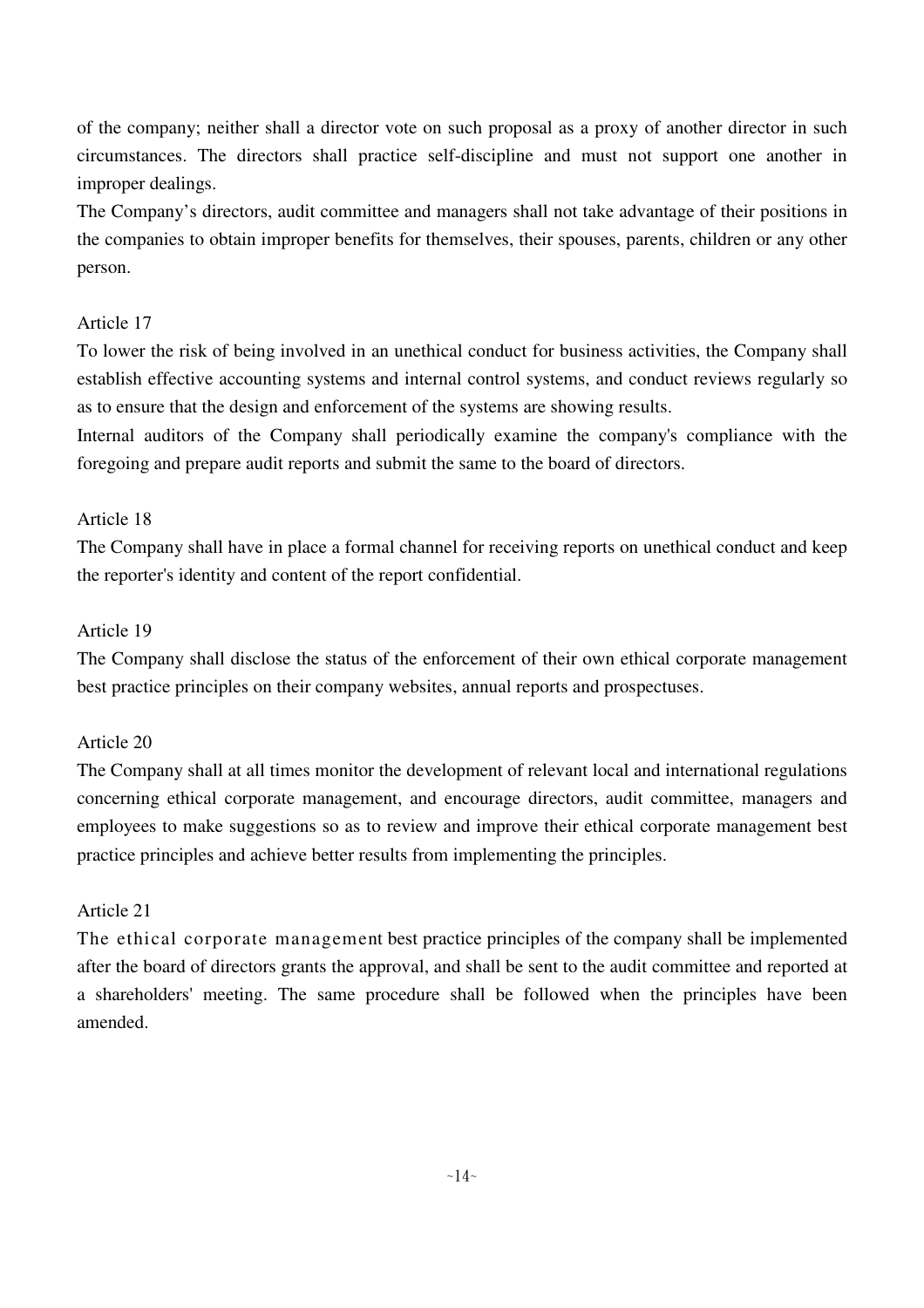# **Attachment IV** REPORT OF INDEPENDENT ACCOUNTANTS TRANSLATED FROM CHINESE

To the Board of Directors and Stockholders of Transcend Information, Inc.

We have audited the accompanying separate balance sheets of Transcend Information, Inc. as of December 31, 2013, December 31, 2012, and January 1, 2012 and the related separate statements of comprehensive income, of changes in equity, and of cash flows for the years ended December 31, 2013 and 2012. These separate financial statements are the responsibility of the Company's management. Our responsibility is to express an opinion on these separate financial statements based on our audits. The financial statements of equity investments accounted for under the equity method. Transcend Information Inc. and Transcend Information Trading GmbH, Hamburg, and the associate, Taiwan IC Packaging Corp., were audit by other auditors, whose reports thereon were furnished to us. Our opinion, insofar as it relates to the amounts of investment income/loss and the information of investee company as disclosed in Note 13, were solely based on the reports of other auditors. The share of profit or loss of associates and equity investments accounted for under equity method solely based on the reports of other auditors were (NT\$8,128) thousand and NT\$29,633 for the year ended December 31, 2013 and 2012, constituting 0.2% and 1% of the respective income before income tax. The equity investments accounted for under the equity method in above companies were NT\$412,683 thousands, NT\$ 161,999 thousands and NT\$137,022 thousands, constituting 1.7 percent, 0.7 percent, and 0.6 percent of total assets.

We conducted our audits in accordance with the "Rules Governing the Examination of Financial Statements by Certified Public Accountants" and generally accepted auditing standards in the Republic of China. Those standards and rules require that we plan and perform the audit to obtain reasonable assurance about whether the financial statements are free of material misstatement. An audit includes examining, on a test basis, evidence supporting the amounts and disclosures in the financial statements. An audit also includes assessing the accounting principles used and significant estimates made by management, as well as evaluating the overall financial statement presentation. We believe that our audits and the reports of other auditors provide a reasonable basis for our opinion.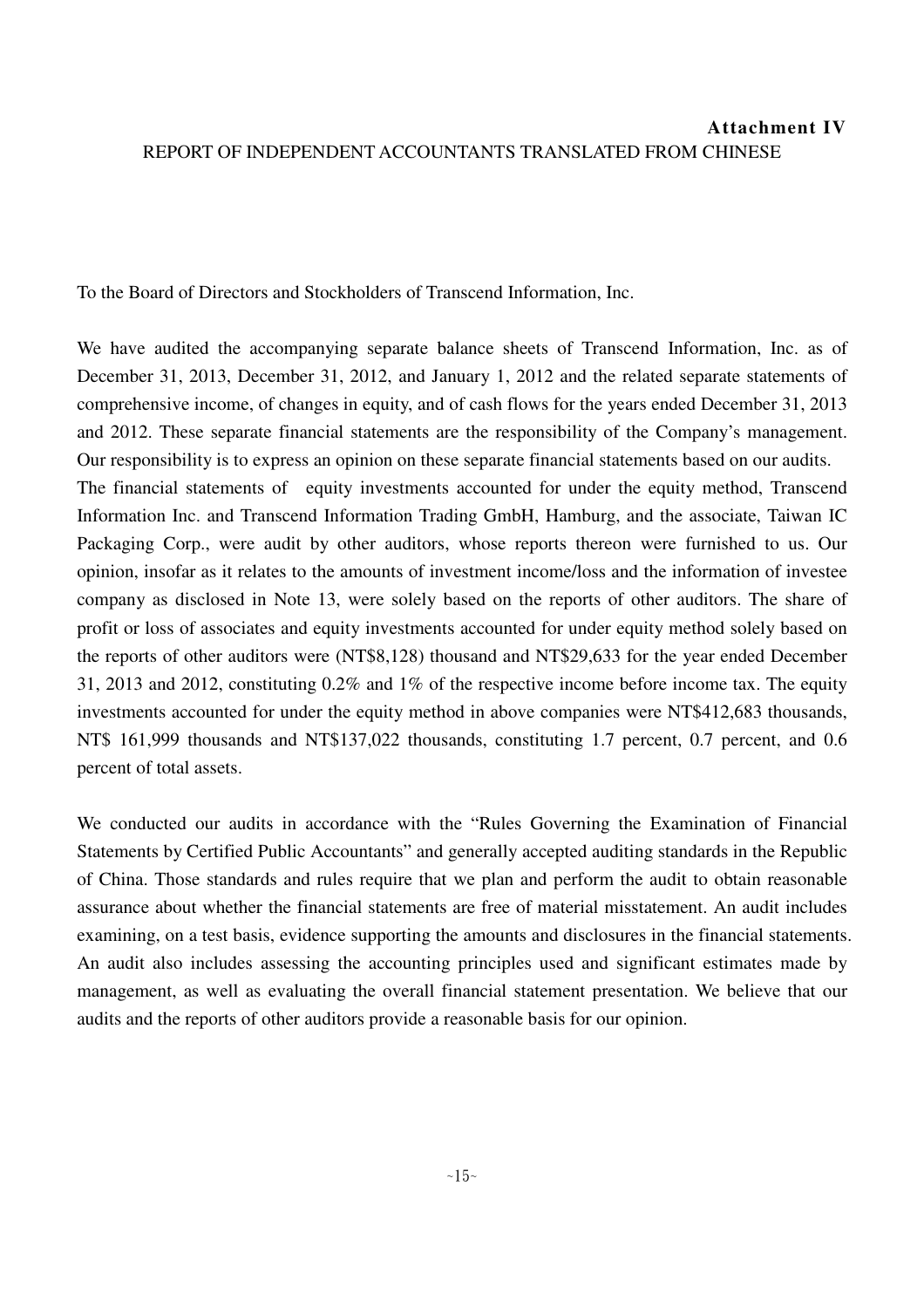In our opinion, based on our audits and the reports of other auditors, the separate financial statements referred to in the first paragraph present fairly, in all material respects, the financial position of Transcend Information, Inc. as of December 31, 2013, December 31, 2012, and January 1, 2012, and the results of their operations and their cash flows for the years ended December 31, 2013 and 2012 in conformity with the "Rules Governing the Preparation of Financial Statements by Securities Issuers".

March 19, 2014 Taipei, Taiwan Republic of China

.

As the financial statements are the responsibility of the management, PricewaterhouseCoopers cannot accept any liability for the use of, or reliance on, the English translation or for any errors or misunderstandings that may derive from the translation.

<sup>-------------------------------------------------------------------------------------------------------------------------------------------------</sup> The accompanying separate financial statements are not intended to present the financial position and results of operations and cash flows in accordance with accounting principles generally accepted in countries and jurisdictions other than the Republic of China. The standards, procedures and practices in the Republic of China governing the audit of such financial statements may differ from those generally accepted in countries and jurisdictions other than the Republic of China. Accordingly, the accompanying separate financial statements and report of independent accountants are not intended for use by those who are not informed about the accounting principles or auditing standards generally accepted in the Republic of China, and their applications in practice.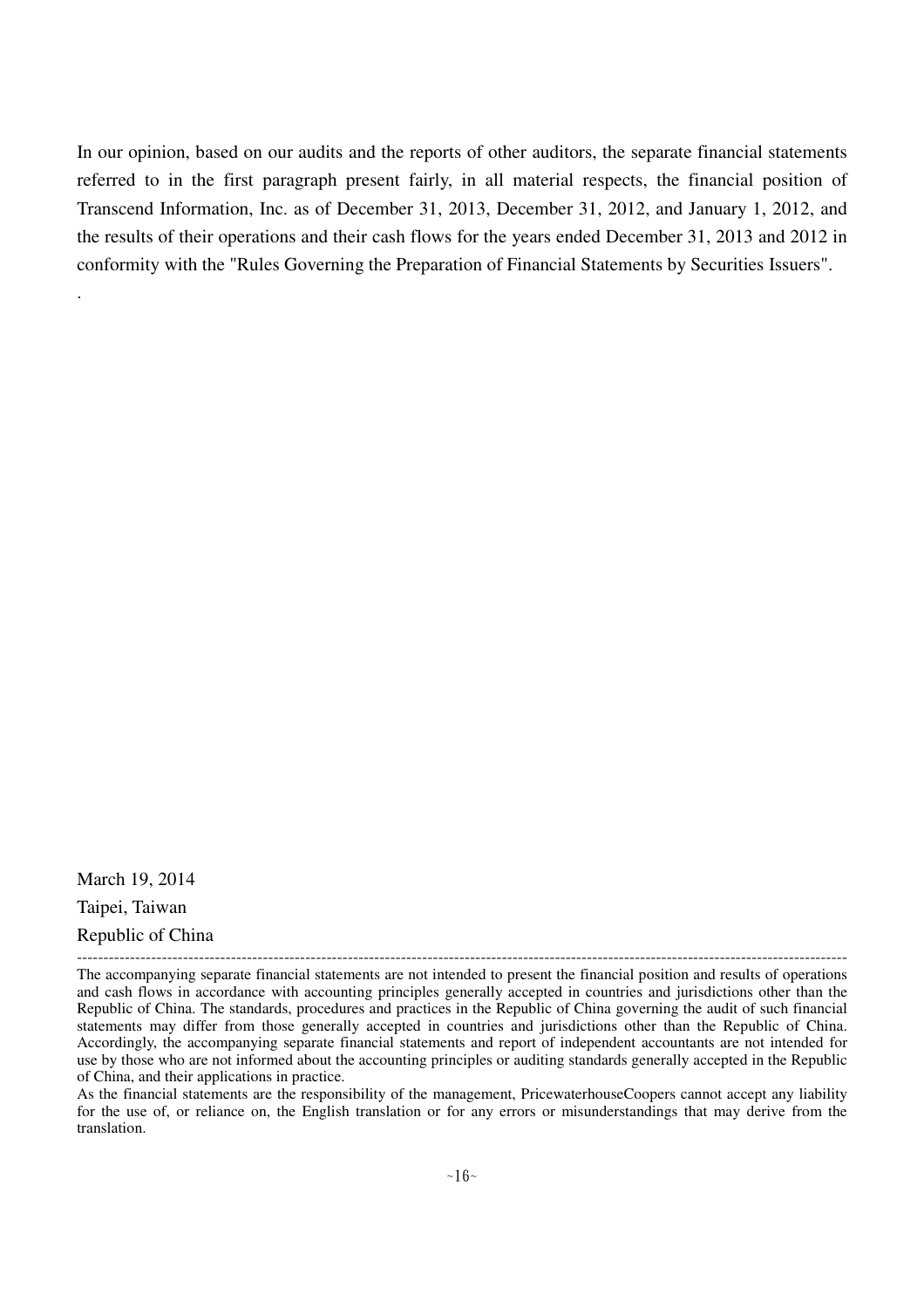#### TRANSCEND INFORMATION, INC. AND SUBSIDIARIES SEPARATE BALANCE SHEETS (Expressed in thousands of New Taiwan Dollars)

|             | Assets                                   | <b>Notes</b> | December 31, 2013<br><b>AMOUNT</b><br>% |              | December 31, 2012<br><b>AMOUNT</b>   | %                        | January 1, 2012<br><b>AMOUNT</b>     | $\%$         |
|-------------|------------------------------------------|--------------|-----------------------------------------|--------------|--------------------------------------|--------------------------|--------------------------------------|--------------|
|             | <b>Current assets</b>                    |              |                                         |              |                                      |                          |                                      |              |
| 1100        | Cash and cash equivalents                | 6(1)         | 10,988,389<br>\$                        | 44           | $\sqrt[6]{\frac{1}{2}}$<br>9,096,189 | 38                       | $\sqrt[6]{\frac{1}{2}}$<br>8,936,277 | 40           |
| 1147        | Current bond investment                  | 6(2)         |                                         |              |                                      |                          |                                      |              |
|             | without active market                    |              | 74,513                                  |              |                                      |                          |                                      |              |
| 1150        | Notes receivable, net                    |              | 4,158                                   |              | 9,987                                |                          | 7,780                                |              |
| 1170        | Accounts receivable, net                 | 6(3)         | 1,330,522                               | 5            | 1,353,882                            | 6                        | 1,311,199                            | 6            |
| 1180        | Accounts receivable due from             | 7(1)         |                                         |              |                                      |                          |                                      |              |
|             | related parties, net                     |              | 1,427,950                               | 6            | 1,754,028                            | 7                        | 2,065,030                            | 3            |
| 1200        | Other receivables                        |              | 237,508                                 | $\mathbf{1}$ | 253,596                              | $\mathbf{1}$             | 328,047                              | $\sqrt{2}$   |
| 130X        | Inventory, net                           | 6(4)         | 4,713,168                               | 19           | 5,620,642                            | 24                       | 3,896,571                            | 17           |
| 1470        | Other current assets                     |              | 13,127                                  |              | 36,314                               | $\overline{\phantom{a}}$ | 23,442                               |              |
| 11XX        | <b>Current Assets</b>                    |              | 18,789,335                              | 75           | 18, 124, 638                         | 76                       | 16,568,346                           | 74           |
|             | Non-current assets                       |              |                                         |              |                                      |                          |                                      |              |
| 1523        | Non-current available-for-sale           | 6(5)         |                                         |              |                                      |                          |                                      |              |
|             | financial assets                         |              | 264,422                                 | $\mathbf{1}$ | 417,317                              | $\mathbf{2}$             | 457,748                              | $\mathbf{2}$ |
| 1550        | Investments accounted for                | 6(6)         |                                         |              |                                      |                          |                                      |              |
|             | using equity method                      |              | 3,747,410                               | 15           | 3,217,680                            | 13                       | 3,071,327                            | 14           |
| 1600        | Property, plant and equipment $6(7)$ , 7 |              |                                         |              |                                      |                          |                                      |              |
|             |                                          | and 8        | 1,838,184                               | $\,8\,$      | 1,919,956                            | 8                        | 1,932,607                            | 9            |
| 1760        | Investment property, net                 | 6(8)         | 217,580                                 | 1            | 220,573                              | 1                        | 223,736                              | 1            |
| 1840        | Deferred tax assets                      | 6(20)        | 58,347                                  |              | 59,702                               |                          | 55,256                               |              |
| 1900        | Other non-current assets                 | 8            | 37,980                                  |              | 21,281                               |                          | 42,133                               |              |
| 15XX        | Non-current assets                       |              | 6, 163, 923                             | 25           | 5,856,509                            | 19                       | 5,782,807                            | 26           |
| $1\rm{XXX}$ | <b>Total assets</b>                      |              | 24, 953, 258                            | 100          | 23, 981, 147                         | 100                      | 22, 351, 153<br>\$                   | 100          |

(Continued)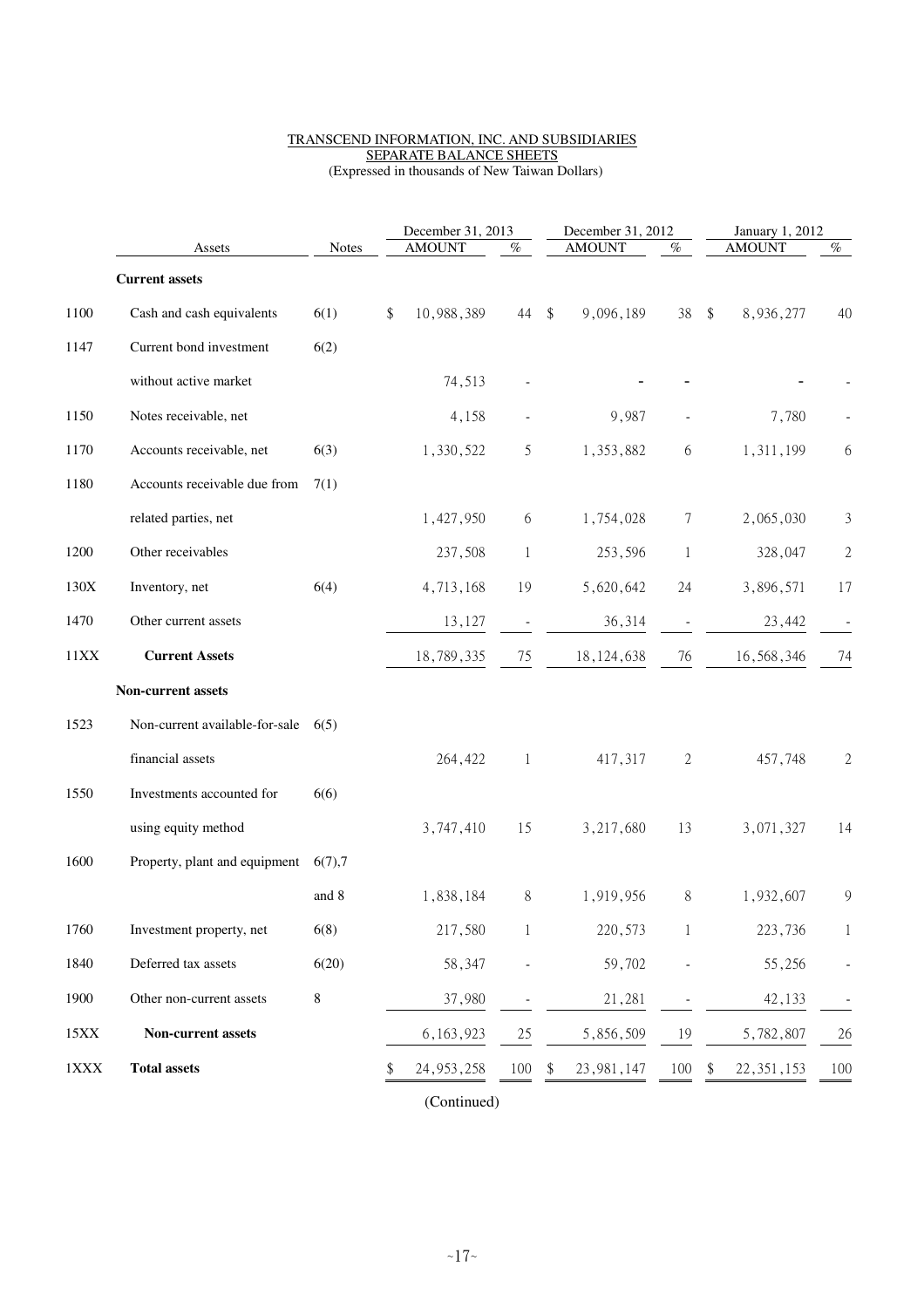#### TRANSCEND INFORMATION, INC. AND SUBSIDIARIES SEPARATE BALANCE SHEETS (Expressed in thousands of New Taiwan Dollars)

| (Expressed in thousands of New Taiwan Dollars) |  |
|------------------------------------------------|--|
|------------------------------------------------|--|

|      |                                     |              | December 31, 2013 |               |                                  | December 31, 2012 |               |              | January 1, 2012 |               |                  |
|------|-------------------------------------|--------------|-------------------|---------------|----------------------------------|-------------------|---------------|--------------|-----------------|---------------|------------------|
|      | Liabilities and Equity              | <b>Notes</b> |                   | <b>AMOUNT</b> | $\overline{\mathcal{O}_{\!\!O}}$ |                   | <b>AMOUNT</b> | $\%$         |                 | <b>AMOUNT</b> | $\%$             |
|      | <b>Current liabilities</b>          |              |                   |               |                                  |                   |               |              |                 |               |                  |
| 2100 | Short-term loans                    | 6(9)         | \$                | 295,140       | $\overline{2}$                   | \$                |               |              | \$              |               |                  |
| 2150 | Notes payable                       |              |                   | 1,215         |                                  |                   | 3,607         |              |                 | 167           |                  |
| 2170 | Accounts payable                    |              |                   | 2,571,3024    | 10                               |                   | 3, 162, 845   | 13           |                 | 1,476,701     | 6                |
| 2180 | Accounts payable to related         | 7(1)         |                   |               |                                  |                   |               |              |                 |               |                  |
|      | parties                             |              |                   | 1,334,222     | 6                                |                   | 637,908       | 3            |                 | 871,209       | 4                |
| 2200 | Other payables                      |              |                   | 283,266       | 1                                |                   | 325,962       | 1            |                 | 424,329       | $\sqrt{2}$       |
| 2230 | Current tax liabilities             | 6(20)        |                   | 218,886       | 1                                |                   | 197,010       | 1            |                 | 415,170       | $\sqrt{2}$       |
| 2300 | Other current liabilities           |              |                   | 4,615         |                                  |                   | 1,977         |              |                 | 4,210         |                  |
| 21XX | <b>Current Liabilities</b>          |              |                   | 4,708,646     | 19                               |                   | 4,329,309     | 18           |                 | 3, 191, 786   | 14               |
|      | Non-current liabilities             |              |                   |               |                                  |                   |               |              |                 |               |                  |
| 2570 | Deferred tax liabilities            | 6(20)        |                   | 395,256       | 2                                |                   | 326,411       | $\mathbf{2}$ |                 | 304,878       | $\mathbf{2}$     |
| 2600 | Other non-current liabilities       | 6(10)        |                   | 25,147        | $\overline{\phantom{a}}$         |                   | 31,008        |              |                 | 52,552        |                  |
| 25XX | Non-current liabilities             |              |                   | 420,403       | $\sqrt{2}$                       |                   | 386,278       | 1            |                 | 388,678       | $\boldsymbol{2}$ |
| 2XXX | <b>Total Liabilities</b>            |              |                   | 5,129,049     | 21                               |                   | 4,686,728     | $20\,$       |                 | 3,549,216     | 16               |
|      | Share capital                       | 6(11)        |                   |               |                                  |                   |               |              |                 |               |                  |
| 3110 | Common stock                        |              |                   | 4,307,617     | 17                               |                   | 4,307,617     | 18           |                 | 4,307,617     | 19               |
|      | <b>Capital surplus</b>              | 6(12)        |                   |               |                                  |                   |               |              |                 |               |                  |
| 3200 | Capital surplus                     |              |                   | 4,799,075     | 19                               |                   | 5,014,456     | 21           |                 | 5,014,456     | 22               |
|      | <b>Retained earnings</b>            | 6(13)        |                   |               |                                  |                   |               |              |                 |               |                  |
| 3310 | Legal reserve                       |              |                   | 2,733,339     | 11                               |                   | 2,448,801     | 10           |                 | 2, 162, 186   | 10               |
| 3350 | Unappropriated retained             |              |                   |               |                                  |                   |               |              |                 |               |                  |
|      | earnings                            |              |                   | 7,975,047     | 32                               |                   | 7,639,812     | 32           |                 | 7,327,965     | 33               |
|      | Other equity interest               | 6(15)        |                   |               |                                  |                   |               |              |                 |               |                  |
| 3400 | Other equity interest               |              |                   | 9,131         |                                  |                   | 116,267)      |              |                 | 10,287)       |                  |
| 3XXX | <b>Total equity</b>                 |              |                   | 19,824,209    | 79                               |                   | 19,294,419    | 80           |                 | 18,801,937    | 84               |
|      | Significant contingent liablities 9 |              |                   |               |                                  |                   |               |              |                 |               |                  |
|      | and unrecongnised contract          |              |                   |               |                                  |                   |               |              |                 |               |                  |
|      | commitments                         |              |                   |               |                                  |                   |               |              |                 |               |                  |
|      | Significant events after the        | 11           |                   |               |                                  |                   |               |              |                 |               |                  |
|      | balance sheet date                  |              |                   |               |                                  |                   |               |              |                 |               |                  |
|      | <b>Total liabilities and equity</b> |              | \$                | 24, 953, 258  | $100 - $$                        |                   | 23,981,147    | $100 - $$    |                 | 22, 351, 153  | 100              |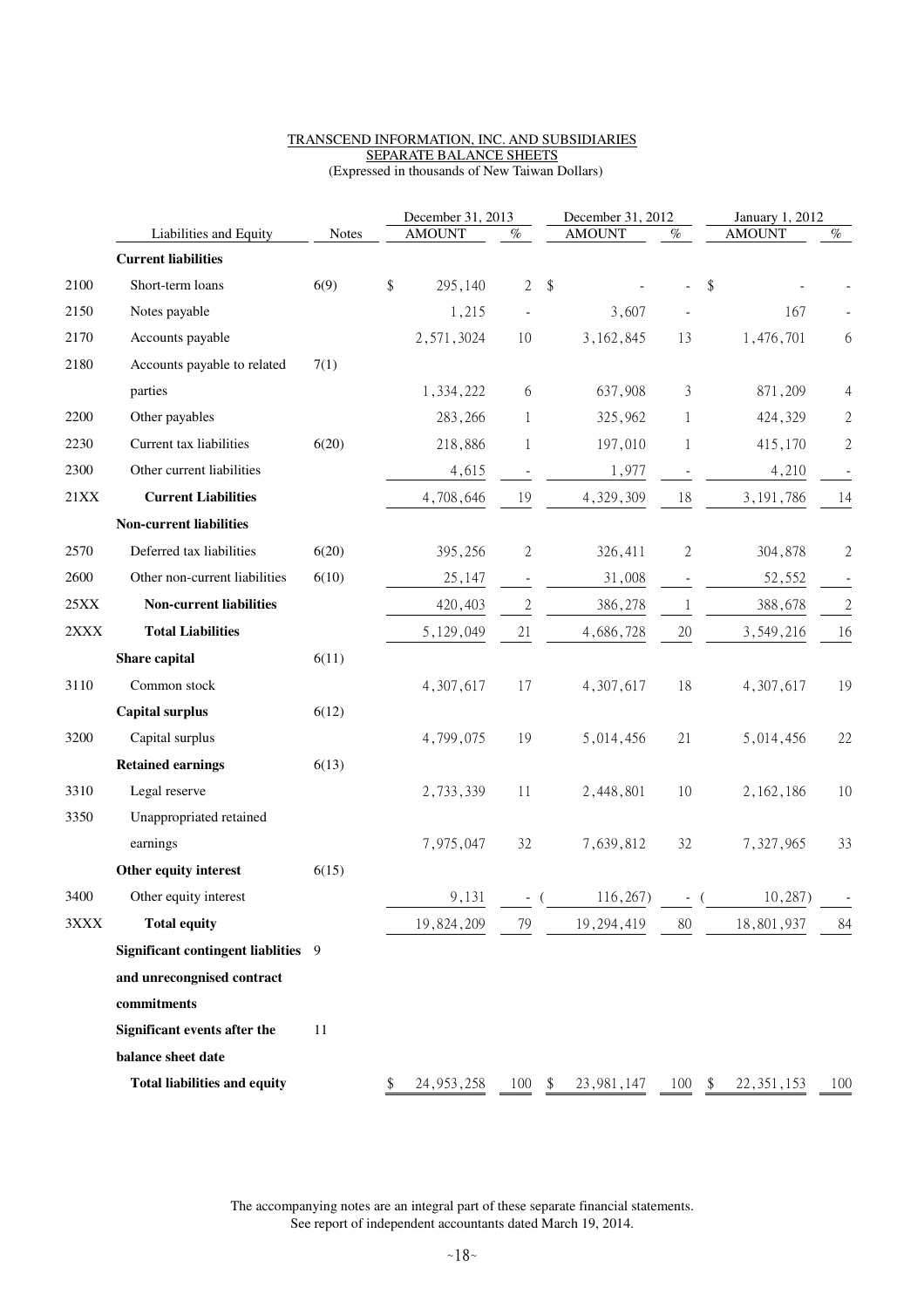#### TRANSCEND INFORMATION, INC. AND SUBSIDIARIES SEPARATE STATEMENTS OF COMPREHENSIVE INCOME FOR THE YEARS ENDED DECEMBER 31, 2013 AND 2012 (Expressed in thousands of New Taiwan Dollars, except earnings per share amount)

Year ended December 31 2013 2012 Items Notes AMOUNT  $\%$  AMOUNT  $\%$ 4000 **Operating Revenue** 6(16) and 7 \$ 25,087,848 100 \$ 25,382,153 100 5000 **Operating Costs** 6(4) and 7 (21,072,049) (84) (21,502,817) (85) 5900 **Gross Profit** 4,015,799 19 3,879,336 15 Unrealized gain from intercompany transaction (87,889) - (73,138) Realized gain from intercompany transaction 73,138 - 90,833 **Gross Profit, net** 4,001,048 16 3,897,031 15 **Operating Expenses** 6(19) 6100 Sales and marketing  $($  483,665) ( 2) ( 413,681) ( 2) 6200 General and administrative expenses ( 204,448) ( 201,636) ( 1) 6300 Research and development expenses (156,948) - (145,155) -6000 **Total operating expenses** ( $\frac{845,061}{3,155,987}$  ( $\frac{3}{13}$ ) ( $\frac{766,472}{3,130,559}$  ( $\frac{3}{12}$ )<br>6900 **Operating Income 6900 Operating Income** 3,155,987 13 3,130 **Non-operating Income and Expenses**<br>Other income 7010 Other income 6(17) and 7 109,250 - 96,178 -7020 Other gains and losses 6(18)  $(18)$  242,556 1 ( 110,447)<br>7050 Finance costs 1.003) - ( 13) 7050 Finance costs (1,003) - (13) -7060 Share of profit or loss of associates and joint ventures accounted for using equity method 6(6) 154,029 1 241,922 1 7000 **Total non-operating income and expenses** 504,832 2 227,640 **17900 Income before income tax** 3,660,819 15 3,358,199 13<br> **17950** Income tax expense 6(20) 140,862) 140,864) 140,864) 140,864) 140,864 Income tax expense  $6(20)$  (  $461,862$ ) (  $2)$  (  $409,864$ ) ( 2) 8200 **Net income** \$ 3,198,957 12 \$ 2,948,335 11 **Other comprehensive income** 8310 Foreign exchange translation differences for foreign<br>operations operations \$ 148,571 - (\$ 115,143) -8325 Unrealized gain (loss) on available-for-sale financial assets 6(5)  $2,085$  - ( 10,431) 8360 Actuarial gain on defined benefit plan 6(10) 5,387 - 19,317 - 8399 Income tax on other comprehensive income 6(20)  $(25,258)$  - 19,594 -8500 **Total comprehensive income**  $\frac{1}{8}$  3,329,742 13 \$ 2,861,672 11 **Net income attributable to: Basic earnings per share** 6(21) 9750 **Basic earnings per share \$** 7.43 \$ 6.84 **9850 Diluted earnings per share 8 6.83 6.83**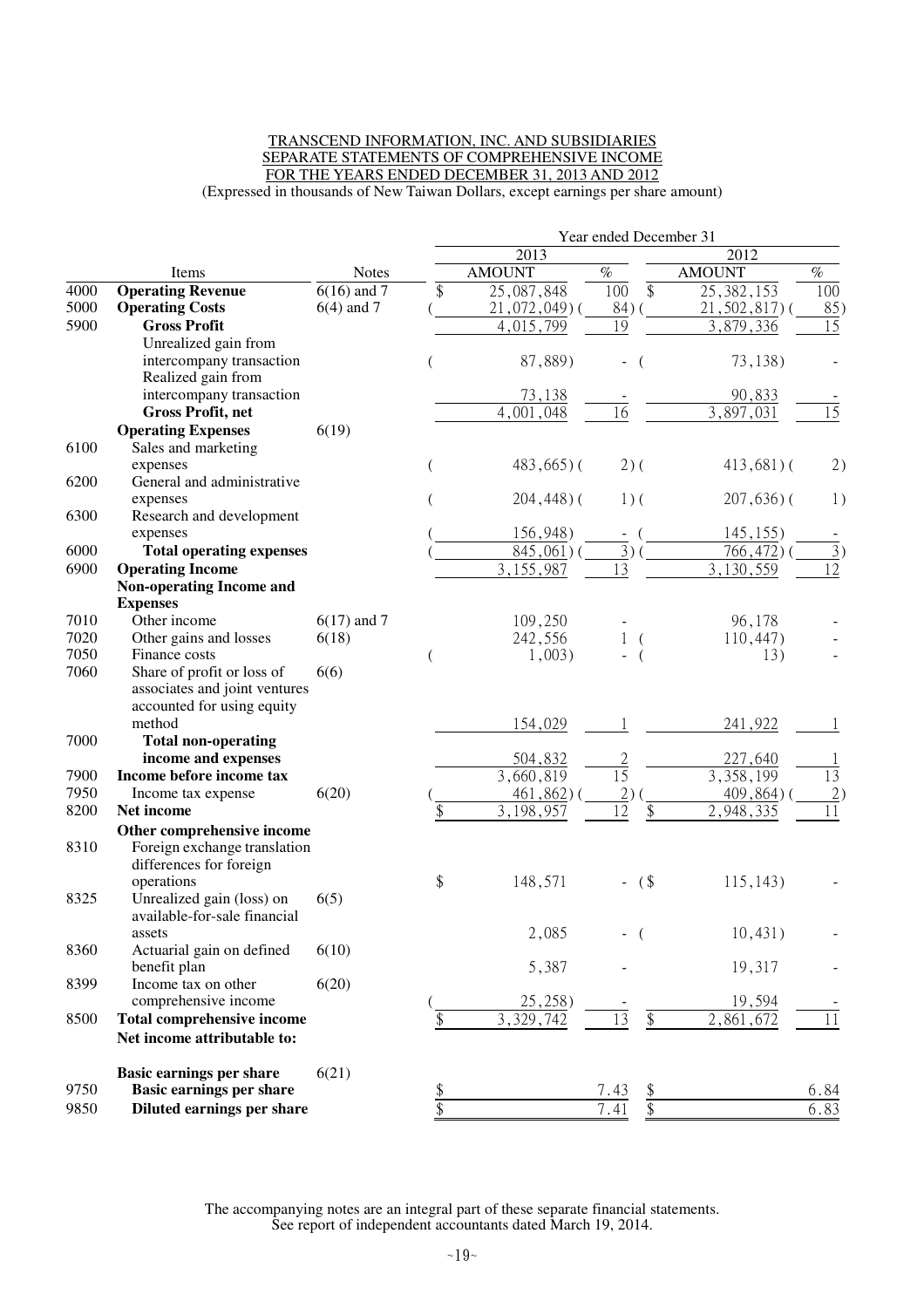# TRANSCEND INFORMATION, INC. AND SUBSIDIARIES SEPARATE STATEMENTS OF CHANGES IN EQUITYFOR THE YEARS ENDED DECEMBER 31, 2013 AND 2012 (Expressed in thousands of New Taiwan Dollars)

|                                         |              |                                                     |                                           | Equity attributable to owners of the parent |               |                            |                                                                                |                                                                             |              |  |  |
|-----------------------------------------|--------------|-----------------------------------------------------|-------------------------------------------|---------------------------------------------|---------------|----------------------------|--------------------------------------------------------------------------------|-----------------------------------------------------------------------------|--------------|--|--|
|                                         |              | <b>Capital Reserves</b><br><b>Retained Earnings</b> |                                           |                                             |               |                            |                                                                                | Other equity interest                                                       |              |  |  |
|                                         | Common stock | Additional<br>paid-in capital                       | Capital surplus<br>from donated<br>assets | Capital surplus<br>from merger              | Legal reserve | Unappropriated<br>earnings | Foreign<br>exchange<br>translation<br>differences for<br>foreign<br>operations | Unrealized<br>gain or loss on<br>available-for-<br>sale financial<br>assets | Total equity |  |  |
| For the year ended December 31, 2012    |              |                                                     |                                           |                                             |               |                            |                                                                                |                                                                             |              |  |  |
| Balance at January 1, 2012              | \$4,307,617  | \$4,975,222                                         | 4,106<br><sup>\$</sup>                    | 35,128<br>$\mathbf{\$}$                     | \$2,162,186   | 7,327,965<br>$\mathcal{S}$ | \$                                                                             | $10,287$ )<br>(                                                             | \$18,801,937 |  |  |
| Appropriations of 2011 earnings         |              |                                                     |                                           |                                             |               |                            |                                                                                |                                                                             |              |  |  |
| Legal reserve                           |              |                                                     |                                           |                                             | 286,615       | $286,615$ )<br>$\sqrt{ }$  |                                                                                |                                                                             |              |  |  |
| Cash dividends                          |              |                                                     |                                           |                                             | $\sim 100$    | 2,369,190)                 |                                                                                | $\sim$                                                                      | 2,369,190)   |  |  |
| Net income for the year                 |              |                                                     |                                           |                                             |               | 2,948,335                  |                                                                                | $\sim$                                                                      | 2,948,335    |  |  |
| Other comprehensive income for the year |              |                                                     |                                           |                                             |               | 19,317                     | 95,549)                                                                        | 10,431)                                                                     | 86,663       |  |  |
| Balance at December 31, 2012            | \$4,307,617  | \$4,975,222                                         | 4,106                                     | 35,128                                      | \$2,448,801   | 7,639,812                  | 95,549)                                                                        | 20,718)<br>68                                                               | \$19,294,419 |  |  |
| For the year ended December 31, 2013    |              |                                                     |                                           |                                             |               |                            |                                                                                |                                                                             |              |  |  |
| Balance at January 1, 2013              | \$4,307,617  | \$4,975,222                                         | 4,106<br><sup>\$</sup>                    | 35,128<br>$\mathbf{\$}$                     | \$2,448,801   | 7,639,812<br>-S            | $95,549$ ) (\$<br>$($ \$                                                       | $20,718$ )                                                                  | \$19,294,419 |  |  |
| Appropriations of 2012 earnings         |              |                                                     |                                           |                                             |               |                            |                                                                                |                                                                             |              |  |  |
| Legal reserve                           |              |                                                     |                                           |                                             | 284,538       | 284,538)                   |                                                                                |                                                                             |              |  |  |
| Cash dividends                          |              |                                                     |                                           |                                             |               | 2,584,571)                 |                                                                                |                                                                             | 2,584,571)   |  |  |
| Change in capital reserve               |              |                                                     |                                           |                                             |               |                            |                                                                                |                                                                             |              |  |  |
| Cash distribution of capital reserve    | $\sim$       | 215,381)                                            |                                           |                                             |               |                            |                                                                                | $\sim$                                                                      | 215,381)     |  |  |
| Net income for the year                 |              |                                                     |                                           |                                             |               | 3,198,957                  |                                                                                |                                                                             | 3,198,957    |  |  |
| Other comprehensive income for the year |              |                                                     |                                           |                                             |               | 5,387                      | 123,313                                                                        | 2,085                                                                       | 130,785      |  |  |
| Balance at December 31, 2013            | \$4,307,617  | \$4,759,841                                         | 4,106                                     | 35,128                                      | \$ 2,733,339  | 7,975,047                  | 27,764                                                                         | 18,633)                                                                     | \$19,824,209 |  |  |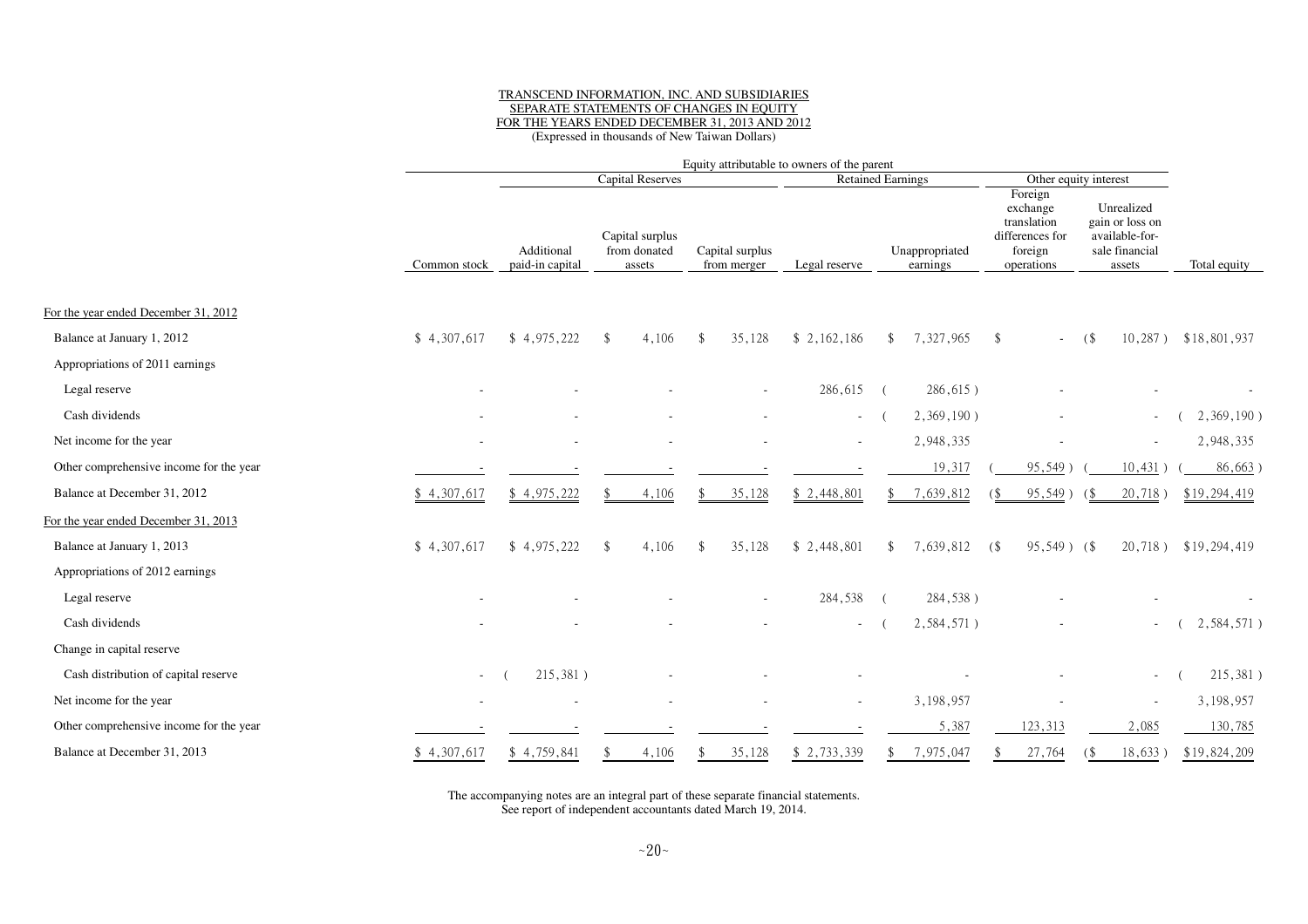#### TRANSCEND INFORMATION, INC. AND SUBSIDIARIES SEPARATE STATEMENTS OF CASH FLOWS FOR THE YEARS ENDED DECEMBER 31 (Expressed in thousands of New Taiwan Dollars)

|                                                                                              |                | 2013                     |               | 2012               |
|----------------------------------------------------------------------------------------------|----------------|--------------------------|---------------|--------------------|
| CASH FLOWS FROM OPERATING ACTIVITIES                                                         |                |                          |               |                    |
| Profit before tax for the year                                                               | \$             | 3,660,819                | \$            | 3,358,199          |
| Adjustments to reconcile income before tax to net cash provided by                           |                |                          |               |                    |
| operating activities:                                                                        |                |                          |               |                    |
| Income and expenses having no effect on cash flows                                           |                |                          |               |                    |
| Unrealized gain from intercompany transaction<br>Realized gain from intercompany transaction |                | 87,889<br>$73,138)$ (    |               | 73,138<br>90,833)  |
| Net gains on valuation of financial assets at fair value through                             | $\overline{(}$ |                          |               |                    |
| profit or loss                                                                               |                | 29,979)                  |               |                    |
| Gain on disposal of financial assets                                                         |                | 97,125)                  |               |                    |
| Loss on disposal of equity investment accounted for using equity                             |                |                          |               |                    |
| method                                                                                       |                | 323                      |               |                    |
| Share of loss of associates and joint ventures accounted for using                           |                |                          |               |                    |
| equity method                                                                                | $\overline{C}$ | $154,029$ ) (            |               | 241,922)           |
| Provision for (Reversal of) bad debt expense                                                 |                | 13,325                   | $\left($      | 981)               |
| Loss (gain) on market price decline (recovery) of inventory                                  | $\overline{ }$ | 9,673)                   |               | 16,403             |
| Depreciation expense<br>Interest income                                                      |                | 120,042<br>$100,837$ ) ( |               | 117,109<br>87,767) |
| Dividend income                                                                              |                | $15,074$ ) (             |               | 24,584)            |
| Impairment loss on financial assets                                                          |                |                          |               | 30,000             |
| Gains on disposal of property, plant, and equipment                                          |                | $1,974$ ) (              |               | 156)               |
| Changes in assets/liabilities relating to operating activities                               |                |                          |               |                    |
| Net changes in assets relating to operating activities                                       |                |                          |               |                    |
| Net gain on financial assets at fair value through profit                                    |                | 29,979                   |               |                    |
| Notes and accounts receivable                                                                |                | 341,942)                 |               | 267,093            |
| Other receivables                                                                            |                | 20,366                   |               | 85,750             |
| Inventories                                                                                  |                | 917,147                  |               | 1,740,474)         |
| Other current assets<br>Net changes in liabilities relating to operating activities          |                | 2,308                    |               | 12,872)            |
| Notes and accounts payable                                                                   |                | $102,379$ )              |               | 1,456,283          |
| Other payables                                                                               |                | $36,305$ )               |               | 75,040)            |
| Other current liabilities                                                                    |                | 2,638                    |               | 2,233)             |
| Other non-current liabilities                                                                |                | 1,670)                   |               | 23,423)            |
| Cash generated from operations                                                               |                | 4,779,353                |               | 3, 103, 690        |
| Cash dividend received                                                                       |                | 15,074                   |               | 24,584             |
| Interest received                                                                            |                | 96,559                   |               | 76,468             |
| Interest paid                                                                                |                | $1,004$ )                |               | 13)                |
| Income tax paid                                                                              |                | 395,044)                 |               | 595,341)           |
| Net cash provided by operating activities                                                    |                | 4,494,938                |               | 2,609,388          |
| CASH FLOWS FROM INVESTING ACTIVITIES                                                         |                |                          |               |                    |
| Increase in bond investments without active markets                                          | (              | 74,066)                  |               |                    |
| Disposal of equity investment accounted for using equity method                              |                | 5,263                    |               |                    |
| Acquisition of property, plant, and equipment                                                |                | $32,612$ ) (             |               | 73,715)            |
| Disposal of property, plant, and equipment                                                   |                | 2,438                    |               | 353                |
| Decrease (increase) in other non-current assets                                              |                | 1,051                    |               | 6,924)             |
| Net cash used in investing activities                                                        |                | 97,926                   |               | 80,286             |
| CASH FLOWS FROM FINANCING ACTIVITIES                                                         |                |                          |               |                    |
| Short-term loans                                                                             |                | 295,140                  |               |                    |
| Payment of cash dividends (including cash distribution of capital                            |                |                          |               |                    |
| reserve)                                                                                     |                | 2,799,952                |               | $2,369,190$ )      |
| Net cash used in financing activities                                                        |                | 2,504,812)               |               | 2,369,190)         |
| Increase in cash and cash equivalents                                                        |                | 1,892,200                |               | 159,912            |
| Cash and cash equivalents at beginning of year                                               |                | 9,096,189                |               | 8,936,277          |
| Cash and cash equivalents at end of year                                                     |                | 10,988,389               | $\frac{1}{2}$ | 9,096,189          |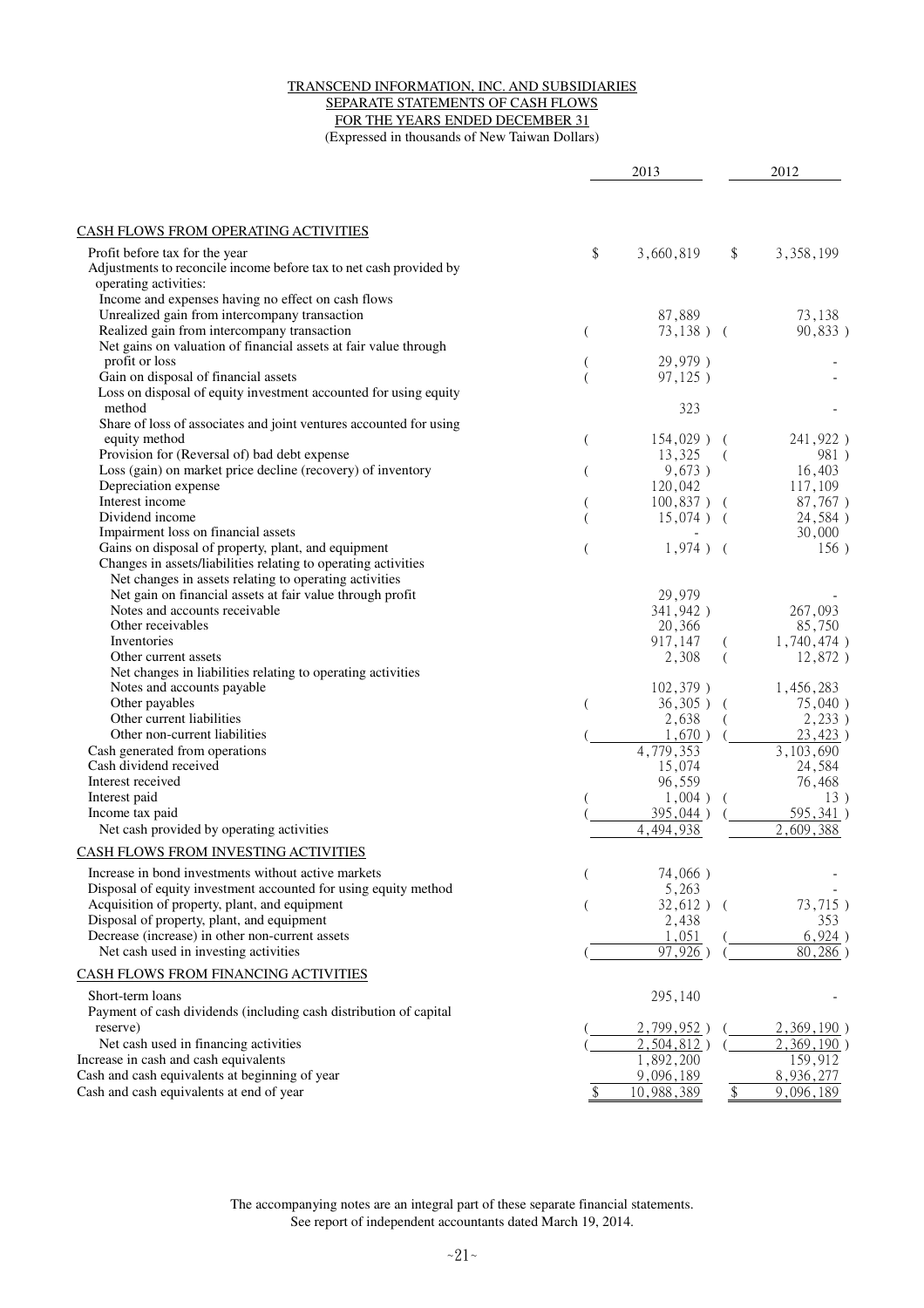# **Attachment V** REPORT OF INDEPENDENT ACCOUNTANTS TRANSLATED FROM CHINESE

#### PWCR13000270

To the Board of Directors and Stockholders of Transcend Information, Inc.

We have audited the accompanying consolidated balance sheets of Transcend Information, Inc. and its subsidiaries as of December 31, 2013, December 31, 2012, and January 1, 2012 and the related consolidated statements of comprehensive income, of changes in equity, and of cash flows for the years ended December 31, 2013 and 2012. These consolidated financial statements are the responsibility of the Company's management. Our responsibility is to express an opinion on these consolidated financial statements based on our audits. As disclosed in Note 4(3)B, we did not audit the financial statements of certain subsidiaries, which statements reflect total assets of NT\$547,456 thousand, NT\$636,489 thousand, and NT\$684,112 thousand, constituting 2 percent, 3 percent, and 3 percent of the consolidated total assets, as of December 31, 2013, December 31, 2012, and January 1, 2012, respectively, and total revenues of NT\$2,748,290 thousand and NT\$2,958,740 thousand, both constituting 11 percent of the consolidated total operating revenue, for the years ended December 31, 2013 and 2012, respectively. Furthermore, we did not audit the financial statements of equity investments accounted for under the equity method. The investment loss from these equity investments amounting to NT\$30,403 thousand for the year ended December 31, 2013, and the information of investee company as disclosed in Note 13 were solely based on the reports of other auditors. As of December 31, 2013, the equity investment accounted for under the equity method was NT\$221,255 thousand.

We conducted our audits in accordance with the "Rules Governing the Examination of Financial Statements by Certified Public Accountants" and generally accepted auditing standards in the Republic of China. Those standards and rules require that we plan and perform the audit to obtain reasonable assurance about whether the financial statements are free of material misstatement. An audit includes examining, on a test basis, evidence supporting the amounts and disclosures in the financial statements. An audit also includes assessing the accounting principles used and significant estimates made by management, as well as evaluating the overall financial statement presentation. We believe that our audits and the reports of other auditors provide a reasonable basis for our opinion.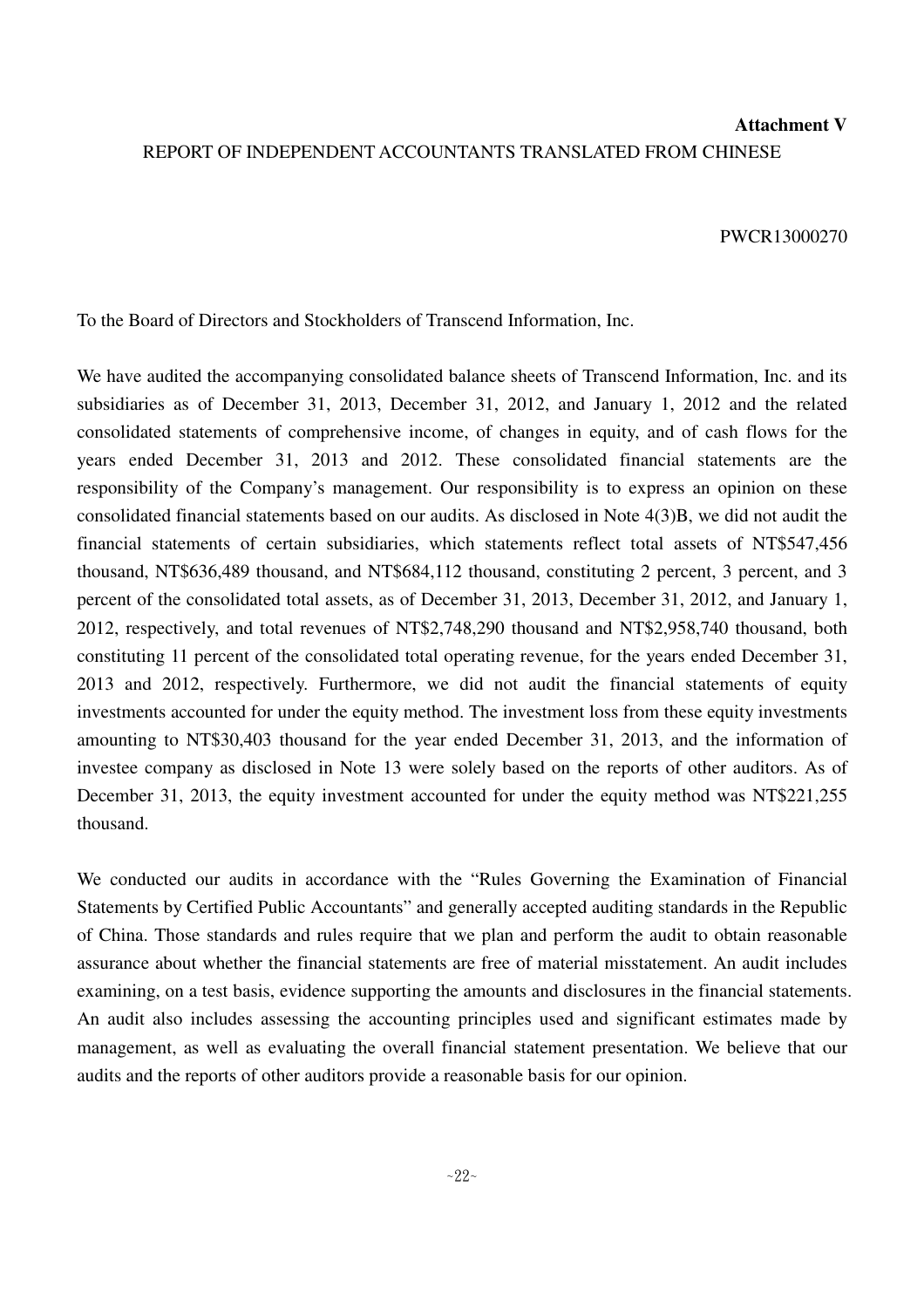In our opinion, based on our audits and the reports of other auditors, the consolidated financial statements referred to in the first paragraph present fairly, in all material respects, the financial position of Transcend Information, Inc. and its subsidiaries as of December 31, 2013, December 31, 2012, and January 1, 2012, and the results of their operations and their cash flows for the years ended December 31, 2013 and 2012 in conformity with the "Regulations Governing the Preparation of Financial Reports by Securities Issuers" and "International Financial Reporting Standards", "International Accounting Standards", "International Financial Reporting Interpretations Committee", and "Standing Interpretations Committee" as endorsed by the Financial Supervisory Commission.

We have also audited the separate financial statements of Transcend Information, Inc. as of and for the years ended December 31, 2013 and 2012, and have issued a modified unqualified opinion.

March 19, 2014 Taipei, Taiwan Republic of China

As the financial statements are the responsibility of the management, PricewaterhouseCoopers cannot accept any liability for the use of, or reliance on, the English translation or for any errors or misunderstandings that may derive from the translation.

<sup>-------------------------------------------------------------------------------------------------------------------------------------------------</sup> The accompanying consolidated financial statements are not intended to present the financial position and results of operations and cash flows in accordance with accounting principles generally accepted in countries and jurisdictions other than the Republic of China. The standards, procedures and practices in the Republic of China governing the audit of such financial statements may differ from those generally accepted in countries and jurisdictions other than the Republic of China. Accordingly, the accompanying consolidated financial statements and report of independent accountants are not intended for use by those who are not informed about the accounting principles or auditing standards generally accepted in the Republic of China, and their applications in practice.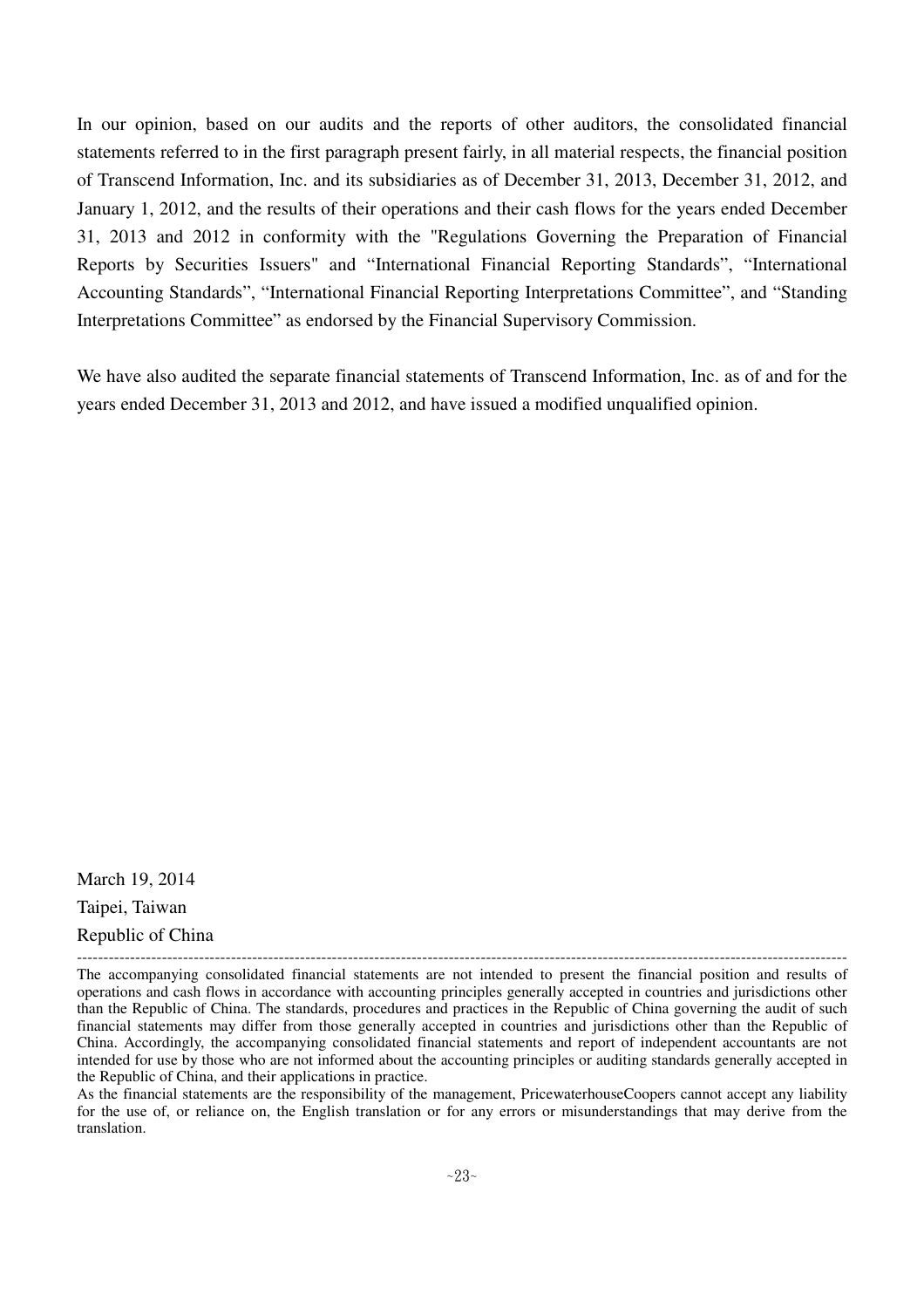#### TRANSCEND INFORMATION, INC. AND SUBSIDIARIES CONSOLIDATED BALANCE SHEETS (Expressed in thousands of New Taiwan Dollars)

|      |                                |              | December 31, 2013 |               |              | December 31, 2012          |               |              | January 1, 2012                      |                |  |  |
|------|--------------------------------|--------------|-------------------|---------------|--------------|----------------------------|---------------|--------------|--------------------------------------|----------------|--|--|
|      | Assets                         | <b>Notes</b> |                   | <b>AMOUNT</b> | %            |                            | <b>AMOUNT</b> | $\%$         | <b>AMOUNT</b>                        | $\%$           |  |  |
|      | <b>Current assets</b>          |              |                   |               |              |                            |               |              |                                      |                |  |  |
| 1100 | Cash and cash equivalents      | 6(1)         | \$                | 11,639,505    | 48           | $\boldsymbol{\mathsf{\$}}$ | 9,872,243     | 41           | $\sqrt[6]{\frac{1}{2}}$<br>9,708,263 | 44             |  |  |
| 1147 | Current bond investment        | 6(2)         |                   |               |              |                            |               |              |                                      |                |  |  |
|      | without active market          |              |                   | 123,698       | 1            |                            | 470,064       | $\mathbf{2}$ | 96,140                               |                |  |  |
| 1150 | Notes receivable, net          |              |                   | 4,158         |              |                            | 9,987         | $\centerdot$ | 7,780                                |                |  |  |
| 1170 | Accounts receivable, net       | 6(3)         |                   | 2,732,001     | 11           |                            | 2,418,600     | 10           | 2,430,418                            | 11             |  |  |
| 1180 | Accounts receivable due from   | 7(1)         |                   |               |              |                            |               |              |                                      |                |  |  |
|      | related parties, net           |              |                   |               |              |                            | 162,247       | 1            | 108,774                              | 1              |  |  |
| 1200 | Other receivables              |              |                   | 254,528       | 1            |                            | 278,281       | 1            | 331,478                              | $\overline{c}$ |  |  |
| 130X | Inventory, net                 | 6(4)         |                   | 5,075,939     | 21           |                            | 6,222,330     | 26           | 4,502,324                            | 20             |  |  |
| 1470 | Other current assets           |              |                   | 36,311        |              |                            | 58,898        |              | 47,386                               |                |  |  |
| 11XX | <b>Current Assets</b>          |              |                   | 19,866,140    | 82           |                            | 19,492,650    | 81           | 17, 232, 563                         | 78             |  |  |
|      | Non-current assets             |              |                   |               |              |                            |               |              |                                      |                |  |  |
| 1523 | Non-current available-for-sale | 6(5)         |                   |               |              |                            |               |              |                                      |                |  |  |
|      | financial assets               |              |                   | 264,422       | $\mathbf{1}$ |                            | 417,317       | $\mathbf{2}$ | 457,748                              | $\overline{c}$ |  |  |
| 1550 | Investments accounted for      | 6(6)         |                   |               |              |                            |               |              |                                      |                |  |  |
|      | using equity method            |              |                   | 221,255       | $\mathbf{1}$ |                            |               |              |                                      |                |  |  |
| 1600 | Property, plant and equipment  | $6(7)$ and 8 |                   | 3,330,875     | 14           |                            | 3,473,891     | 15           | 3,708,190                            | 17             |  |  |
| 1760 | Investment property, net       | 6(8)         |                   | 303,232       | 1            |                            | 306,272       | 1            | 316,818                              | $\sqrt{2}$     |  |  |
| 1840 | Deferred tax assets            | 6(21)        |                   | 78,915        |              |                            | 84,314        |              | 76,064                               | $\overline{a}$ |  |  |
| 1900 | Other non-current assets       | $6(9)$ and 8 |                   | 183,691       |              |                            | 157,966       |              | 188,862                              | $\mathbf{1}$   |  |  |
| 15XX | Non-current assets             |              |                   | 4,382,390     | 18           |                            | 4,439,760     | 19           | 4,747,682                            | 22             |  |  |
| 1XXX | <b>Total assets</b>            |              | \$                | 24, 248, 530  | 100          | \$                         | 23,932,410    | 100          | 21,980,245<br>\$                     | 100            |  |  |

(Continued)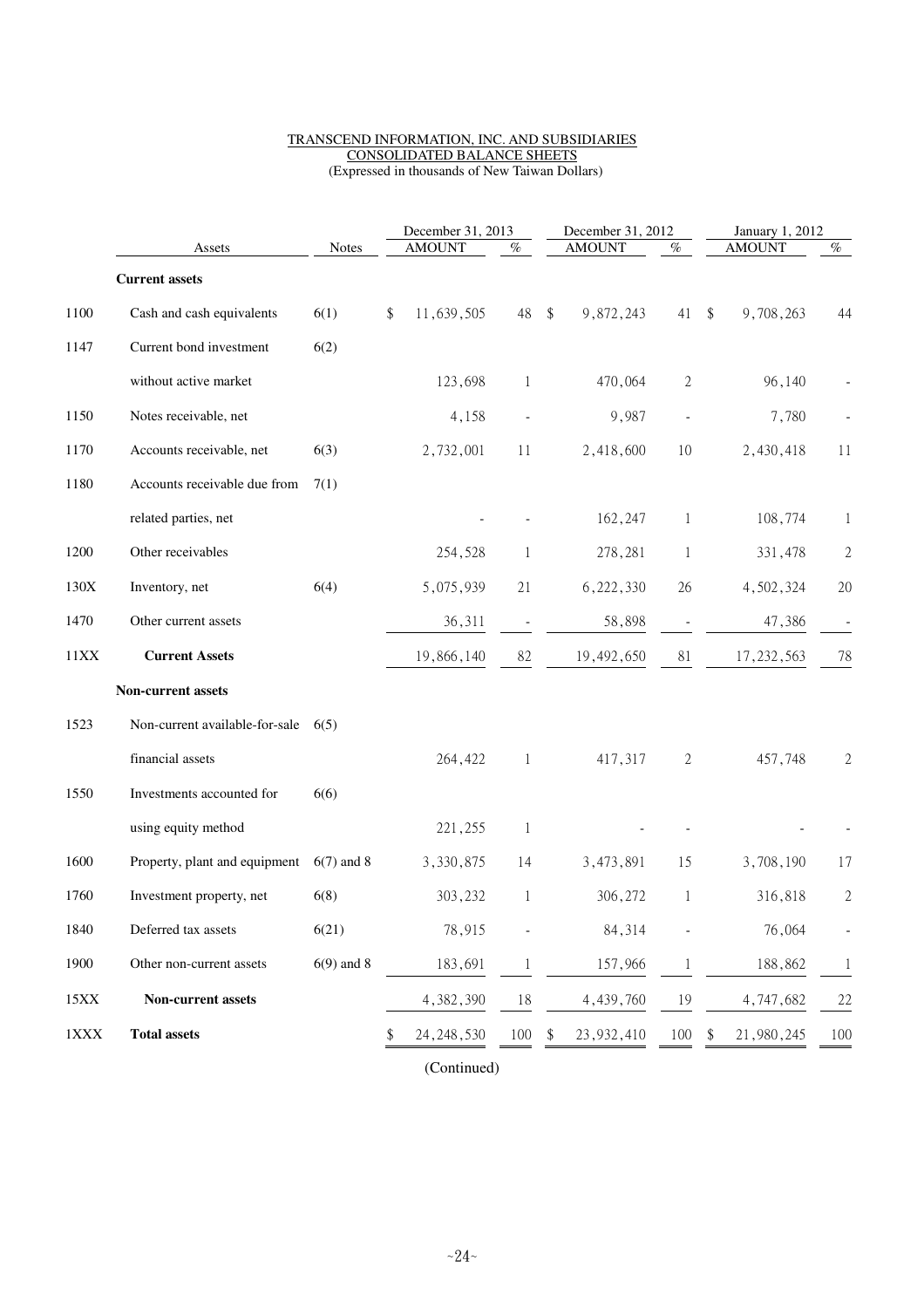#### TRANSCEND INFORMATION, INC. AND SUBSIDIARIES CONSOLIDATED BALANCE SHEETS (Expressed in thousands of New Taiwan Dollars)

| <b>AMOUNT</b><br><b>AMOUNT</b><br>$\%$<br>$\%$<br>Liabilities and Equity<br><b>Notes</b><br><b>Current liabilities</b><br>Short-term loans<br>\$<br>$\overline{2}$<br>168,200<br>\$<br>2100<br>6(10)<br>579,040<br>$\sqrt[6]{\frac{1}{2}}$<br>1<br>2150<br>Notes payable<br>1,215<br>3,608<br>Accounts payable<br>2170<br>2,669,584<br>3,323,331<br>14<br>11<br>2180<br>Accounts payable to related<br>7(1)<br>45,801<br>parties<br>2200<br>Other payables<br>393,810<br>2<br>468,202<br>2<br>Current tax liabilities<br>2230<br>6(21)<br>239,967<br>248,795<br>1<br>1<br>Other current liabilities<br>2300<br>50,013<br>39,577<br>21XX<br><b>Current Liabilities</b><br>3,979,430<br>4, 251, 713<br>18<br>16<br>Non-current liabilities<br>2570<br>Deferred tax liabilities<br>$\mathfrak{2}$<br>6(21)<br>326,411<br>395,542<br>1<br>2600<br>Other non-current liabilities<br>6(11) | <b>AMOUNT</b> | $\%$             |
|--------------------------------------------------------------------------------------------------------------------------------------------------------------------------------------------------------------------------------------------------------------------------------------------------------------------------------------------------------------------------------------------------------------------------------------------------------------------------------------------------------------------------------------------------------------------------------------------------------------------------------------------------------------------------------------------------------------------------------------------------------------------------------------------------------------------------------------------------------------------------------------|---------------|------------------|
|                                                                                                                                                                                                                                                                                                                                                                                                                                                                                                                                                                                                                                                                                                                                                                                                                                                                                      |               |                  |
|                                                                                                                                                                                                                                                                                                                                                                                                                                                                                                                                                                                                                                                                                                                                                                                                                                                                                      |               |                  |
|                                                                                                                                                                                                                                                                                                                                                                                                                                                                                                                                                                                                                                                                                                                                                                                                                                                                                      |               |                  |
|                                                                                                                                                                                                                                                                                                                                                                                                                                                                                                                                                                                                                                                                                                                                                                                                                                                                                      | 167           |                  |
|                                                                                                                                                                                                                                                                                                                                                                                                                                                                                                                                                                                                                                                                                                                                                                                                                                                                                      | 1,713,204     | 8                |
|                                                                                                                                                                                                                                                                                                                                                                                                                                                                                                                                                                                                                                                                                                                                                                                                                                                                                      |               |                  |
|                                                                                                                                                                                                                                                                                                                                                                                                                                                                                                                                                                                                                                                                                                                                                                                                                                                                                      |               |                  |
|                                                                                                                                                                                                                                                                                                                                                                                                                                                                                                                                                                                                                                                                                                                                                                                                                                                                                      | 589,310       | $\boldsymbol{2}$ |
|                                                                                                                                                                                                                                                                                                                                                                                                                                                                                                                                                                                                                                                                                                                                                                                                                                                                                      | 427,409       | $\mathbf{2}$     |
|                                                                                                                                                                                                                                                                                                                                                                                                                                                                                                                                                                                                                                                                                                                                                                                                                                                                                      | 59,540        |                  |
|                                                                                                                                                                                                                                                                                                                                                                                                                                                                                                                                                                                                                                                                                                                                                                                                                                                                                      | 2,789,630     | 12               |
|                                                                                                                                                                                                                                                                                                                                                                                                                                                                                                                                                                                                                                                                                                                                                                                                                                                                                      |               |                  |
|                                                                                                                                                                                                                                                                                                                                                                                                                                                                                                                                                                                                                                                                                                                                                                                                                                                                                      | 304,878       | $\boldsymbol{2}$ |
| 49,349<br>59,867<br>$\overline{\phantom{a}}$                                                                                                                                                                                                                                                                                                                                                                                                                                                                                                                                                                                                                                                                                                                                                                                                                                         | 83,800        |                  |
| $25XX$<br><b>Non-current liabilities</b><br>$\sqrt{2}$<br>444,891<br>386,278<br>1                                                                                                                                                                                                                                                                                                                                                                                                                                                                                                                                                                                                                                                                                                                                                                                                    | 388,678       | $\sqrt{2}$       |
| $2\mathbf{XXX}$<br><b>Total Liabilities</b><br>18<br>4,637,991<br>19<br>4,424,321                                                                                                                                                                                                                                                                                                                                                                                                                                                                                                                                                                                                                                                                                                                                                                                                    | 3,178,308     | 14               |
| Share capital<br>6(12)                                                                                                                                                                                                                                                                                                                                                                                                                                                                                                                                                                                                                                                                                                                                                                                                                                                               |               |                  |
| 3110<br>18<br>Common stock<br>4,307,617<br>18<br>4,307,617                                                                                                                                                                                                                                                                                                                                                                                                                                                                                                                                                                                                                                                                                                                                                                                                                           | 4,307,617     | $20\,$           |
| <b>Capital surplus</b><br>6(13)                                                                                                                                                                                                                                                                                                                                                                                                                                                                                                                                                                                                                                                                                                                                                                                                                                                      |               |                  |
| 3200<br>Capital surplus<br>4,799,075<br>20<br>5,014,456<br>21                                                                                                                                                                                                                                                                                                                                                                                                                                                                                                                                                                                                                                                                                                                                                                                                                        | 5,014,456     | 23               |
| <b>Retained earnings</b><br>6(14)                                                                                                                                                                                                                                                                                                                                                                                                                                                                                                                                                                                                                                                                                                                                                                                                                                                    |               |                  |
| 3310<br>Legal reserve<br>2,733,339<br>11<br>2,448,801<br>10                                                                                                                                                                                                                                                                                                                                                                                                                                                                                                                                                                                                                                                                                                                                                                                                                          | 2, 162, 186   | 10               |
| Unappropriated retained<br>3350                                                                                                                                                                                                                                                                                                                                                                                                                                                                                                                                                                                                                                                                                                                                                                                                                                                      |               |                  |
| 32<br>earnings<br>7,975,047<br>33<br>7,639,812                                                                                                                                                                                                                                                                                                                                                                                                                                                                                                                                                                                                                                                                                                                                                                                                                                       | 7,327,965     | 33               |
| Other equity interest<br>6(16)                                                                                                                                                                                                                                                                                                                                                                                                                                                                                                                                                                                                                                                                                                                                                                                                                                                       |               |                  |
| 3400<br>Other equity interest<br>9,131<br>116,267)<br>$\overline{\phantom{a}}$<br>$\overline{\phantom{a}}$                                                                                                                                                                                                                                                                                                                                                                                                                                                                                                                                                                                                                                                                                                                                                                           | 10,287)       |                  |
| Total equity attributable to<br>31XX                                                                                                                                                                                                                                                                                                                                                                                                                                                                                                                                                                                                                                                                                                                                                                                                                                                 |               |                  |
| owners of parent<br>19,824,209<br>82<br>19,294,419<br>81                                                                                                                                                                                                                                                                                                                                                                                                                                                                                                                                                                                                                                                                                                                                                                                                                             | 18,801,937    | 86               |
| <b>Total equity</b><br>82<br>3XXX<br>19,824,209<br>19, 294, 419<br>81                                                                                                                                                                                                                                                                                                                                                                                                                                                                                                                                                                                                                                                                                                                                                                                                                | 18,801,937    | 86               |
| Significant contingent liablities 9                                                                                                                                                                                                                                                                                                                                                                                                                                                                                                                                                                                                                                                                                                                                                                                                                                                  |               |                  |
| and unrecongnised contract                                                                                                                                                                                                                                                                                                                                                                                                                                                                                                                                                                                                                                                                                                                                                                                                                                                           |               |                  |
| commitments                                                                                                                                                                                                                                                                                                                                                                                                                                                                                                                                                                                                                                                                                                                                                                                                                                                                          |               |                  |
| Significant events after the<br>11                                                                                                                                                                                                                                                                                                                                                                                                                                                                                                                                                                                                                                                                                                                                                                                                                                                   |               |                  |
| balance sheet date                                                                                                                                                                                                                                                                                                                                                                                                                                                                                                                                                                                                                                                                                                                                                                                                                                                                   |               |                  |
| <b>Total liabilities and equity</b><br>$100 - $$<br>24, 248, 530<br>23,932,410<br>$100 \, \text{S}$<br>\$                                                                                                                                                                                                                                                                                                                                                                                                                                                                                                                                                                                                                                                                                                                                                                            | 21,980,245    | 100              |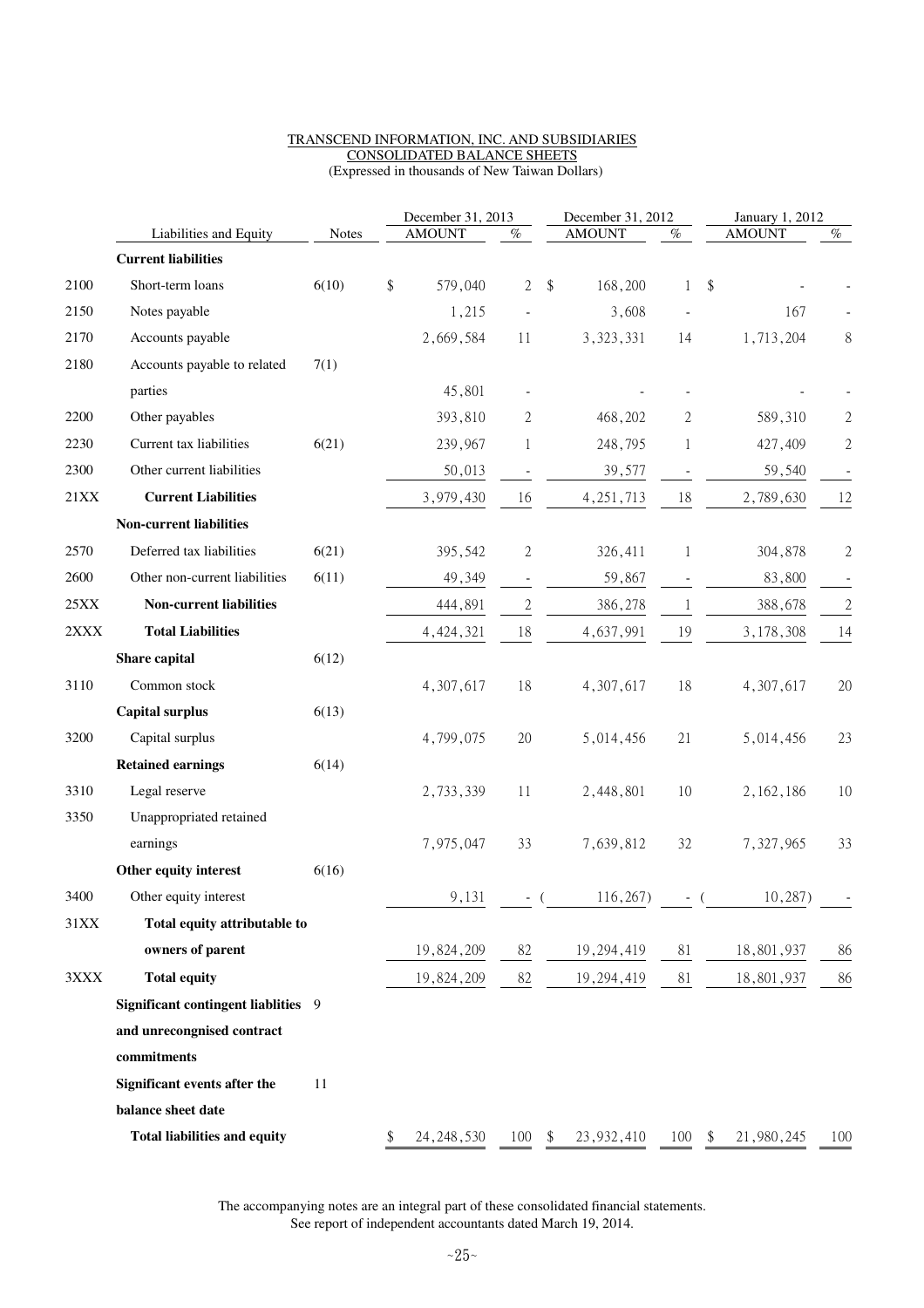#### TRANSCEND INFORMATION, INC. AND SUBSIDIARIES CONSOLIDATED STATEMENTS OF COMPREHENSIVE INCOME FOR THE YEARS ENDED DECEMBER 31, 2013 AND 2012 (Expressed in thousands of New Taiwan Dollars, except earnings per share amount)

|      |                                                         |               | Year ended December 31  |                        |                |                 |
|------|---------------------------------------------------------|---------------|-------------------------|------------------------|----------------|-----------------|
|      |                                                         |               | 2013                    |                        | 2012           |                 |
|      | Items                                                   | <b>Notes</b>  | <b>AMOUNT</b>           | $\%$                   | <b>AMOUNT</b>  | $\%$            |
| 4000 | <b>Operating Revenue</b>                                | $6(17)$ and 7 | \$<br>26, 122, 390      | $\overline{\$}$<br>100 | 26, 215, 961   | 100             |
| 5000 | <b>Operating Costs</b>                                  | $6(4)$ and 7  | $21, 201, 143$ ) (      | $81)$ (                | $21,268,979$ ( | 81)             |
| 5900 | <b>Gross Profit</b>                                     |               | 4,921,247               | $\overline{19}$        | 4,946,982      | 19              |
|      | <b>Operating Expenses</b>                               | 6(20)         |                         |                        |                |                 |
| 6100 | Sales and marketing                                     |               |                         |                        |                |                 |
|      | expenses                                                |               | $1,020,315$ (           | $4)$ (                 | $982,033$ )(   | 4)              |
| 6200 | General and administrative                              |               |                         |                        |                |                 |
| 6300 | expenses<br>Research and development                    |               | $392,338$ ) (           | $1)$ (                 | $399,418$ ) (  | 1)              |
|      | expenses                                                |               | $157,028$ ) (           | $1)$ (                 | $145, 155$ ) ( | 1)              |
| 6000 | <b>Total operating expenses</b>                         |               | $, 569, 681)$ (         | 6)                     | $,526,606$ )(  | 6)              |
| 6900 | <b>Operating Income</b>                                 |               | 3,351,566               | 13                     | 3,420,376      | $\overline{13}$ |
|      | <b>Non-operating Income and</b>                         |               |                         |                        |                |                 |
|      | <b>Expenses</b>                                         |               |                         |                        |                |                 |
| 7010 | Other income                                            | 6(18)         | 130,645                 |                        | 109,938        |                 |
| 7020 | Other gains and losses                                  | 6(19)         | 292,236                 | 1<br>$\left($          | 78,559)        |                 |
| 7050 | Finance costs                                           |               | 5,900                   | $\overline{ }$         | 1,581)         |                 |
| 7060 | Share of profit or loss of                              | 6(6)          |                         |                        |                |                 |
|      | associates and joint ventures                           |               |                         |                        |                |                 |
|      | accounted for using equity                              |               |                         |                        |                |                 |
|      | method                                                  |               | 30,403)                 |                        |                |                 |
| 7000 | <b>Total non-operating</b>                              |               |                         |                        |                |                 |
|      | income and expenses                                     |               | 386,578                 |                        | 29,798         |                 |
| 7900 | Income before income tax                                |               | $\overline{3,738,1}$ 44 | 14                     | 3,450,174      | $\overline{13}$ |
| 7950 | Income tax expense                                      | 6(21)         | $539,187$ ) (           | 2)                     | $501,839$ )    | 2)              |
| 8200 | Net income                                              |               | \$<br>3, 198, 957       | 12<br>\$               | 2,948,335      | 11              |
| 8310 | Other comprehensive income                              |               |                         |                        |                |                 |
|      | Foreign exchange translation<br>differences for foreign |               |                         |                        |                |                 |
|      | operations                                              |               | \$<br>148,571           | (\$<br>1               | 115, 143)      |                 |
| 8325 | Unrealized gain (loss) on                               | 6(5)          |                         |                        |                |                 |
|      | available-for-sale financial                            |               |                         |                        |                |                 |
|      | assets                                                  |               | 2,085                   | $\left($               | 10,431)        |                 |
| 8360 | Actuarial gain on defined                               | 6(11)         |                         |                        |                |                 |
|      | benefit plan                                            |               | 5,387                   |                        | 19,317         |                 |
| 8399 | Income tax on other                                     | 6(21)         |                         |                        |                |                 |
|      | comprehensive income                                    |               | 25,258)                 |                        | 19,594         |                 |
| 8500 | <b>Total comprehensive income</b>                       |               | \$<br>3,329,742         | 13<br>\$               | 2,861,672      | 11              |
|      | Net income attributable to:                             |               |                         |                        |                |                 |
| 8610 | Owners of parent                                        |               | \$<br>3,198,957         | 12<br>\$               | 2,948,335      | 11              |
|      | <b>Comprehensive income</b>                             |               |                         |                        |                |                 |
|      | attributable to:                                        |               |                         |                        |                |                 |
| 8710 | Owners of parent                                        |               | \$<br>3,329,742         | \$<br>13               | 2,861,672      | 11              |
|      | <b>Basic earnings per share</b>                         | 6(22)         |                         |                        |                |                 |
| 9750 | <b>Basic earnings per share</b>                         |               | \$                      | 7.43<br><u>\$</u>      |                | 6.84            |
| 9850 | Diluted earnings per share                              |               | \$                      | $\frac{1}{2}$<br>7.41  |                | 6.83            |
|      |                                                         |               |                         |                        |                |                 |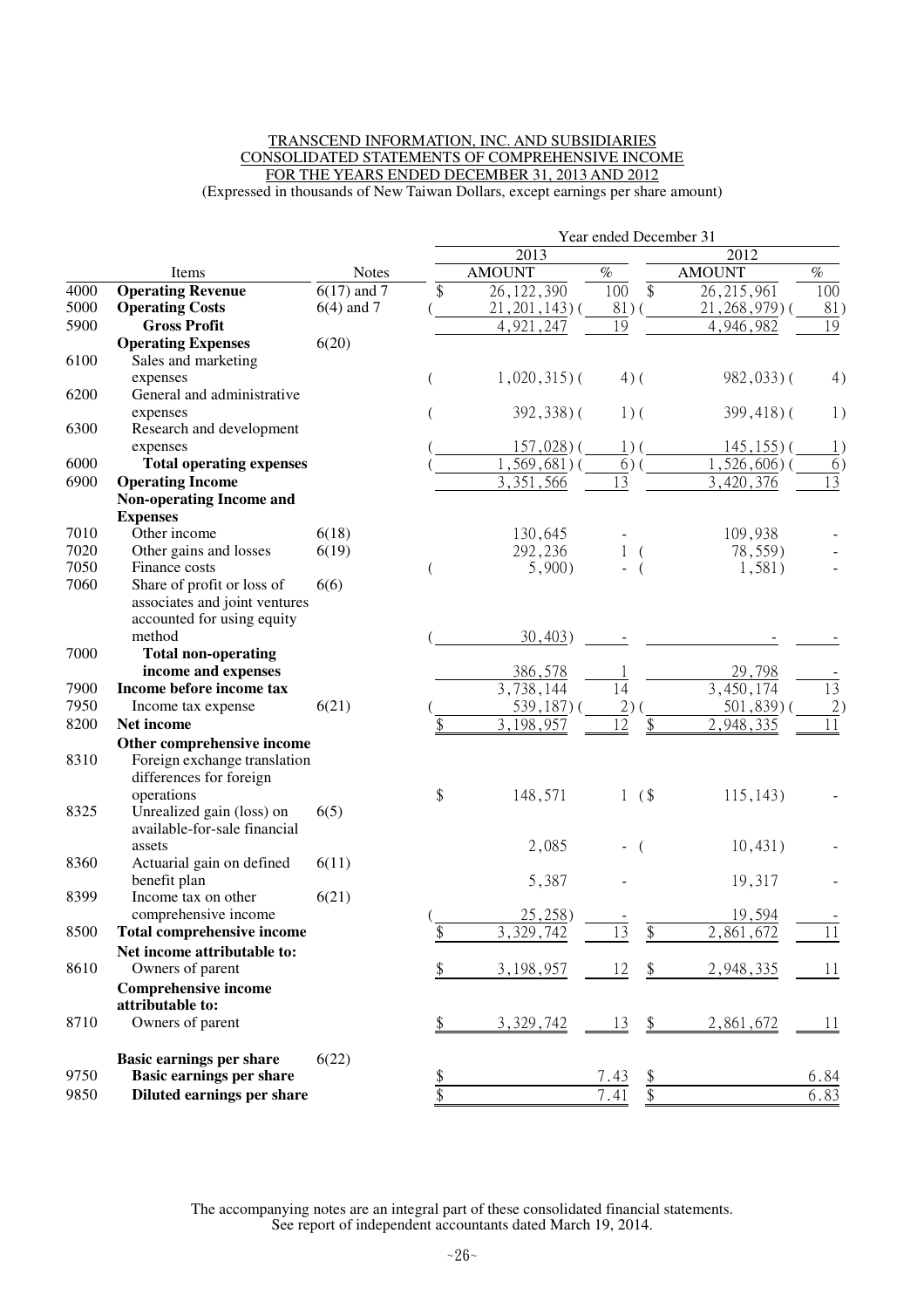#### TRANSCEND INFORMATION, INC. AND SUBSIDIARIES CONSOLIDATED STATEMENTS OF CHANGES IN EQUITY FOR THE YEARS ENDED DECEMBER 31, 2013 AND 2012(Expressed in thousands of New Taiwan Dollars)

|                                         |              |                               |                                           |                                | Equity attributable to owners of the parent |                            |                                                                                |                                                                             |              |  |
|-----------------------------------------|--------------|-------------------------------|-------------------------------------------|--------------------------------|---------------------------------------------|----------------------------|--------------------------------------------------------------------------------|-----------------------------------------------------------------------------|--------------|--|
|                                         |              |                               | <b>Capital Reserves</b>                   |                                | <b>Retained Earnings</b>                    |                            | Other equity interest                                                          |                                                                             |              |  |
|                                         | Common stock | Additional<br>paid-in capital | Capital surplus<br>from donated<br>assets | Capital surplus<br>from merger | Legal reserve                               | Unappropriated<br>earnings | Foreign<br>exchange<br>translation<br>differences for<br>foreign<br>operations | Unrealized<br>gain or loss on<br>available-for-<br>sale financial<br>assets | Total equity |  |
| For the year ended December 31, 2012    |              |                               |                                           |                                |                                             |                            |                                                                                |                                                                             |              |  |
| Balance at January 1, 2012              | \$4,307,617  | \$4,975,222                   | 4,106<br><sup>\$</sup>                    | 35,128<br>$\mathbf{\$}$        | \$2,162,186                                 | 7,327,965<br>$\mathcal{S}$ | \$                                                                             | $10,287$ )<br>(                                                             | \$18,801,937 |  |
| Appropriations of 2011 earnings         |              |                               |                                           |                                |                                             |                            |                                                                                |                                                                             |              |  |
| Legal reserve                           |              |                               |                                           |                                | 286,615                                     | $286,615$ )<br>$\sqrt{ }$  |                                                                                |                                                                             |              |  |
| Cash dividends                          |              |                               |                                           |                                | $\sim 100$                                  | 2,369,190)                 |                                                                                | $\sim$                                                                      | 2,369,190)   |  |
| Net income for the year                 |              |                               |                                           |                                |                                             | 2,948,335                  |                                                                                | $\sim$                                                                      | 2,948,335    |  |
| Other comprehensive income for the year |              |                               |                                           |                                |                                             | 19,317                     | 95,549)                                                                        | 10,431)                                                                     | 86,663       |  |
| Balance at December 31, 2012            | \$4,307,617  | \$4,975,222                   | 4,106                                     | 35,128                         | \$2,448,801                                 | 7,639,812                  | 95,549)                                                                        | 20,718)<br>68                                                               | \$19,294,419 |  |
| For the year ended December 31, 2013    |              |                               |                                           |                                |                                             |                            |                                                                                |                                                                             |              |  |
| Balance at January 1, 2013              | \$4,307,617  | \$4,975,222                   | 4,106<br><sup>\$</sup>                    | 35,128<br>$\mathbf{\$}$        | \$2,448,801                                 | 7,639,812<br>-S            | $95,549$ ) (\$<br>$($ \$                                                       | $20,718$ )                                                                  | \$19,294,419 |  |
| Appropriations of 2012 earnings         |              |                               |                                           |                                |                                             |                            |                                                                                |                                                                             |              |  |
| Legal reserve                           |              |                               |                                           |                                | 284,538                                     | 284,538)                   |                                                                                |                                                                             |              |  |
| Cash dividends                          |              |                               |                                           |                                |                                             | 2,584,571)                 |                                                                                |                                                                             | 2,584,571)   |  |
| Change in capital reserve               |              |                               |                                           |                                |                                             |                            |                                                                                |                                                                             |              |  |
| Cash distribution of capital reserve    | $\sim$       | 215,381)                      |                                           |                                |                                             |                            |                                                                                | $\sim$                                                                      | 215,381)     |  |
| Net income for the year                 |              |                               |                                           |                                |                                             | 3,198,957                  |                                                                                |                                                                             | 3,198,957    |  |
| Other comprehensive income for the year |              |                               |                                           |                                |                                             | 5,387                      | 123,313                                                                        | 2,085                                                                       | 130,785      |  |
| Balance at December 31, 2013            | \$4,307,617  | \$4,759,841                   | 4,106                                     | 35,128                         | \$ 2,733,339                                | 7,975,047                  | 27,764                                                                         | 18,633)                                                                     | \$19,824,209 |  |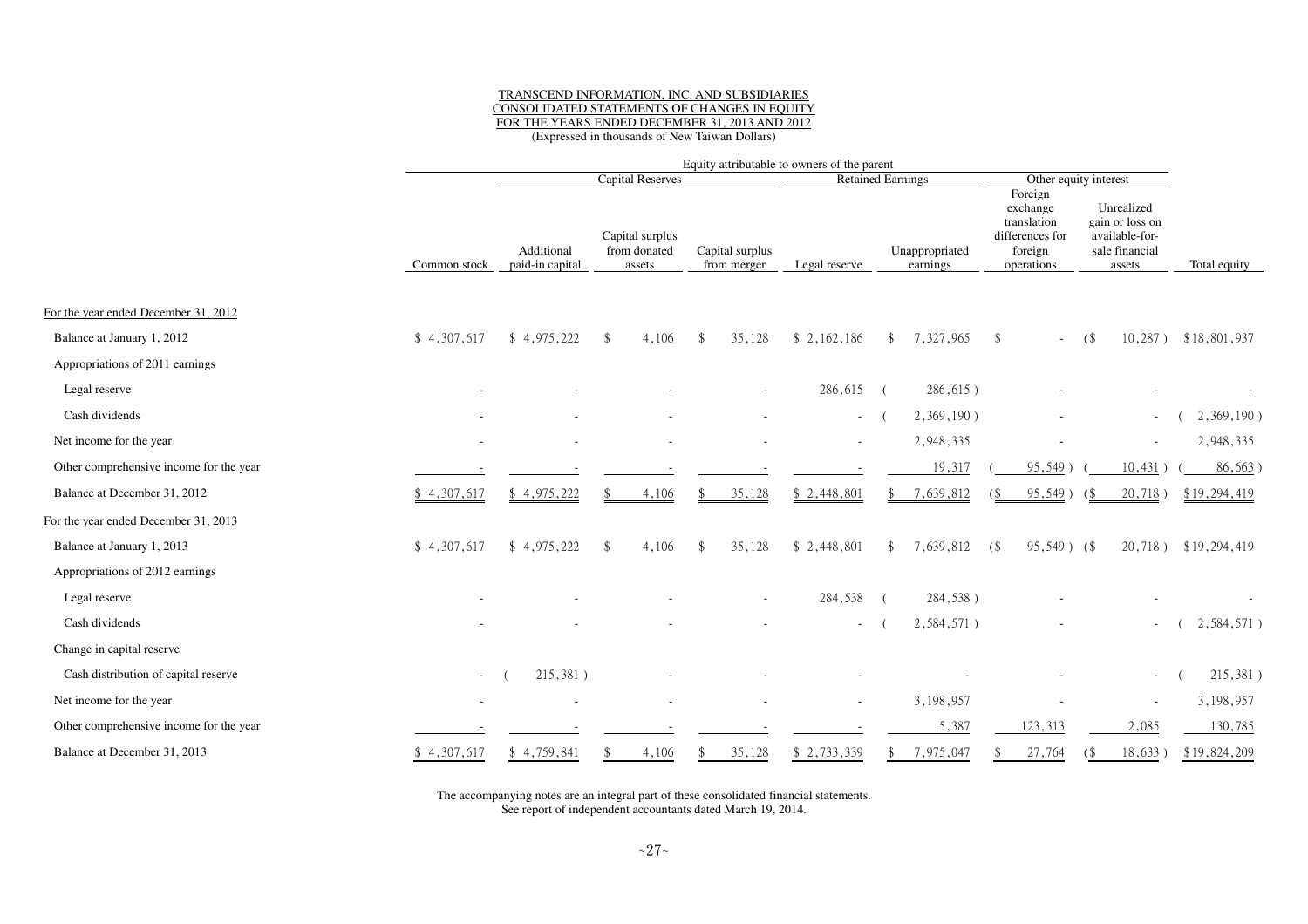#### TRANSCEND INFORMATION, INC. AND SUBSIDIARIES CONSOLIDATED STATEMENTS OF CASH FLOWS FOR THE YEARS ENDED DECEMBER 31 (Expressed in thousands of New Taiwan Dollars)

|                                                                                                                                                                                                                                                                         |                | 2013                                                    |              | 2012                                           |
|-------------------------------------------------------------------------------------------------------------------------------------------------------------------------------------------------------------------------------------------------------------------------|----------------|---------------------------------------------------------|--------------|------------------------------------------------|
|                                                                                                                                                                                                                                                                         |                |                                                         |              |                                                |
| <b>CASH FLOWS FROM OPERATING ACTIVITIES</b>                                                                                                                                                                                                                             |                |                                                         |              |                                                |
| Consolidated profit before tax for the year<br>Adjustments to reconcile income before tax to net cash provided by<br>operating activities:<br>Income and expenses having no effect on cash flows<br>Net gains on valuation of financial assets at fair value through    | \$             | 3,738,144                                               | \$           | 3,450,174                                      |
| profit or loss<br>Gain on disposal of financial assets<br>Share of loss of associates and joint ventures accounted for using                                                                                                                                            |                | 29,979)<br>$112,397$ ) (                                |              | 27,973)                                        |
| equity method<br>Provision for bad debt expense<br>Loss (gain) on market price decline (recovery) of inventory                                                                                                                                                          | $\overline{(}$ | 30,403<br>14,900<br>9,668)                              |              | 10,673<br>16,395                               |
| Depreciation expense<br>Amortization expense                                                                                                                                                                                                                            |                | 238,147<br>2,238                                        |              | 237,463<br>2,956                               |
| Interest income<br>Impairment loss on financial assets<br>Gains on disposal of property, plant, and equipment                                                                                                                                                           | $\overline{(}$ | $115,182$ ) (<br>$1,916$ ) (                            |              | 95,494)<br>30,000<br>746)                      |
| Dividend income<br>Changes in assets/liabilities relating to operating activities<br>Net changes in assets relating to operating activities                                                                                                                             |                | $15,074$ ) (                                            |              | 24,584)                                        |
| Net gain on financial assets at fair value through profit<br>Notes and accounts receivable<br>Other receivables<br>Inventories<br>Other current assets                                                                                                                  | (              | 29,979<br>$160,225$ ) (<br>39,086<br>1,156,059<br>1,708 |              | 54,535)<br>66,651<br>1,736,401)<br>$11,512$ )  |
| Net changes in liabilities relating to operating activities<br>Notes and accounts payable<br>Other payables<br>Other current liabilities<br>Other non-current liabilities                                                                                               |                | 610,339)<br>$67,664$ ) (<br>10,436<br>5,131)            |              | 1,613,568<br>120,355)<br>19,963)               |
| Cash generated from operations<br>Cash dividend received<br>Interest received                                                                                                                                                                                           |                | 4, 133, 525<br>15,074<br>99,849                         |              | 4,616)<br>3, 331, 701<br>24,584<br>82,040      |
| Interest paid<br>Income tax paid<br>Net cash provided by operating activities                                                                                                                                                                                           |                | 6,728)<br>498,742)<br>$\overline{3}$ , 742, 978         |              | 753)<br>$653,223$ )<br>2,784,349               |
| CASH FLOWS FROM INVESTING ACTIVITIES                                                                                                                                                                                                                                    |                |                                                         |              |                                                |
| Decrease (increase) in bond investments without active markets<br>Acquisition of property, plant, and equipment<br>Disposal of property, plant, and equipment<br>Decrease (increase) in other non-current assets<br>Net cash provided by (used in) investing activities |                | 388,276<br>54,858) (<br>7,780<br>8,640)<br>332,558      |              | 350,943)<br>48,915)<br>3,579<br>990<br>397,269 |
| CASH FLOWS FROM FINANCING ACTIVITIES                                                                                                                                                                                                                                    |                |                                                         |              |                                                |
| Short-term loans<br>Payment of cash dividends (including cash distribution of capital                                                                                                                                                                                   |                | 447,390                                                 |              | 168,200                                        |
| reserve)<br>Net cash used in financing activities<br>Effect of foreign exchange rate changes                                                                                                                                                                            |                | 2,799,952<br>$\overline{2,352,562}$ )<br>44,288         |              | 2,369,190)<br>2,200,990<br>22,110              |
| Increase in cash and cash equivalents<br>Cash and cash equivalents at beginning of year<br>Cash and cash equivalents at end of year                                                                                                                                     | \$             | 1,767,262<br>9,872,243<br>11,639,505                    | $\sqrt[6]{}$ | 163,980<br>9,708,263<br>9,872,243              |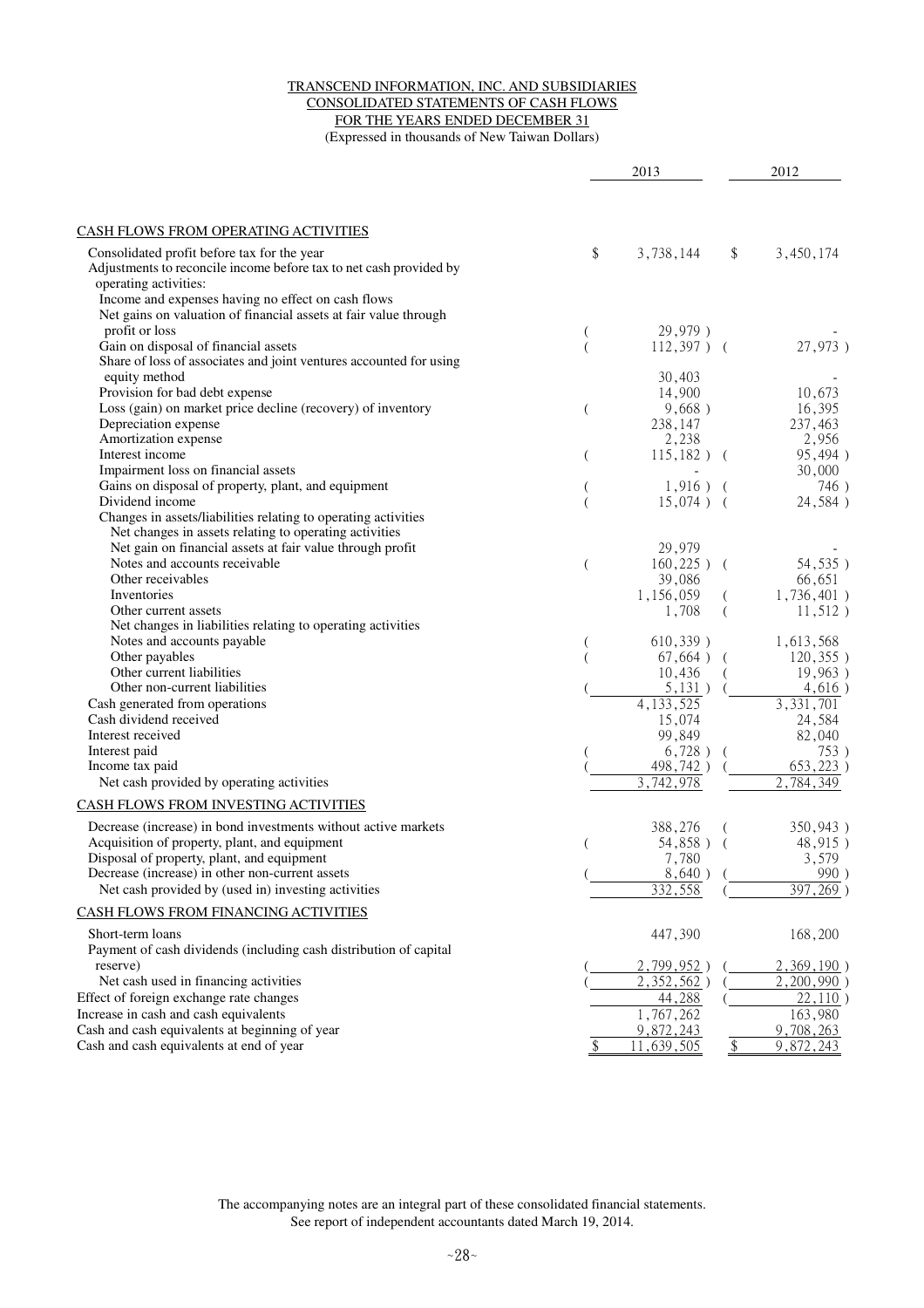## TRANSCEND INFORMATION INC.

## COMPARISON TABLE FOR THE "PROCEDURES FOR ACQUISITION OR DISPOSAL OF ASSETS

| After the revision                                                                                                           | Before the revision                                                     | Explanation                                                                 |
|------------------------------------------------------------------------------------------------------------------------------|-------------------------------------------------------------------------|-----------------------------------------------------------------------------|
| Article 3: Scope of assets                                                                                                   | Article 3: Scope of assets                                              | The Company proposes to amend the                                           |
| (omitting)                                                                                                                   | (omitting)                                                              | "Procedures for Acquisition or Disposal                                     |
| 2. Real property (including land, houses and 2. Real property (including construction of Assets" to comply with amendment to |                                                                         |                                                                             |
| buildings, investment property, rights to                                                                                    |                                                                         | enterprise inventory) and other fixed "Regulations Governing Acquisition or |
| use land, and construction enterprise                                                                                        | assets.                                                                 | Disposal<br>of<br>Assets<br>by<br>Public                                    |
| inventory) and equipment.                                                                                                    | (omitting)                                                              | Companies", and to fit with IFRSs and                                       |
| (omitting)                                                                                                                   |                                                                         | the Company's practical operation.                                          |
|                                                                                                                              |                                                                         |                                                                             |
| Article 4: Definitions of Term                                                                                               | Article 4: Definitions of Term                                          | The Company proposes to amend the                                           |
| (omitting)                                                                                                                   | (omitting)                                                              | "Procedures for Acquisition or Disposal                                     |
| 2. Assets acquired or disposed through 2. Assets acquired or disposed through of Assets" to comply with amendment to         |                                                                         |                                                                             |
| mergers, demergers, acquisitions, or                                                                                         |                                                                         | mergers, demergers, acquisitions, or "Regulations Governing Acquisition or  |
| transfer of shares in accordance with                                                                                        | transfer of shares in accordance with Disposal                          | of<br>Assets<br>Public<br>by                                                |
| law: Refers to assets acquired or                                                                                            |                                                                         | law: Refers to assets acquired or Companies", and to fit with IFRSs and     |
| disposed through mergers, demergers,                                                                                         | disposed through mergers, demergers, the Company's practical operation. |                                                                             |
| or acquisitions conducted under the                                                                                          | or acquisitions conducted under the                                     |                                                                             |
| Business Mergers and Acquisitions Act,                                                                                       | Business Mergers and Acquisitions                                       |                                                                             |
| Financial Holding Company Act,                                                                                               | Act, Financial Holding Company Act,                                     |                                                                             |
| Financial Institution Merger Act and                                                                                         | Financial Institution Merger Act and                                    |                                                                             |
| other acts, or to transfer of shares from                                                                                    | other acts, or to transfer of shares from                               |                                                                             |
| another company through issuance of                                                                                          | another company through issuance of                                     |                                                                             |
| shares of its own<br>the<br>as<br>new                                                                                        | shares of its own as the<br>new                                         |                                                                             |
| consideration<br>thereof<br>(hereinafter                                                                                     | consideration<br>thereof<br>(hereinafter                                |                                                                             |
| "transfer of shares") under Article 156,                                                                                     | "transfer of shares") under Article 156,                                |                                                                             |
| paragraph 6 of the Company Act.                                                                                              | paragraph 6 of the Company Act.                                         |                                                                             |
| 3. Related party and Subsidiary: As defined 3.                                                                               | Related party: As defined in the                                        |                                                                             |
| in the Regulations Governing the                                                                                             | Regulations Governing the Preparation                                   |                                                                             |
| Preparation of Financial Reports by                                                                                          | of Financial Reports by Securities                                      |                                                                             |
| Securities Issuers.                                                                                                          | Issuers.                                                                |                                                                             |
| Professional appraiser: Refers to a real $\frac{4}{1}$ .<br>4.                                                               | Subsidiary: As defined in the                                           |                                                                             |
| property appraiser or other person duly                                                                                      | Regulations Governing the Preparation                                   |                                                                             |
| authorized by law to engage in the                                                                                           | of Financial Reports by Securities                                      |                                                                             |
| value appraisal of real property or                                                                                          | Issuers.                                                                |                                                                             |
| equipment.                                                                                                                   |                                                                         |                                                                             |
|                                                                                                                              |                                                                         |                                                                             |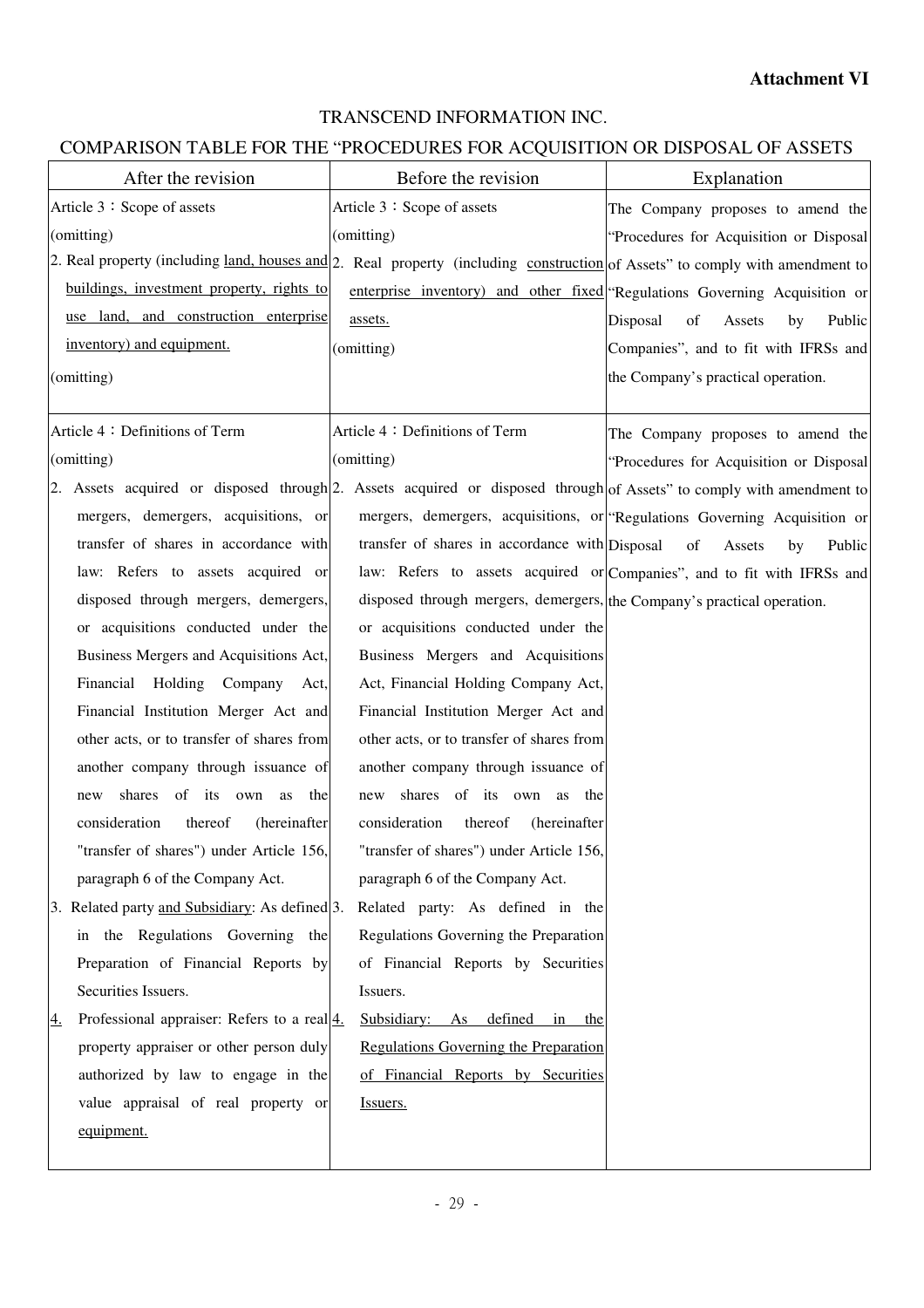| 5.        | Date of occurrence: Refers to the date $5$ .          | Professional appraiser: Refers to a real   |                                                                                                                                 |
|-----------|-------------------------------------------------------|--------------------------------------------|---------------------------------------------------------------------------------------------------------------------------------|
|           | of contract signing, date of payment,                 | property appraiser or other person duly    |                                                                                                                                 |
|           | date of consignment trade, date of                    | authorized by law to engage in the         |                                                                                                                                 |
|           | transfer, dates of boards of directors                | value appraisal of real property or        |                                                                                                                                 |
|           | resolutions, or other date that can                   | other fixed assets.                        |                                                                                                                                 |
|           | confirm the counterpart and monetary $6$ .            | Date of occurrence: Refers to the date     |                                                                                                                                 |
|           | amount of the transaction, whichever                  | of contract signing, date of payment,      |                                                                                                                                 |
|           | date is earlier; provided, for investment             | date of consignment trade, date of         |                                                                                                                                 |
|           | for which approval of the competent                   | transfer, dates of boards of directors     |                                                                                                                                 |
|           | authority is required, the earlier of the             | resolutions, or other date that can        |                                                                                                                                 |
|           | above date or the date of receipt of                  | confirm the counterpart and monetary       |                                                                                                                                 |
|           | approval by the competent authority                   | amount of the transaction, whichever       |                                                                                                                                 |
|           | shall apply.                                          | earlier;<br>provided,<br>date<br>is<br>for |                                                                                                                                 |
| <u>6.</u> | Mainland China<br>area<br>investment:                 | investment for which approval of the       |                                                                                                                                 |
|           | Refers to investments in the mainland                 | competent authority is required, the       |                                                                                                                                 |
|           | China area approved by the Ministry of                | earlier of the above date or the date of   |                                                                                                                                 |
|           | Economic<br><b>Affairs</b><br>Investment              | receipt of approval by the competent       |                                                                                                                                 |
|           | Commission<br>conducted<br>in<br><sub>or</sub>        | authority shall apply.                     |                                                                                                                                 |
|           | accordance with the provisions of the $\frac{7}{2}$ . | Mainland China area investment:            |                                                                                                                                 |
|           | Regulations Governing Permission for                  | Refers to investments in the mainland      |                                                                                                                                 |
|           | Investment or Technical Cooperation in                | China area approved by the Ministry        |                                                                                                                                 |
|           | the Mainland Area.                                    | Economic<br>Affairs<br>Investment<br>of    |                                                                                                                                 |
|           |                                                       | Commission<br>conducted<br>or<br>in        |                                                                                                                                 |
|           |                                                       | accordance with the provisions of the      |                                                                                                                                 |
|           |                                                       | Regulations Governing Permission for       |                                                                                                                                 |
|           |                                                       | Investment or Technical Cooperation        |                                                                                                                                 |
|           |                                                       | in the Mainland Area.                      |                                                                                                                                 |
|           |                                                       |                                            |                                                                                                                                 |
|           |                                                       |                                            | Article 10 : In acquiring or disposing of real Article 10 : In acquiring or disposing of real The Company proposes to amend the |
|           | property or equipment where the                       | property or other fixed assets where the   | "Procedures for Acquisition or Disposal                                                                                         |
|           | transaction amount reaches 20 percent of              | transaction amount reaches 20 percent      | of Assets" to comply with amendment to                                                                                          |
|           | the company's paid-in capital or NT\$300              | of the company's paid-in capital or        | "Regulations Governing Acquisition or                                                                                           |
|           | million or more, the company, unless                  | NT\$300 million or more, the company,      | Disposal<br>of<br>Public<br>Assets<br>by                                                                                        |
|           | transacting with a government agency,                 | unless transacting with a government       | Companies", and to fit with IFRSs and                                                                                           |
|           | engaging others to build on its own land,             | agency, engaging others to build on its    | the Company's practical operation.                                                                                              |
|           | engaging others to build on rented land,              | own land, engaging others to build on      |                                                                                                                                 |
|           | or acquiring or disposing of equipment                | rented land, or acquiring or disposing of  |                                                                                                                                 |
|           | for business use, shall obtain an appraisal           | equipment for business use, shall obtain   |                                                                                                                                 |
|           | report prior to the date of occurrence of             | an appraisal report prior to the date of   |                                                                                                                                 |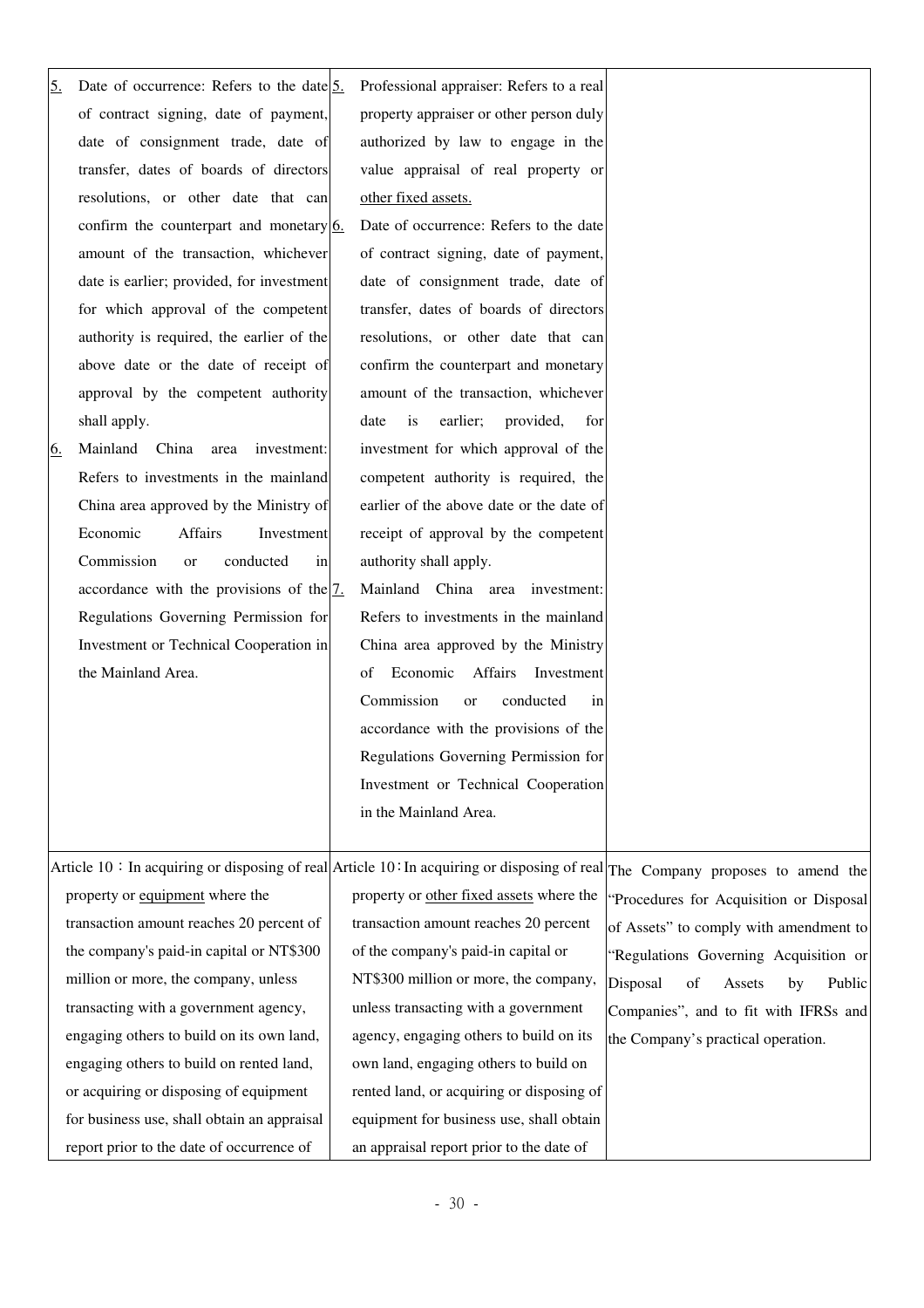the event from a professional appraiser and shall further comply with the following provisions:

- 1. Where due to special circumstances it is 1. Where due to special circumstances it necessary to give a limited price, specified price, or special price as a reference basis for the transaction price, the transaction shall be submitted for approval in advance by the board of directors, and the same procedure shall be followed for any future changes to the terms and conditions of the transaction.
- 2. Where the transaction amount is NT\$1 billion or more, appraisals from two or more professional appraisers shall be obtained.
- 3. Where any one of the following circumstances applies with respect to the professional appraiser's appraisal results, unless all the appraisal results for the assets to be acquired are higher than the transaction amount, or all the appraisal results for the assets to be disposed of are lower than the transaction amount, a certified public accountant shall be engaged to perform the appraisal in accordance with the provisions of Statement of Auditing Standards No. 20 published by the ROC Accounting Research and Development Foundation (ARDF) and render a specific opinion regarding the reason for the discrepancy and the appropriateness of the transaction price: A. The discrepancy between the appraisal result and the transaction amount is 20 percent or more of the

transaction amount.

occurrence of the event from a professional appraiser and shall further comply with the following provisions: is necessary to give a limited price, specified price, or special price as a reference basis for the transaction price, the transaction shall be submitted for approval in advance by the board of directors, and the same procedure shall be followed for any future changes to the terms and conditions of the transaction.

- 2. Where the transaction amount is NT\$1 billion or more, appraisals from two or more professional appraisers shall be obtained.
- 3. Where any one of the following circumstances applies with respect to the professional appraiser's appraisal results, unless all the appraisal results for the assets to be acquired are higher than the transaction amount, or all the appraisal results for the assets to be disposed of are lower than the transaction amount, a certified public accountant shall be engaged to perform the appraisal in accordance with the provisions of Statement of Auditing Standards No. 20 published by the Accounting Research and Development Foundation and render a specific opinion regarding the reason for the discrepancy and the appropriateness of the transaction price: A. The discrepancy between the appraisal result and the transaction

amount is 20 percent or more of the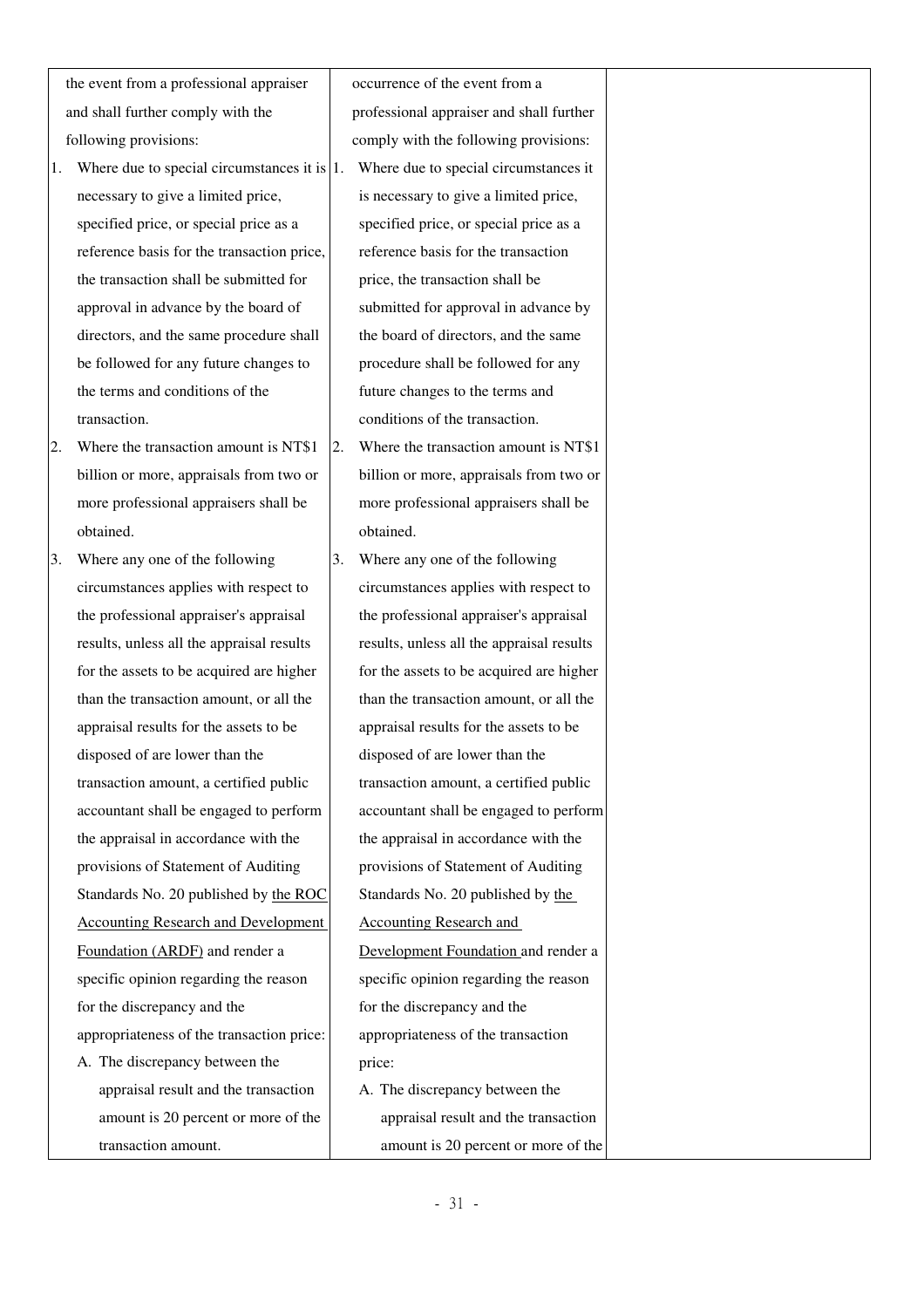|                                    |                | B. The discrepancy between the           |            | transaction amount.                                                    |                                                                                                                       |
|------------------------------------|----------------|------------------------------------------|------------|------------------------------------------------------------------------|-----------------------------------------------------------------------------------------------------------------------|
|                                    |                | appraisal results of two or more         |            | B. The discrepancy between the                                         |                                                                                                                       |
|                                    |                | professional appraisers is 10 percent    |            | appraisal results of two or more                                       |                                                                                                                       |
|                                    |                | or more of the transaction amount.       |            | professional appraisers is 10                                          |                                                                                                                       |
| 4.                                 |                | No more than 3 months may elapse         |            | percent or more of the transaction                                     |                                                                                                                       |
|                                    |                | between the date of the appraisal report |            | amount.                                                                |                                                                                                                       |
|                                    |                | issued by a professional appraiser and   | 4.         | No more than 3 months may elapse                                       |                                                                                                                       |
|                                    |                | the contract execution date; provided,   |            | between the date of the appraisal                                      |                                                                                                                       |
|                                    |                | where the publicly announced current     |            | report issued by a professional                                        |                                                                                                                       |
|                                    |                | value for the same period is used and    |            | appraiser and the contract execution                                   |                                                                                                                       |
|                                    |                | not more than 6 months have elapsed,     |            | date; provided, where the publicly                                     |                                                                                                                       |
|                                    |                | an opinion may still be issued by the    |            | announced current value for the same                                   |                                                                                                                       |
|                                    |                | original professional appraiser.         |            | period is used and not more than 6                                     |                                                                                                                       |
|                                    |                |                                          |            | months have elapsed, an opinion may                                    |                                                                                                                       |
|                                    |                |                                          |            | still be issued by the original                                        |                                                                                                                       |
|                                    |                |                                          |            | professional appraiser.                                                |                                                                                                                       |
|                                    |                |                                          |            |                                                                        |                                                                                                                       |
|                                    |                |                                          |            |                                                                        | Article 12: The procedures for Related Party Article 12: The procedures for Related The Company proposes to amend the |
|                                    |                | Transactions                             |            | Party Transactions                                                     | "Procedures for Acquisition or Disposal                                                                               |
|                                    | (omitting)     |                                          | (omitting) |                                                                        | of Assets" to comply with amendment to                                                                                |
| 2.                                 | The            | that acquires real 2.<br>Company         |            | The Company that acquires                                              | real "Regulations Governing Acquisition or                                                                            |
|                                    |                | property from a related party shall      |            | property from a related party shall Disposal                           | of<br>Assets<br>by<br>Public                                                                                          |
| evaluate the reasonableness of the |                |                                          |            |                                                                        | evaluate the reasonableness of the Companies", and to fit with IFRSs and                                              |
|                                    |                | transaction costs based the related      |            | transaction costs based the related the Company's practical operation. |                                                                                                                       |
|                                    |                | requirement. When the following          |            | requirement. When the following                                        |                                                                                                                       |
|                                    |                | conditions happens, the company shall    |            | conditions happens, the company shall                                  |                                                                                                                       |
|                                    |                | additionally engage a certified public   |            | additionally engage a certified public                                 |                                                                                                                       |
|                                    |                | accountant to review the reasonableness  |            | review<br>accountant<br>the<br>to                                      |                                                                                                                       |
|                                    |                | and to provide an opinion:               |            | reasonableness and to provide an                                       |                                                                                                                       |
|                                    | A.             | The related party acquired the real      |            | opinion:                                                               |                                                                                                                       |
|                                    |                | property through inheritance or as       | A.         | The related party acquired the                                         |                                                                                                                       |
|                                    |                | a gift.                                  |            | real property through inheritance                                      |                                                                                                                       |
|                                    | <b>B.</b>      | More than 5 years will have              |            | or as a gift.                                                          |                                                                                                                       |
|                                    |                | elapsed from the time the related        | Β.         | More than 5 years will have                                            |                                                                                                                       |
|                                    |                | party signed the contract to obtain      |            | elapsed from the time the related                                      |                                                                                                                       |
|                                    |                | the real property to the signing         |            | party signed the contract to obtain                                    |                                                                                                                       |
|                                    |                | date for the current transaction.        |            | the real property to the signing                                       |                                                                                                                       |
|                                    | $\mathbf{C}$ . | The real property is acquired            |            | date for the current transaction.                                      |                                                                                                                       |
|                                    |                | through<br>signing of<br>a joint         | C.         | The real property is acquired                                          |                                                                                                                       |
|                                    |                | development contract with the            |            | through signing of a joint                                             |                                                                                                                       |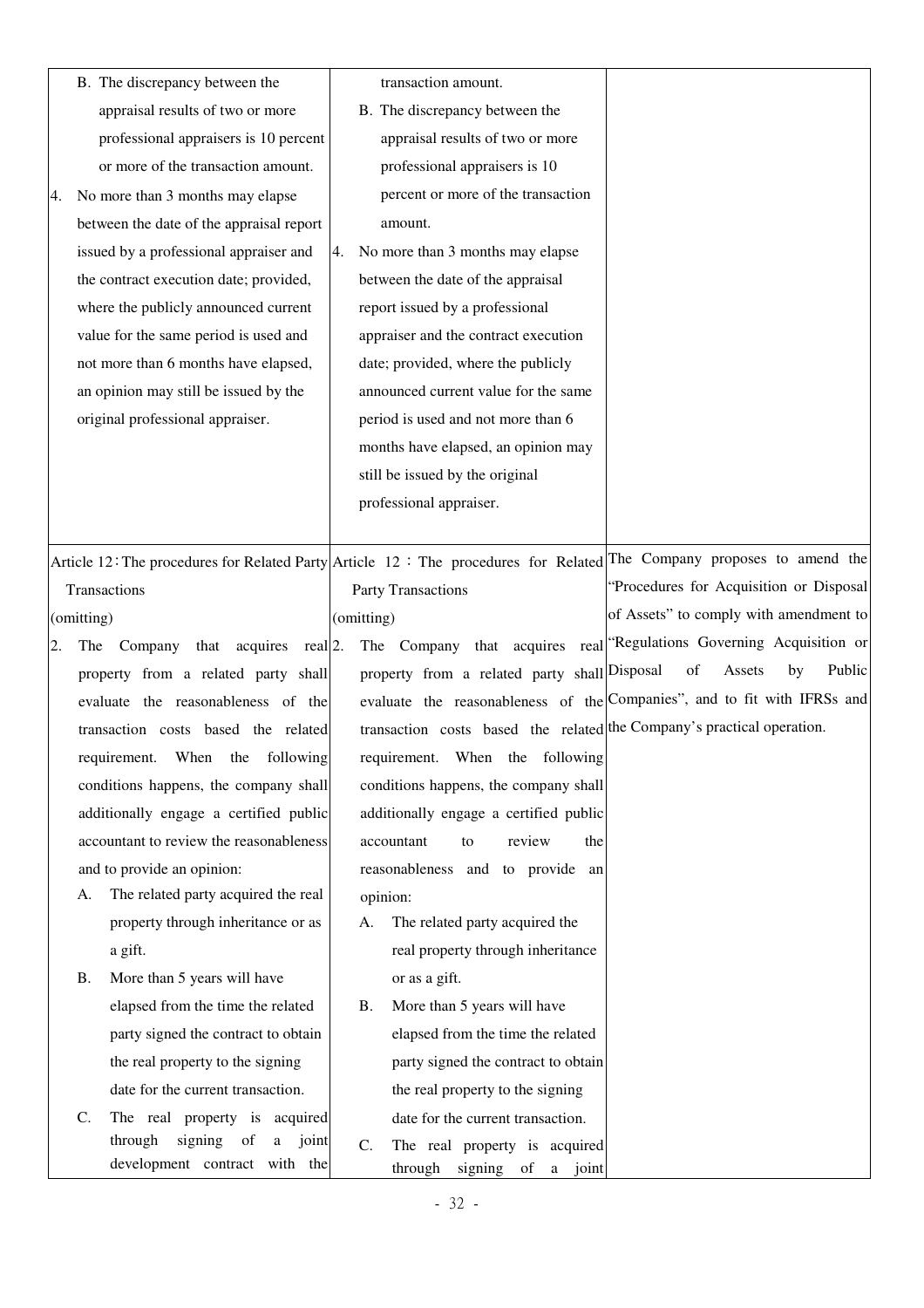| related party, or through engaging    | development contract with the            |
|---------------------------------------|------------------------------------------|
| the related party to develop the      | related party.                           |
| property, either on the $3$ .<br>real | Appraisal and Operating procedures       |
| Company's own land or on rented       | When the Company intends to acquire      |
| land.                                 | or dispose of real property from or to a |

3. Appraisal and Operating procedures When the Company intends to acquire or dispose of real property from or to a related party, or when it intends to acquire or dispose of assets other than real property from or to a related party and the transaction amount reaches 20 percent or more of paid-in capital, 10 percent or more of the company's total assets, or NT\$300 million or more, except in trading of government bonds or bonds under repurchase and resale agreements, or subscription or redemption of domestic money market funds, the company may not proceed to enter into a transaction contract or make a payment until the following matters have been approved by the board of directors and recognized by the supervisors: (omitting) For acquisition or disposition of equipment between the Company and its subsidiaries, it is permissible to be approved first with specific limitation by the chairman and then ratified at the next board of directors meeting by submitting the proposal. (omitting) of real property from or to a related party, or when it intends to acquire or dispose of assets other than real property from or to a related party and the transaction amount reaches 20 percent or more of paid-in capital, 10 percent or more of the company's total assets, or NT\$300 million or more, the company may not proceed to enter into a transaction contract or make a payment until the following matters have been approved by the board of directors and recognized by the supervisors: (omitting) For acquisition or disposition of machinery equipment between the Company and its subsidiaries, it is permissible to be approved first with specific limitation by the chairman and then ratified at the next board of directors meeting by submitting the proposal. (omitting) Article 13: The procedures for acquisition or  $\text{Article 13 : The procedures for acquisition}$ disposition of memberships and intangible assets Where the Company acquires or disposes of Where the Company acquires or disposes memberships or intangible assets and the of memberships or intangible assets and or disposition of memberships and intangible assets The Company proposes to amend the "Procedures for Acquisition or Disposal of Assets" to comply with amendment to "Regulations Governing Acquisition or Disposal of Assets by Public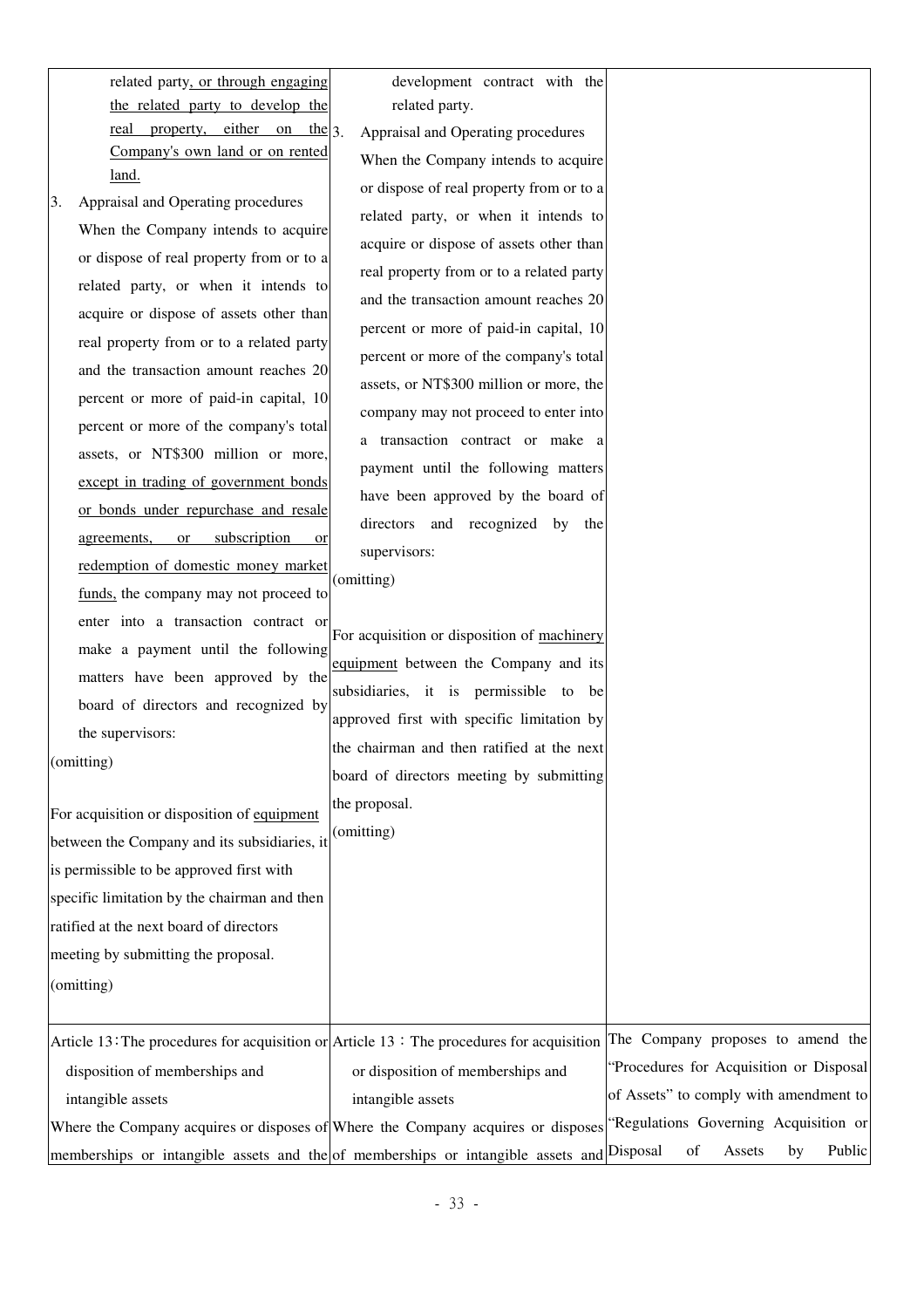| transaction amount reaches 20 percent or the transaction amount reaches 20 percent Companies", and to fit with IFRSs and<br>more of paid-in capital or NT\$300 million or more of paid-in capital or NT\$300 the Company's practical operation.<br>or more, except in transactions with a million or more, the company shall engage<br>government agency, the company shall a certified public accountant prior to the<br>engage a certified public accountant prior to date of occurrence of the event to render an<br>the date of occurrence of the event to render opinion on the reasonableness of the<br>an opinion on the reasonableness of the transaction price; the CPA shall comply<br>transaction price; the CPA shall comply with the provisions of Statement of<br>with the provisions of Statement of Auditing Standards No. 20 published by |                                                                                                                                                                                                                                                                                                                                                                                                                                                                              |                                                                                                                                                                                                                                                                                                                                                |
|------------------------------------------------------------------------------------------------------------------------------------------------------------------------------------------------------------------------------------------------------------------------------------------------------------------------------------------------------------------------------------------------------------------------------------------------------------------------------------------------------------------------------------------------------------------------------------------------------------------------------------------------------------------------------------------------------------------------------------------------------------------------------------------------------------------------------------------------------------|------------------------------------------------------------------------------------------------------------------------------------------------------------------------------------------------------------------------------------------------------------------------------------------------------------------------------------------------------------------------------------------------------------------------------------------------------------------------------|------------------------------------------------------------------------------------------------------------------------------------------------------------------------------------------------------------------------------------------------------------------------------------------------------------------------------------------------|
| Auditing Standards No. 20 published by the the ARDF.<br>ARDF.                                                                                                                                                                                                                                                                                                                                                                                                                                                                                                                                                                                                                                                                                                                                                                                              |                                                                                                                                                                                                                                                                                                                                                                                                                                                                              |                                                                                                                                                                                                                                                                                                                                                |
| Article 15: The procedures for acquisition or Article 15: The procedures for acquisition The Company proposes to amend the<br>disposition of Derivatives<br>(omitting)<br>Internal Control<br>6.<br>G. A company shall report to the latest<br>meeting of the board of directors<br>after it authorizes the relevant<br>handle<br>derivates<br>personnel to<br>trading in accordance with this<br>procedures<br>for<br>engaging<br>in<br>derivatives trading.                                                                                                                                                                                                                                                                                                                                                                                              | or disposition of Derivatives<br>(omitting)<br>Internal Control<br>6.<br>G. A company shall report to the Disposal<br>after it authorizes the relevant the Company's practical operation.<br>personnel to handle derivates<br>trading in accordance with this<br>procedures<br>for<br>engaging<br>in<br>derivatives trading.                                                                                                                                                 | "Procedures for Acquisition or Disposal<br>of Assets" to comply with amendment to<br>"Regulations Governing Acquisition or<br>of<br>Assets<br>by<br>Public<br>meeting of the board of directors Companies", and to fit with IFRSs and                                                                                                          |
| Article 19: Information Disclosure<br>Procedures<br>1. Projects that shall be declared or Report<br>Standard<br>Acquisition or disposal of real<br>А.<br>property from or to a related party,<br>or acquisition or disposal of assets<br>other than real property from or to<br>related<br>where<br>party<br>the<br>a<br>transaction amount reaches 20<br>percent or more of paid-in capital,<br>percent or more of the<br>10<br>company's total assets, or NT\$300<br>million or more; provided, this<br>shall not apply to trading of                                                                                                                                                                                                                                                                                                                    | Article 19: Information Disclosure<br>Procedures<br>Projects that shall be declared or<br>1.<br><b>Report Standard</b><br>Acquisition or disposal of real Disposal<br>А.<br>of assets other than real property<br>from or to a related party where<br>the transaction amount reaches 20<br>percent or more of paid-in<br>capital, 10 percent or more of the<br>company's<br>total<br>assets,<br>or<br>NT\$300<br>million<br>or<br>more;<br>provided, this shall not apply to | The Company proposes to amend the<br>"Procedures for Acquisition or Disposal<br>of Assets" to comply with amendment to<br>"Regulations Governing Acquisition or<br>of<br>Public<br>Assets<br>by<br>property from or to a related Companies", and to fit with IFRSs and<br>party, or acquisition or disposal the Company's practical operation. |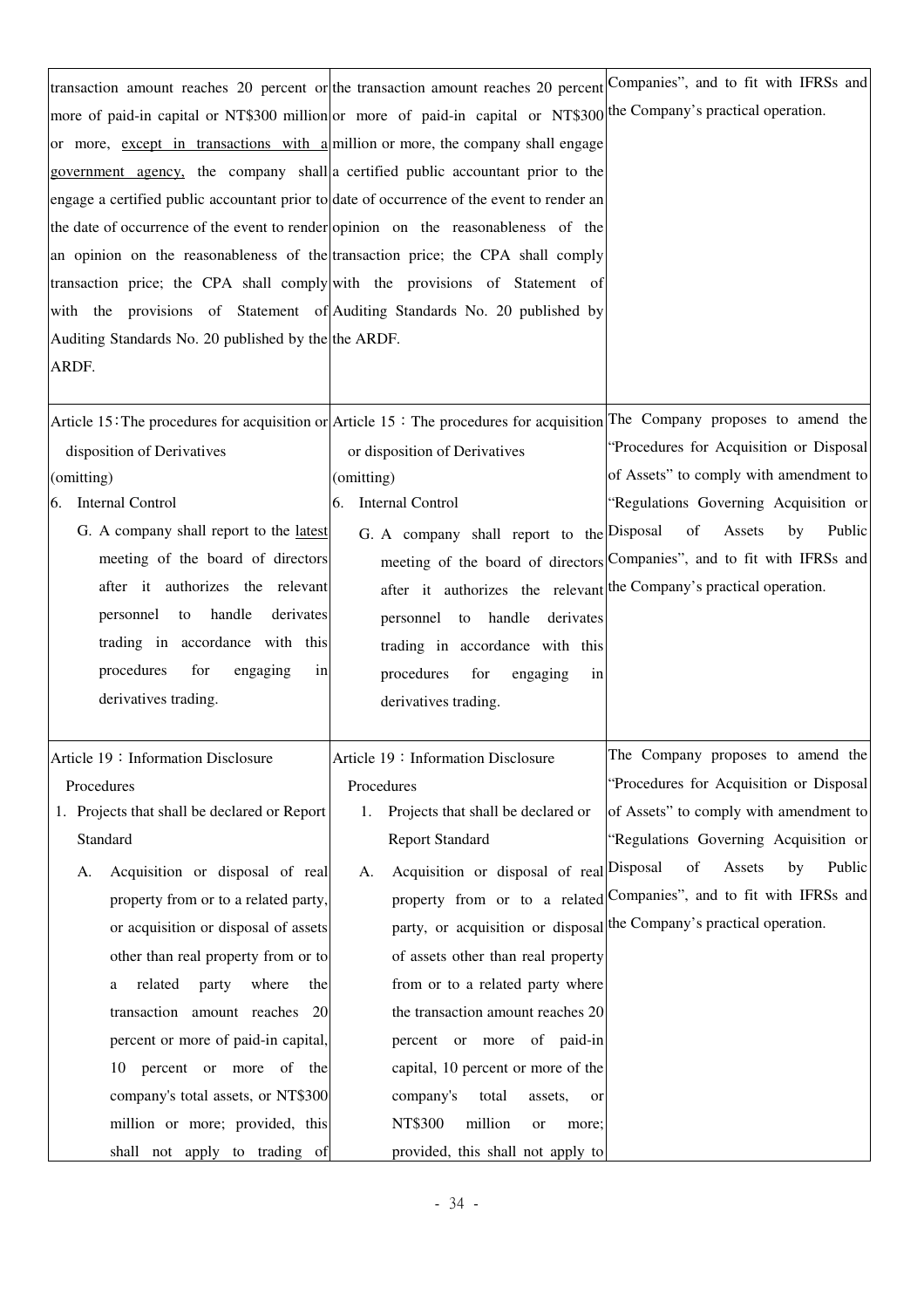government bonds or bonds under repurchase and resale agreements, or subscription or redemption of domestic money market funds. (omitting)

(omitting)

D. Where an asset transaction other than any of those referred to in the preceding three subparagraphs, a disposal of receivables by a financial institution, or an investment in the mainland China area reaches 20 percent or more of paid-in capital or NT\$300 million; provided, this shall not apply to the following circumstances:

(1) Trading of government bonds.

- (2) Securities trading by investment professionals on foreign or domestic securities exchanges or over-the-counter markets, or subscription of securities by a securities firm, either in the primary market in accordance with relevant regulations.
- (3) Trading of bonds under repurchase/resale agreements, or subscription or redemption of domestic money market funds.
- (4) Where the type of asset acquired or disposed is  $(\text{omitting})$ equipment for business use, the trading counterparty is not a related party, and the transaction amount is less than NT\$500 million.

(omitting)

trading of government bonds or bonds under repurchase and resale agreements.

- D. Where an asset transaction other than any of those referred to in the preceding three subparagraphs, a disposal of receivables by a financial institution, or an investment in the mainland China area reaches 20 percent or more of paid-in capital or NT\$300 million; provided, this shall not apply to the following circumstances:
	- (1) Trading of government bonds.
	- (2) Securities trading by investment professionals on foreign or domestic securities exchanges or over-the-counter markets.
	- (3) Trading of bonds under repurchase/resale agreements.
	- (4) Where the type of asset acquired or disposed is machinery equipment for business use, the trading counterparty is not a related party, and the transaction amount is less than NT\$500 million.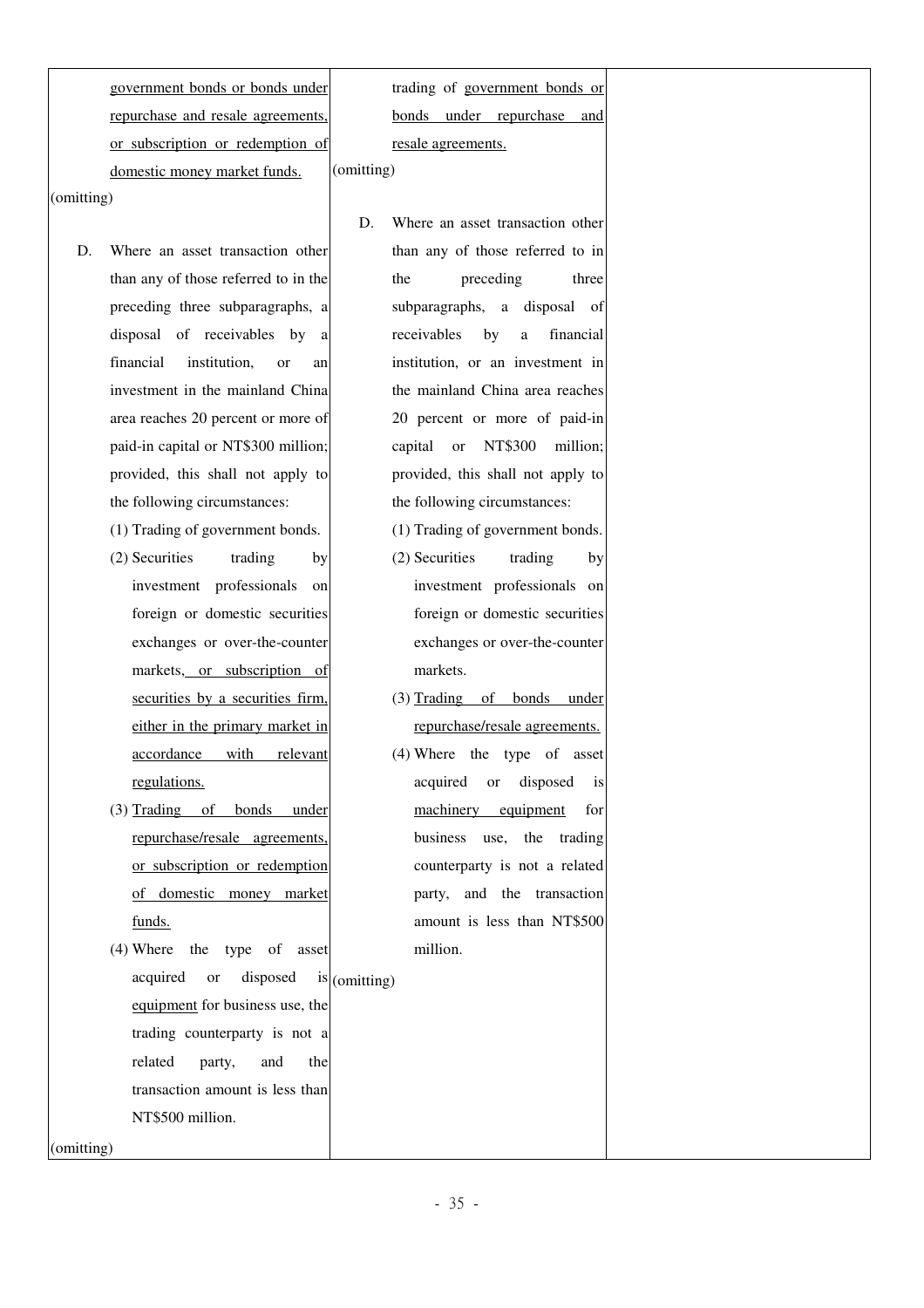# TRANSCEND INFORMATION INC.

# COMPARISON TABLE FOR THE "ARTICLES OF INCORPORATION

| After the revision                                                                  | Before the revision                                                                 | Explanation                               |
|-------------------------------------------------------------------------------------|-------------------------------------------------------------------------------------|-------------------------------------------|
| <b>Section III - Shareholders'</b><br>meetings                                      | <b>Section III - Shareholders'</b><br>meetings                                      | To carry out Shareholder Activism, the    |
| Article 12:                                                                         | Article 12:                                                                         | Company proposes to amend the             |
| Except as provided in the Company Law of                                            | Except as provided in the Company Law of "Articles of Incorporation" to include the |                                           |
| the Republic of China,                                                              | the Republic of China,                                                              | use of an electronic voting system by     |
| shareholders' meetings may be held if                                               | shareholders' meetings may be held if                                               | shareholders pursuant to Article 177-1 of |
| attended by shareholders more than one half attended by shareholders more than one  |                                                                                     | the Company Act.                          |
| of the total issued and outstanding capital                                         | half of the total issued and outstanding                                            |                                           |
| stock of the Corporation, and resolutions                                           | capital stock of the Corporation, and                                               |                                           |
| shall be adopted at the meeting with the                                            | resolutions shall be adopted at the meeting                                         |                                           |
| concurrence of a majority of the votes held                                         | with the concurrence of a majority of the                                           |                                           |
| by shareholders present at the meeting.                                             | votes held by shareholders present at the                                           |                                           |
| Pursuant to Article 177-1 of the Company                                            | meeting.                                                                            |                                           |
| Act, the shareholders may vote via written                                          |                                                                                     |                                           |
| form or an electronic voting system, and the                                        |                                                                                     |                                           |
| manner or voting shall be clearly stated in                                         |                                                                                     |                                           |
| each meeting notice.                                                                |                                                                                     |                                           |
|                                                                                     |                                                                                     |                                           |
| Article 13-1 :                                                                      | Article 13-1:                                                                       | To improve corporation government, the    |
| To harmonize with Article 14-2 of the                                               | To harmonize with Article 14-2 of the                                               | Company<br>proposed to<br>amend<br>the    |
| Securities and Exchange Act, there shall be                                         | Securities and Exchange Act, there shall be                                         | "Articles of Incorporation" to adopt a    |
| at least three independent directors among                                          | at least three independent directors among                                          | candidate nomination system for the       |
| the Company's directors. A candidate                                                | the Company's directors. A candidate                                                | election of directors pursuant to Article |
| nomination system shall be adopted, and the nomination system shall be adopted, and |                                                                                     | 192-1 of the Company Act.                 |
| shareholders meeting shall elect all directors the shareholders meeting shall elect |                                                                                     |                                           |
| (including independent directors) from                                              | independent directors from among the                                                |                                           |
| among the those listed on the slate of                                              | those listed on the slate of independent                                            |                                           |
| director candidates. The relevant regulations director candidates. The relevant     |                                                                                     |                                           |
| of the competent securities authority shall                                         | regulations of the competent securities                                             |                                           |
| be followed regarding the professional                                              | authority shall be followed regarding the                                           |                                           |
| qualifications, shareholding, moonlighting                                          | professional qualifications, shareholding,                                          |                                           |
| restrictions, nomination and election, and                                          | moonlighting restrictions, nomination and                                           |                                           |
| other compliance requirements regarding                                             | election, and other compliance                                                      |                                           |
| independent directors.                                                              | requirements regarding independent                                                  |                                           |
|                                                                                     | directors.                                                                          |                                           |
|                                                                                     |                                                                                     |                                           |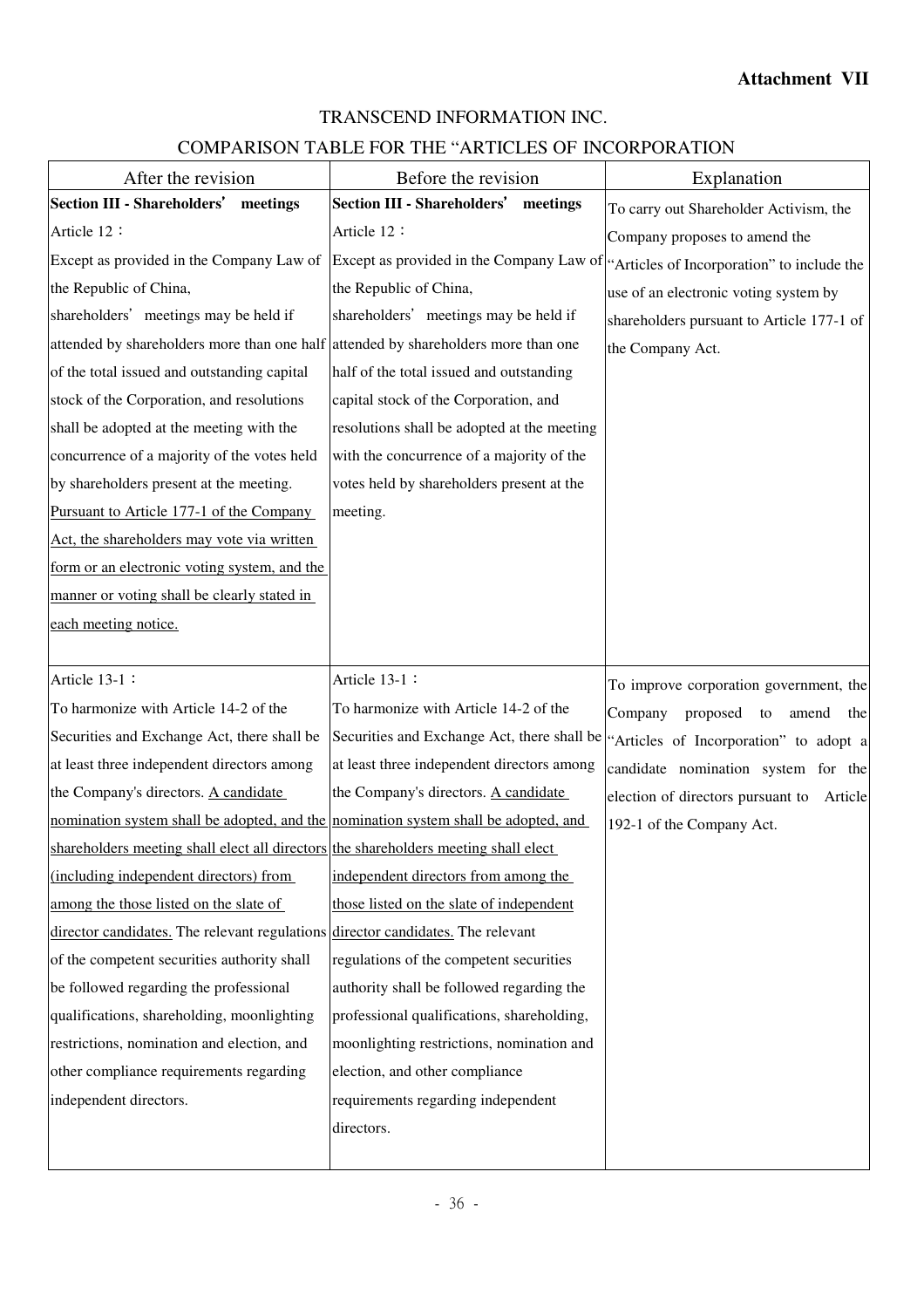# TRANSCEND INFORMATION INC.

# COMPARISON TABLE FOR THE "PROCEDURES FOR ELECTION OF DIRECTOR

| After the revision                                                                    | Before the revision | Explanation                               |
|---------------------------------------------------------------------------------------|---------------------|-------------------------------------------|
| Article $1:$ The directors of this Company Article 1: The directors of this Company   |                     | The Company proposes to amend the         |
| shall be elected in accordance with the rules shall be elected in accordance with the |                     | "Procedures for Election of Directors" to |
| specified herein and all directors (including rules specified herein. This Company'   | <sub>S</sub>        | comply with amendment to "Articles of"    |
| independent directors) shall be elected by independent directors shall be elected by  |                     | Incorporation".                           |
| adopting the candidate nomination system adopting the candidate nomination system     |                     |                                           |
| specified in Article 192-1 of the Company specified in Article 192-1 of the Company   |                     |                                           |
| Act.                                                                                  | Act.                |                                           |
|                                                                                       |                     |                                           |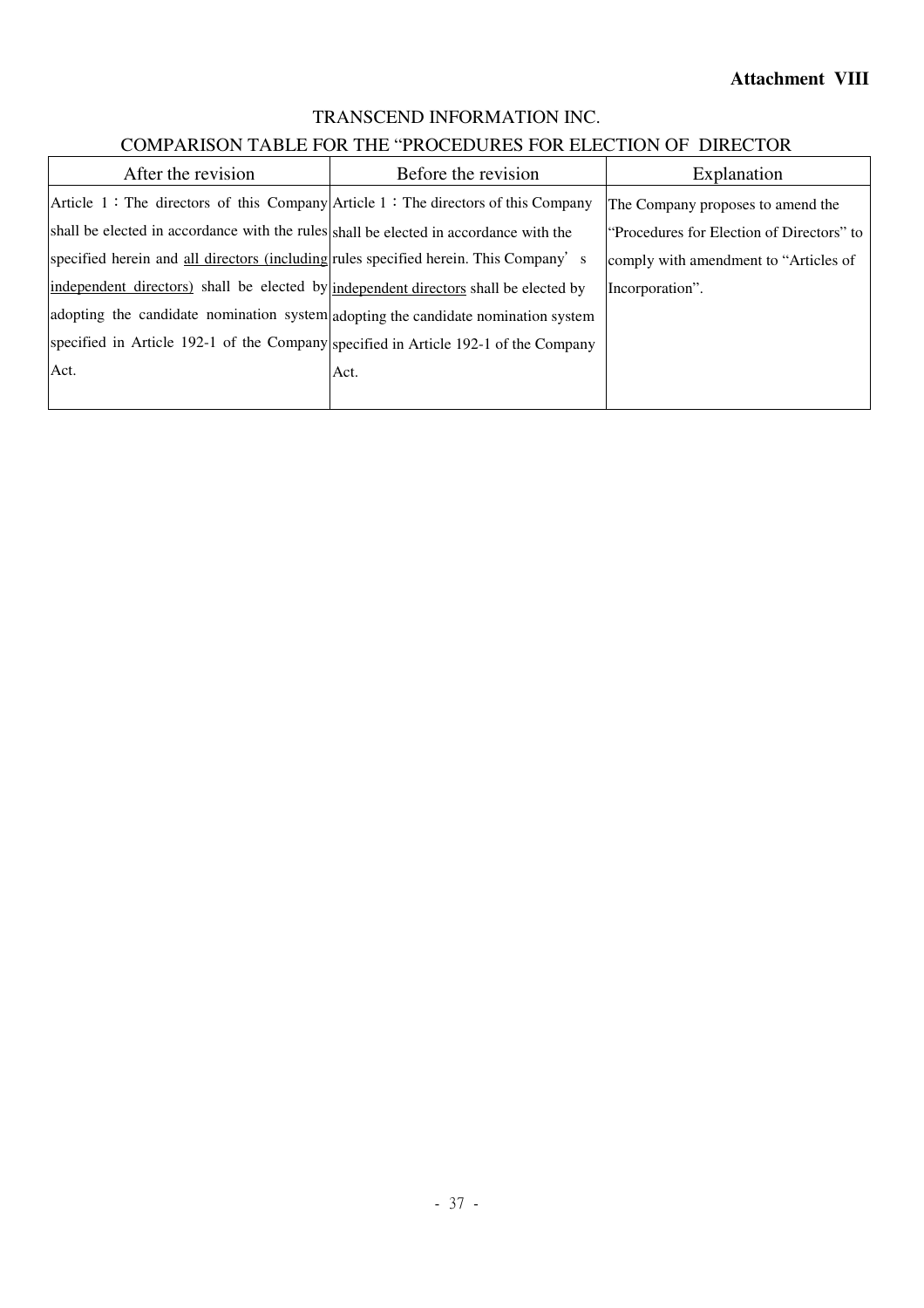# TRANSCEND INFORMATION INC. RULES AND PROCEDURES OF SHAREHOLDERS' MEETING

- Article 1: Except for the regulation, regular Shareholders' Meeting of the Company (the "Meeting") shall be conducted in accordance with these Rules and Procedures.
- Article 2: An attendance book shall be prepared for signing in of the attended shareholders in the Shareholders' Meeting, or attended shareholders shall submit the attendance card for the purpose of signing in. The number of shares represented by attended shareholders shall be calculated in accordance with the attendance book signing by the shareholders and the attendance cards submitted by the shareholders.
- Article 3: The attendance and voting of Shareholders' Meeting shall be calculated based on the shares.
- Article 4:The Meeting shall be held at the head office of the Company or at any other appropriate place that is convenient for the shareholders to attend. The time to start the Meeting shall not be earlier than 9:00 a.m. or later than 3:00 p.m.
- Article 5: The Chairman of the Board of Directors shall be the chairman presiding at the Meeting in the case that the Meeting is convened by the Board of Directors. If, for any reason, the Chairman of the Board of Directors cannot preside at the Meeting, the Vice Chairman of the Board of Directors shall preside at the Meeting. If, no Vice Chairman or for any reason, the Vice Chairman of the Board of Directors cannot preside at the Meeting, the chairman may designate one managing director to do so on the chairman's behalf. If there is no managing director, the chairman may designate one director to preside at the Meeting. If the chairman does not designate a representative, the managing directors or directors shall mutually select a chair from among themselves..

If the Meeting is convened by any other person entitled to convene the Meeting, such person shall be the chairman to preside at the Meeting. When two or more parties meet this description, they shall mutually select a chair from among themselves.

- Article 6: The Company may appoint designated counsel, CPA or other related persons to attend the Meeting. Persons handling affairs of the Meeting shall wear identification cards or badges.
- Article 7: The process of the Meeting shall be taperecorded or videotaped and these tapes shall be preserved for at least one year.
- Article 8: Chairman shall call the Meeting to order at the time scheduled for the Meeting. If the number of shares represented by the shareholders present at the Meeting has not yet constituted the quorum at the time scheduled for the Meeting, the chairman may postpone the time for the Meeting. The postponements shall be limited to two times at the most and Meeting shall not be postponed for longer than one hour in the aggregate. If after two postponements no quorum can yet be constituted but the shareholders present at the Meeting represent more than one - third of the total outstanding shares, tentative resolutions may be made in accordance with Section 1 of Article 175 of the Company Law of the Republic of China.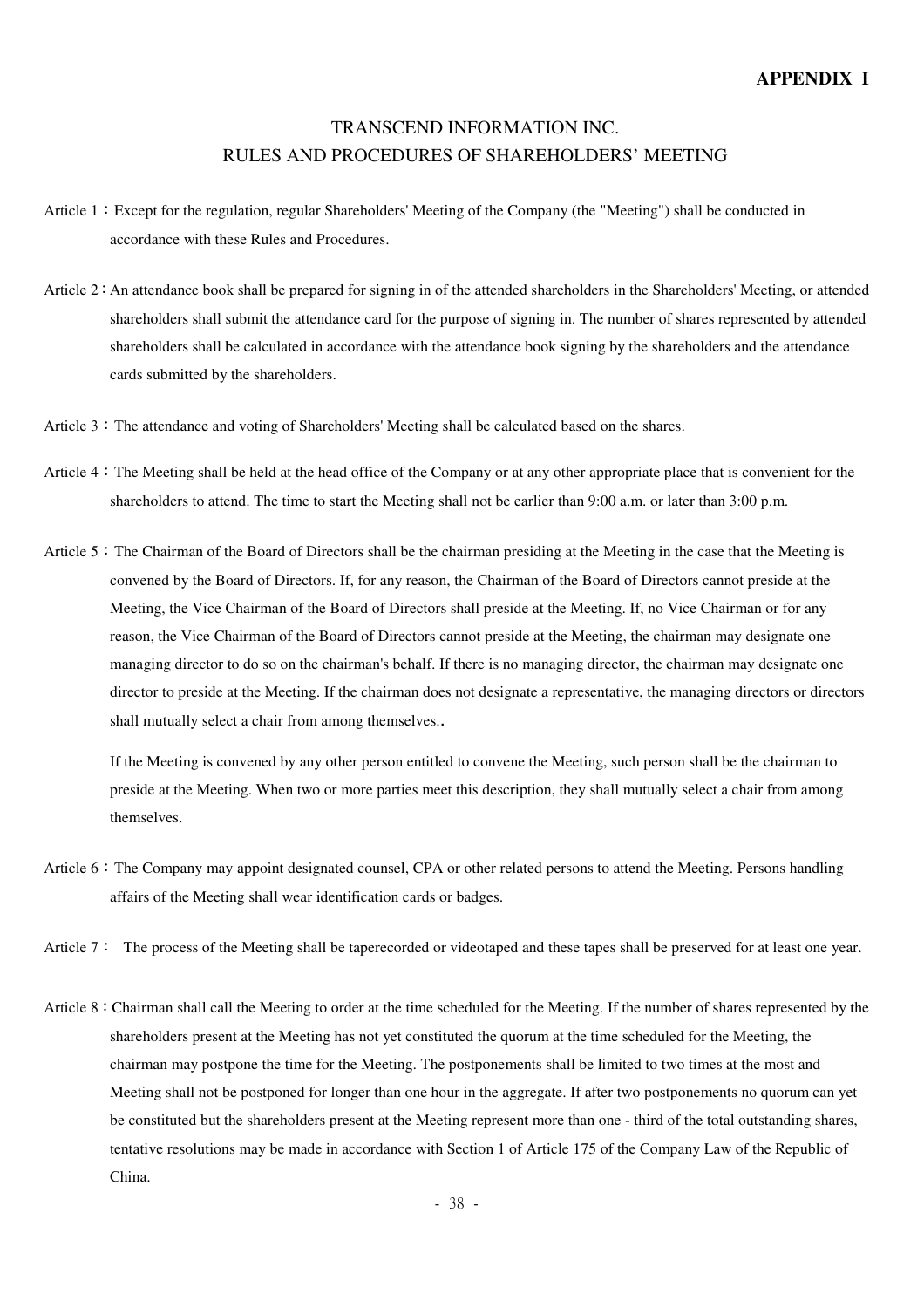If during the process of the Meeting the number of outstanding shares represented by the shareholders present becomes sufficient to constitute the quorum, the chairman may submit the tentative resolutions to the Meeting for approval in accordance with Article 174 of the Company Law of the Republic of China.

Article 9: The agenda of the Meeting shall be set by the Board of Directors if the Meeting is convened by the Board of Directors. Unless otherwise resolved at the Meeting, the Meeting shall proceed in accordance with the agenda.

The above provision applies mutatis mutandis to cases where the Meeting is convened by any person, other than the Board of Directors, entitled to convene such Meeting.

Unless otherwise resolved at the Meeting, the chairman cannot announce adjournment of the Meeting before all the discussion items (including special motions) listed in the agenda are resolved.

The shareholders cannot designate any other person as chairman and continue the Meeting in the same or other place after the Meeting is adjourned. However, in the event that the Chairman adjourns the Meeting in violation of these Rules and Procedures, the shareholders may designate, by a majority of votes represented by attended shareholders, one person as chairman to continue the Meeting.

Article 10: When a shareholder present at the Meeting wishes to speak, a Speech Note should be filled out with summary of the speech, the shareholder's number (or the number of Attendance Card) and the name of the shareholder. The sequence of speeches by shareholders should be decided by the chairman.

If any shareholder present at the Meeting submits a Speech Note but does not speak, no speech should be deemed to have been made by such shareholder. In case the contents of the speech of a shareholder are inconsistent with the contents of the Speech Note, the contents of actual speech shall prevail.

Unless otherwise permitted by the chairman and the shareholder in speaking, no shareholder shall interrupt the speeches of the other shareholders, otheriwse the chairman shall stop such interruption.

- Article 11: Unless otherwise permitted by the chairman, each shareholder shall not, for each discussion item, speak more than two times (each time not exceeding 5 minutes). In case the speech of any shareholder violates the above provision or exceeds the scope of the discussion item, the chairman may stop the speech of such shareholder.
- Article  $12:$  Any legal entity designated as proxy by a shareholder(s) to be present at the Meeting may appoint only one representative to attend the Meeting.

If a corporate shareholder designates two or more representatives to attend the Meeting, only one representative can speak for each discussion item.

Article 13: After the speech of a shareholder, the chairman may respond himself/herself or appoint an appropriate person to respond.

Article 14: The chairman may announce to end the discussion of any resolution and go into voting if the Chairman deems it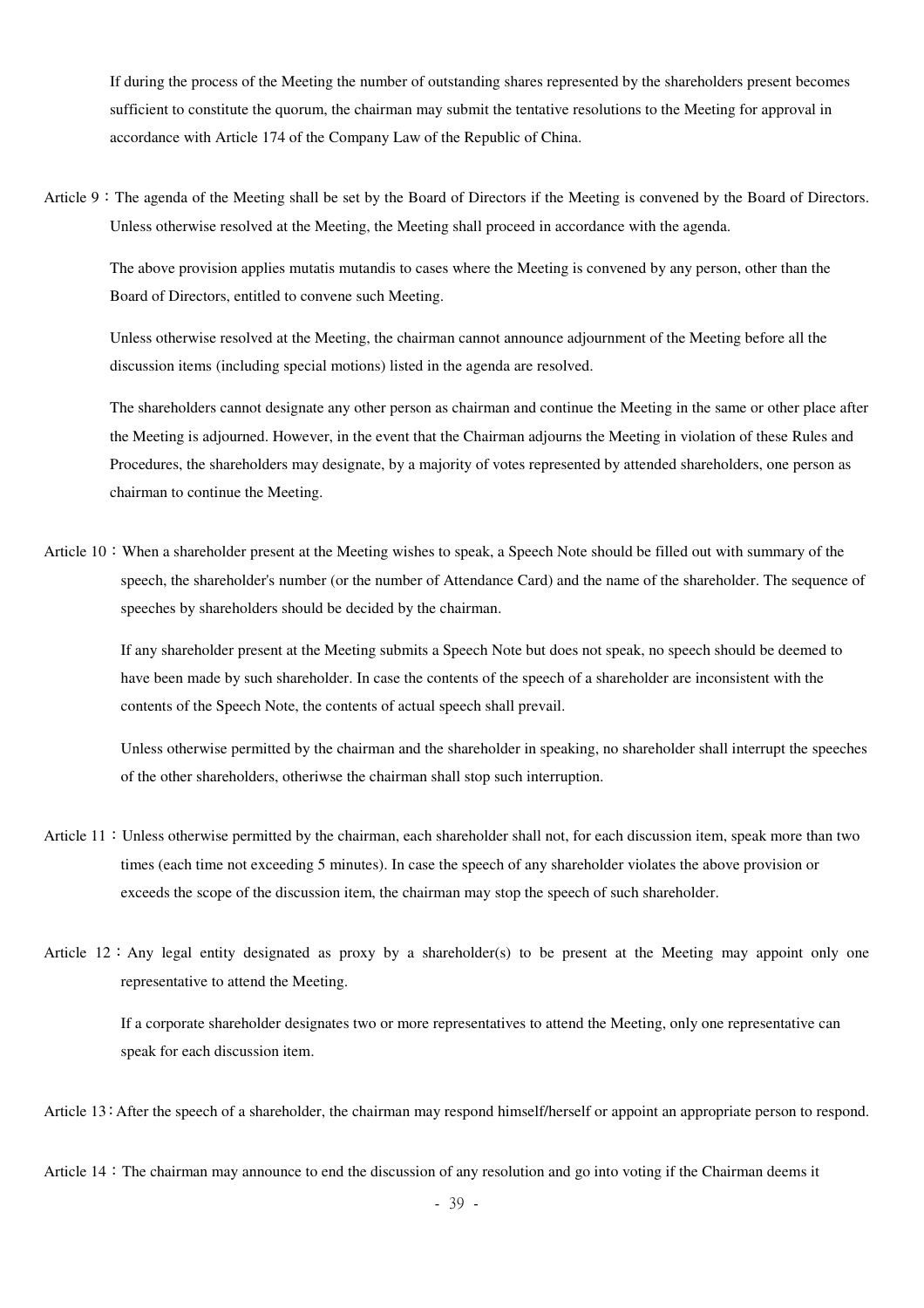appropriate.

Article 15: The person(s) to check and the person(s) to record the ballots during a vote by casting ballots shall be appointed by the chairman. The person(s) checking the ballots shall be a shareholder(s).

The result of voting shall be announced at the Meeting and placed on record.

- Article  $16:$  During the Meeting, the chairman may, at his discretion, set time for intermission.
- Article 17: Except otherwise specified in the Company Law or the Articles of Incorporation of the Company, a resolution shall be adopted by a majority of the votes represented by the shareholders present at the Meeting. The resolution shall be deemed adopted and shall have the same effect as if it was voted by casting ballots if no objection is voiced after solicitation by the chairman.
- Article 18: If there is amendment to or substitute for a discussion item, the chairman shall decide the sequence of voting for such discussion item, the amendment or the substitute. If any one of them has been adopted, the others shall be deemed vetoed and no further voting is necessary.
- Article 19: The chairman may conduct the disciplinary officers or the security guard to assist in keeping order of the Meeting place. Such disciplinary officers or security guards shall wear badges marked "Disciplinary Officers" for identification purpose.
- Article 20: These Rules and Procedures shall be effective from the date it is approved by the Shareholders' Meeting. The same applies in case of revision.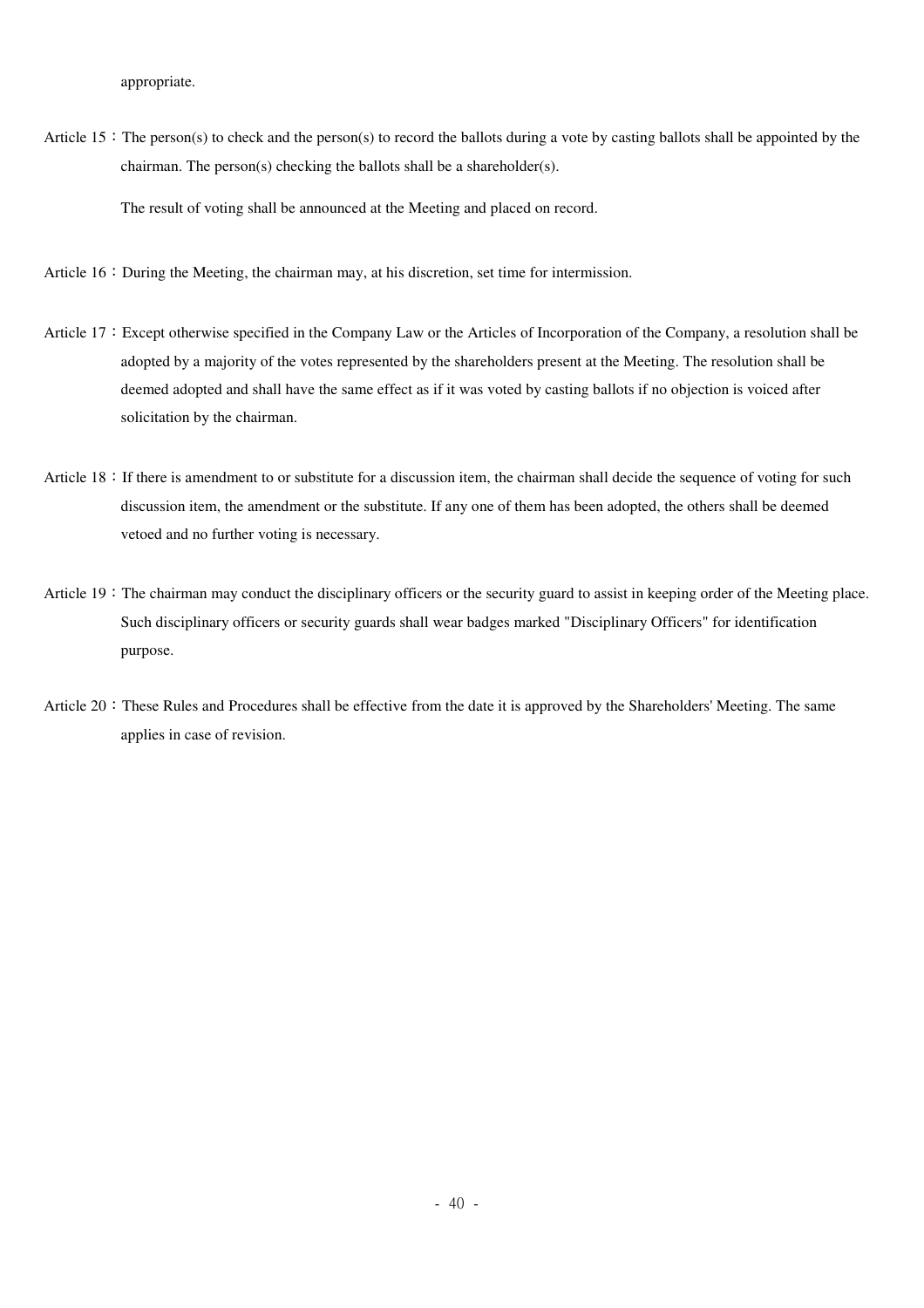# TRANSCEND INFORMATION INC. ARTICLES OF INCORPORATION

#### **Section I - General Provisions**

Article 1:The Corporation shall be incorporated, as a company limited by shares, under the Company Law of the Republic of China, and its name shall be 創見資訊股份有限公司 in the Chinese language, and Transcend Information, Inc. in the English language.

Article  $2:$  The scope of business of the Corporation shall be as follows:

- 1. CC01110 Computers and Computing Peripheral Equipments Manufacturing
- 2. CC01120 Data Storage Media Manufacturing and Duplicating
- 3. F113050 Wholesale of Computing and Business Machinery Equipment
- 4. F118010 Wholesale of Computer Software
- 5. F119010 Wholesale of Electronic Materials
- 6. F401010 International Trade
- 7. I301010 Software Design Services
- 8. CC01080 Electronic Parts and Components Manufacturing
- 9. F401021 Restrained Telecom Radio Frequency Equipments and Materials Import
- 10. CC01101 Restrained Telecom Radio Frequency Equipments and Materials Manufacturing
- 11. ZZ99999 In addition to licensing business, business law may prohibit or restrict non-business.
- Article 3: The Corporation shall have its head office in Taipei City, Taiwan, Republic of China, and shall be free, upon the resolutions of Board of Directors to set up branch offices in Republic of China and abroad wherever and whenever the Corporation deems it necessary or advisable to carry out any or all of its activities.
- Article 4: The total amount of the Corporation's reinvestment shall not be subject to the restriction of not more than forty percent of the Corporation's paid-up capital as provided in the Company Law but shall not be more than the Corporation's paid-up capital. The Corporation may provide endorsement and guarantee and act as a guarantor. Any matters regarding the reinvestment shall be resolved in accordance with the resolutions of the Board of Directors.
- Article 5: Public announcements of the Corporation shall be made in accordance with the Article 28 of the Company Act.

#### **Section II - Capital Stock**

Article 6: The total capital stock of the Corporation shall be in the amount of 5,000,000,000 New Taiwan Dollars, divided into 500,000,000 shares, at ten New Taiwan Dollars each. The Board of directors is authorized to issue the shares in separate installments as required. A total of 25,000,000 shares among the above total capital stock should be reserved for issuing employee stock options. The Board of directors is authorized to issue employee stock options from time to time.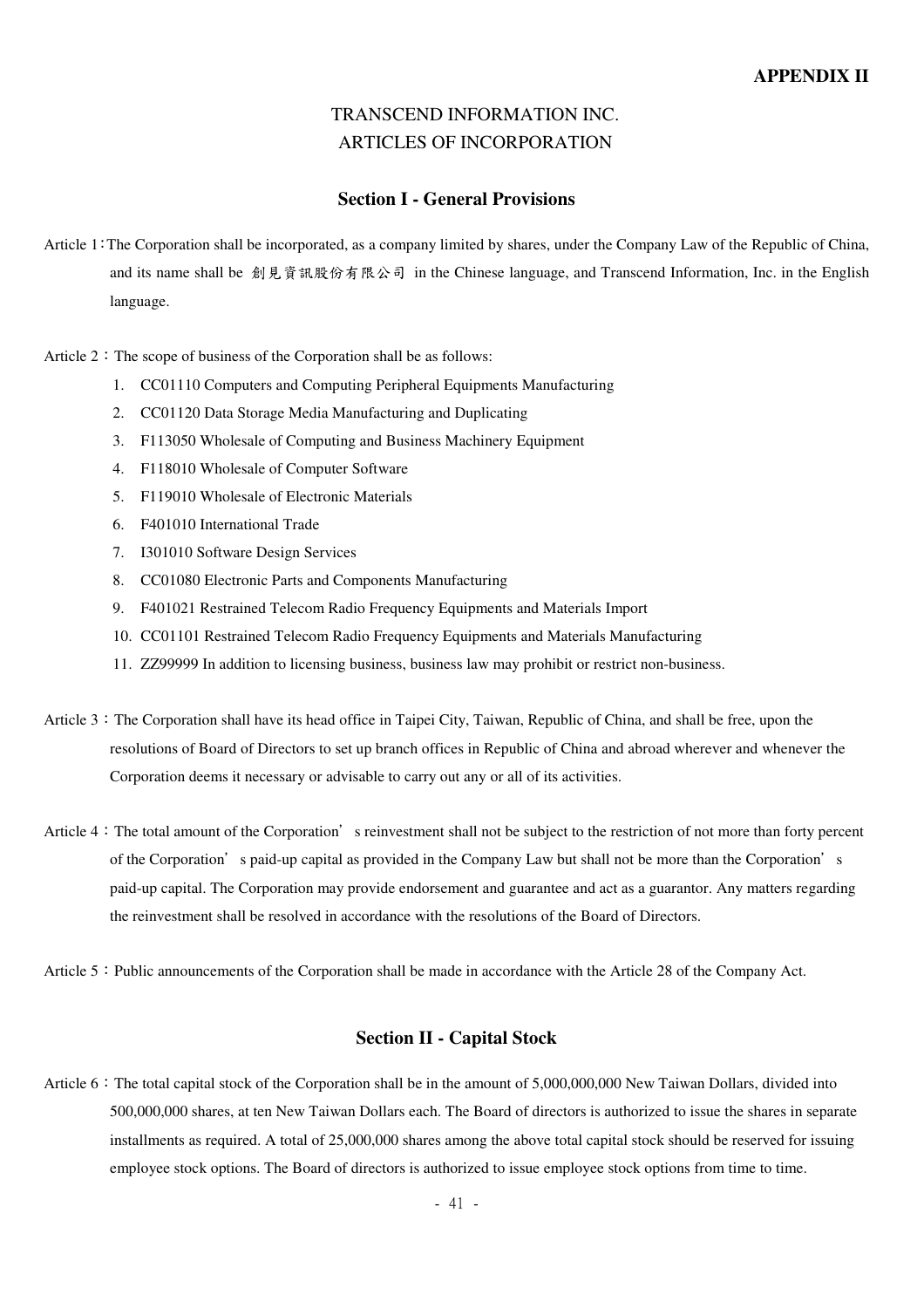- Article  $6-1$ : If the Corporation issue employee stock options on the exercise price under the market price, it shall be issued after the resolution of the Shareholders' meetings in accordance with relevant rules and regulations of the Republic of China.
- Article  $6-2$ : The Corporation may issue shares without printing share certificate(s), but shares issued shall be registered with a securities depository enterprise.
- Article 7: All stock transaction conducted by shareholders of the Corporation shall follow the "Guidelines for Stock Operations for Public Companies".
- Article  $8:$  Registration for transfer of shares shall be suspended 60 days immediately before the date of regular meeting of shareholders, and 30 days immediately before the date of any special meeting of shareholders, or within 5 days before the day on which dividend, bonus, or any other benefit is scheduled to be paid by the Corporation.

#### **Section III - Shareholders**' **meetings**

- Article 9: Shareholders' meetings of the Corporation are of two types, namely: (1) regular meetings and (2) special meetings. Regular meetings shall be convened within 6 months after the close of each fiscal year. special meetings may be convened in accordance with applicable laws and regulations whenever necessary. Written notices shall be sent to all shareholders for the convening of shareholders' meetings, at least 30 days in advance, in case of regular meetings; and at least 15 days in advance, in case of special meetings.
- Article 10: If a shareholder is unable to attend a meeting, he/she may appoint a proxy to attend it by using the proxy form issued by the Company and specifying the scope of proxy. Shareholder attendance by proxy shall be subject to the Company Law and also to the Regulations Governing the Use of Proxies for Attendance at Shareholder Meetings of Public Companies issued by the competent authority.
- Article  $11:$  Each share of stock shall be entitled to one vote.
- Article 12: Except as provided in the Company Law of the Republic of China, shareholders' meetings may be held if attended by shareholders more than one half of the total issued and outstanding capital stock of the Corporation, and resolutions shall be adopted at the meeting with the concurrence of a majority of the votes held by shareholders present at the meeting.

#### **Section IV - Directors**

Article 13: The Corporation shall have seven to eleven Directors. The Board of Directors is authorized to determine the number of Directors, to be elected by the shareholders meeting from among candidates with legal capacity. The term of office for Directors shall be 3 years, and all Directors shall be eligible for re-election. Once the term of office is expired and it can't elect directors immediately, directors can extend and continue the performance of their duties until the election of directors to take office. The aggregate shareholding percentages of the entire bodies of directors shall comply with the regulations prescribed by the securities supervisory authorities. The board of directors is authorized to resolve the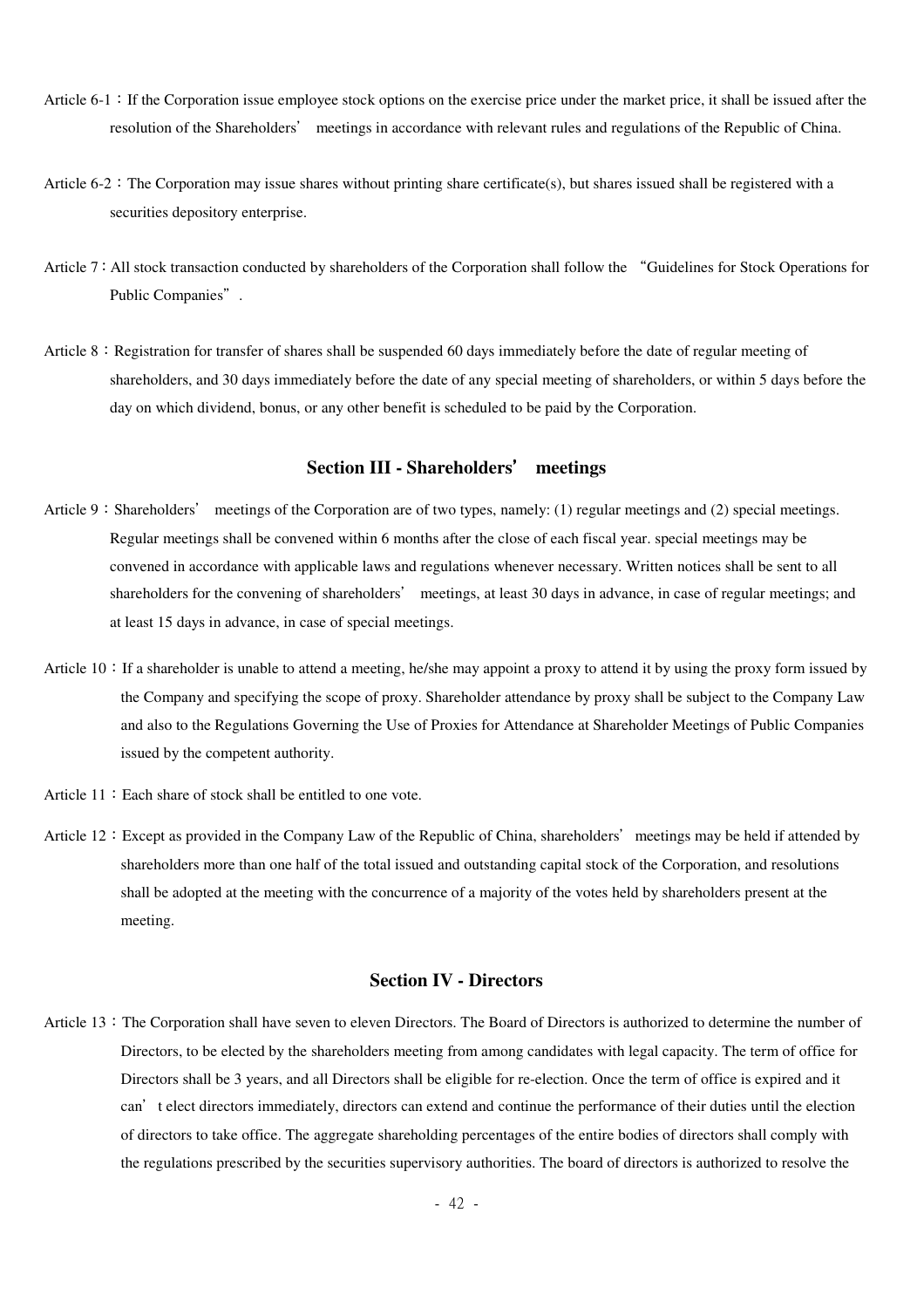rates of directors' remuneration based on the extent of their participation in the Company's business operations or value of their contribution, at a level consistent with general practices in the industry. The company may acquire liability insurance for all directors within their term of office, and the board of directors is authorized to resolute the scope of insurance.

- Article 13-1: To harmonize with Article 14-2 of the Securities and Exchange Act, there shall be at least three independent directors among the Company's directors. A candidate nomination system shall be adopted, and the shareholders meeting shall elect independent directors from among the those listed on the slate of independent director candidates. The relevant regulations of the competent securities authority shall be followed regarding the professional qualifications, shareholding, moonlighting restrictions, nomination and election, and other compliance requirements regarding independent directors.
- Article 13-2: In compliance with Articles 14-4 of the ROC Securities and Exchange Law, the Corporation shall establish an Audit Committee, which shall consist of all independent directors. The Audit Committee shall exercise their functions in accordance with the ROC Company Law, Securities and Exchange Law, other relevant regulations and the procedure of corporation.

Article 13-3:(Deleted)

- Article 14: The board of directors shall consist of the directors of the company, and the chairman of the board of directors shall be elected from among the directors by a majority of directors in attendance at a meeting attended by at least two-thirds of the directors. The chairman of the board of directors shall represent the Company in external matters. The board of director may set up any functional committee.
- Article 15: Board of Directors Meetings shall be convened by the Chairman of the Board of Directors. Except as otherwise provided in the Company Law of the Republic of China, a meeting of the Board of Directors may be held if attended by a majority of total Directors and resolutions shall be adopted with the concurrence of the majority of the Directors present at the meeting.
- Article 15-1: Each director shall be given at least 7 days advance notice of the convening of a board of directors meeting of the Corporation. In emergency circumstances, however, a meeting may be convinced on shorter notice. The meeting notice referred to in the preceding paragraph shall specify the reasons for convening the meeting, and shall be made in writing, by e-mail, or by facsimile.
- Article 16:The Chairman of the Board of Directors shall preside over all meetings of the Board of Directors. If the Chairman of the Board of Directors is on leave or cannot exercise powers or perform duties for any reason, an acting chairman shall be designated in accordance with Article 208 of the Company Act. Directors shall attend meetings of the board of directors in person. If a director is unavailable to attend a meeting in person, the director may appoint a proxy for the given meeting specifying the scope of the authorized powers to authorize another director to attend the meeting on the director's behalf, provided that a director may represent only one other director at a meeting.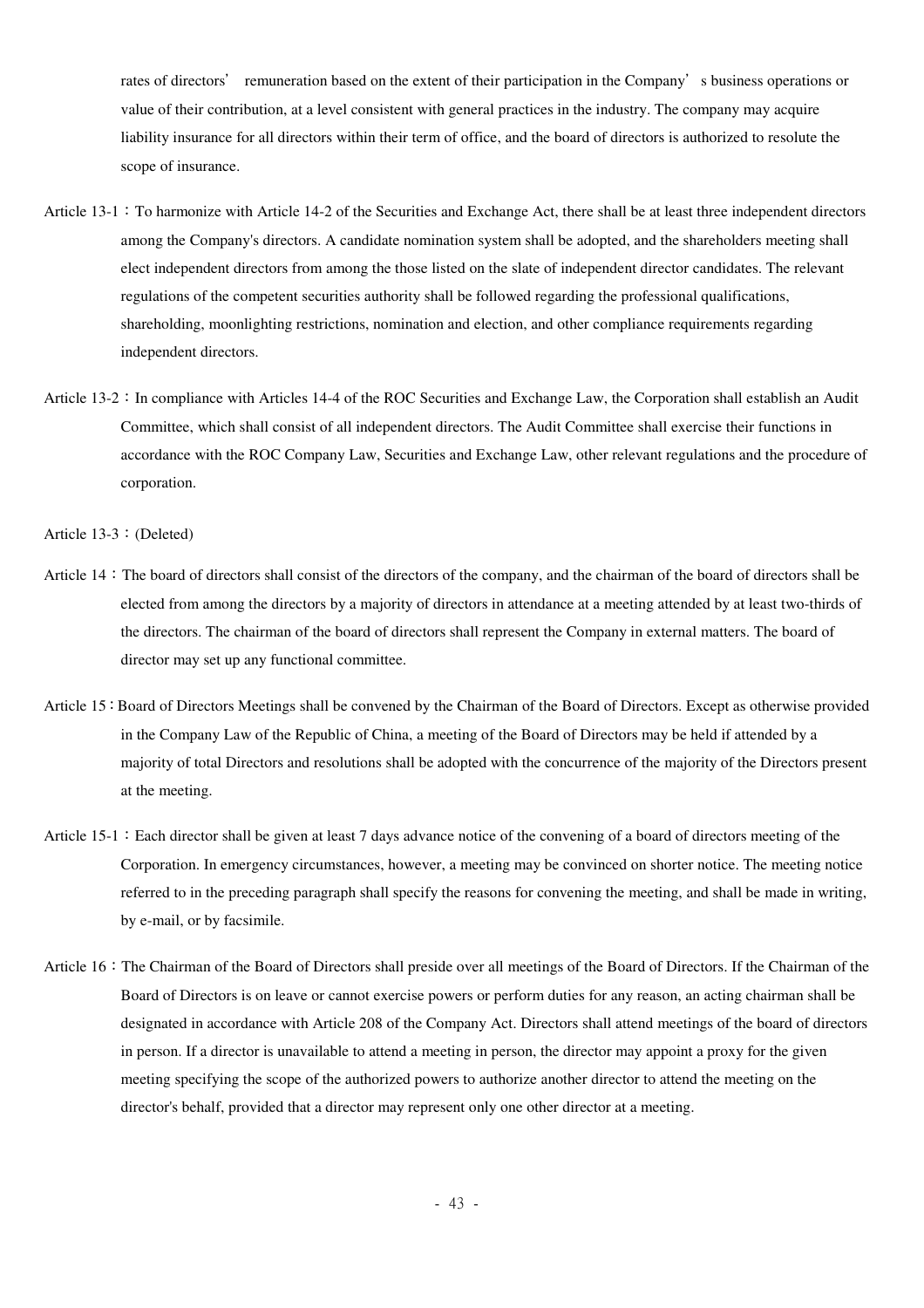Article  $17:$  The Board of the Directors is organized by directors, the duties are as follows:

- 1. To propose concerning appropriation of net profits or covering of losses.
- 2. To propose increasing or decreasing capital
- 3. To establish or dissolve branches
- 4. To approve budget and final reports
- 5. Other duties in accordance with Company Act or given by the resolution of shareholders' meeting

Article 18:(Deleted)

Article 19:(Deleted)

#### **Section V - Managerial Officers**

Article 20: The Company may have managerial officers, whose appointment, dismissal, and remuneration shall be handled in accordance with Article 29 of the Company Act.

#### **Section VI - Accounting**

- Article 21: After the close of each fiscal year, the Board of Directors shall prepare 1.Business Report 2. Financial Statements and 3.Proposal Concerning Appropriation of Net Profits or Covering of Losses, and submitted to the regular shareholders' meeting for acceptance:
- Article  $22:$  If the Company has earnings after the annual final accounting, it shall be allocated in the following order:
	- 1. To pay taxes.
	- 2. To cover accumulated losses, if any.
	- 3. To appropriate 10% legal reserve unless the total legal reserve accumulated has already reached the amount of the Company's authorized capital.
	- 4. To set aside special reserve in accordance with the regulations
	- 5. To reserve certain amount, on the premise that there is no effect on the Company's normal operations and no violation of regulations, for maintaining stability of dividends.
	- 6. To pay remuneration to directors and supervisors at 0.2% of the balance after withholding the amounts under subparagraphs 1 to 5.
	- 7. To pay bonus to employees at 1% minimum of the balance after withholding the amounts under subparagraphs 1 to 5. (The employees to receive stock bonus may include Transcend's employees and employees serving with affiliates who meet specific requirements. Such specific requirements shall be prescribed by the board of directors.)
	- 8. For any remainder, the board of directors shall propose allocation ratios and propose them at the shareholders' meeting.

Regarding the special reserve under subparagraphs 4, the Company shall set aside special reserve, equal to the debit balance which happen at the current year on other equity items (including Unrealized loss on financial instrument, cumulative translation adjustment, and unrecognized pension cost, which can be combined if there are unrealized gain.),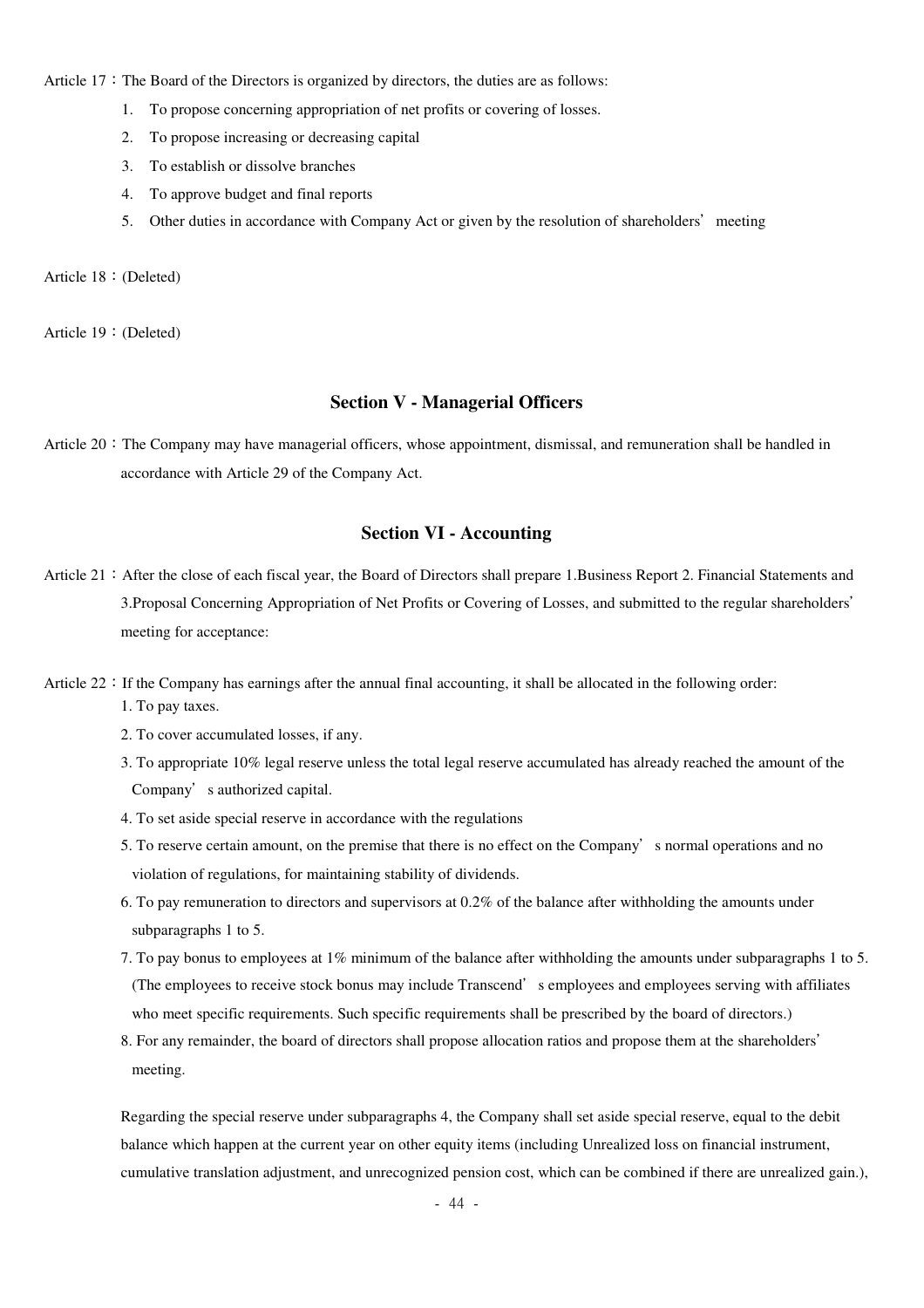from the current earnings after tax and unappropriated retained earnings prior year. If the debit balance is cumulative before, the Company shall set aside special reserve not to distribute it from the unappropriated retained earnings prior year. When debit balance on other equity items is reversed subsequently, the reversed amount could be included in the distributable earnings.

Article 22-1:The Company distributes dividends taking into consideration the Company's economic environment and growth phases, future demands of funds, long-term financial planning, and the cash flows that the stockholders desire. Cash dividends shall account for at least 5% of the total dividend distributed.

#### **Section VII - Supplementary Provisions**

Article 23: In regard to all matters not provided for in these Articles of Incorporation, the Company Act of the Republic of China shall govern.

Article 24: These Articles of Incorporation were adopted on August 23, 1989. The first amendment was made on January 28, 1991. The second amendment was made on May 25, 1992. The third amendment was made on September 1, 1992. The fourth amendment was made on July 30, 1994. The fifth amendment was made on June 8, 1995. The sixth amendment was made on July 8, 1997. The seventh amendment was made on August 15, 1997. The eighth amendment was made on September 12, 1997. The ninth amendment was made on June 20, 1998. The 10th amendment was made on September 15, 1998. The 11th amendment was made on June 12, 1999. The 12th amendment was made on April 15, 2000. The 13th amendment was made on April 9, 2001. The 14th amendment was made on June 10, 2002. The 15th amendment was made on June 3, 2003. The 16th amendment was made on June 11, 2004. The 17th amendment was made on June 13, 2005. The 18th amendment was made on June 14, 2006. The 19th amendment was made on June 11, 2007. The 20th amendment was made on June 13, 2008. The 21th amendment was made on June 16, 2009. The 22th amendment was made on June 17, 2010. The 23th amendment was made on June 10, 2011. The 24th amendment was made on January 5, 2012. The 25th amendment was made on June 13, 2013.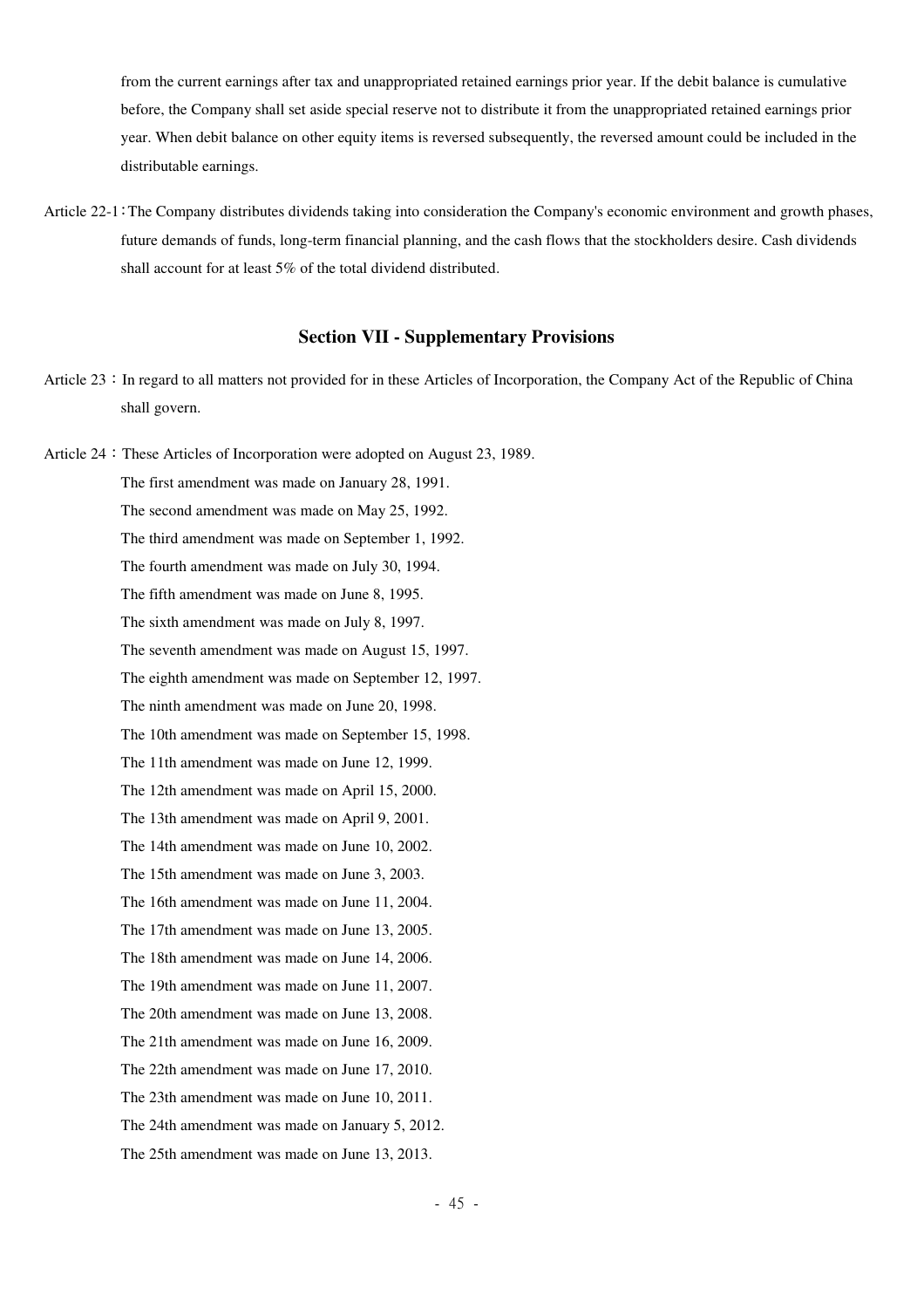## TRANSCEND INFORMATION INC.

#### PROCEDURES FOR ACOUISITION OR DISPOSAL OF ASSETS (Before amendment)

#### Article 1:Objective

For purposes of assets protection and public disclosure of information, the Company set this procedure.

#### Article 2: Basis

These Procedures for Acquisition or Disposal of Assets ("Procedures") are adopted in accordance with Article 36-1 of the Securities and Exchange Act and the Regulations Governing the Acquisition or Disposal of Assets by Public Companies issued by the Securities and Futures Bureau of the Financial Supervisory Commission.

#### Article 3: Scope of assets

- 1. Security investments: including Investments in stocks, government bonds, corporate bonds, financial bonds, securities representing interest in a fund, depositary receipts, call (put) warrants, beneficial interest securities, and asset-backed securities.
- 2. Real property (including construction enterprise inventory) and other fixed assets.
- 3. Memberships.
- 4. Intangible assets: including Patents, copyrights, trademarks, and franchise rights.
- 5. Claims of financial institutions (including receivables, bills purchased and discounted, loans, and overdue receivables).
- 6. Derivatives.
- 7. Assets acquired or disposed of in connection with mergers, demergers, acquisitions, or transfer of shares in accordance with law.
- 8. Other major assets.

#### Article 4:Definitions of Term

- 1. Derivatives: Forward contracts, options contracts, futures contracts, leverage contracts, and swap contracts, and compound contracts combining the above products, whose value is derived from assets, interest rates, foreign exchange rates, indexes or other interests. The term "forward contracts" does not include insurance contracts, performance contracts, after-sales service contracts, long-term leasing contracts, or long-term purchase (sales) agreements.
- 2. Assets acquired or disposed through mergers, demergers, acquisitions, or transfer of shares in accordance with law: Refers to assets acquired or disposed through mergers, demergers, or acquisitions conducted under the Business Mergers and Acquisitions Act, Financial Holding Company Act, Financial Institution Merger Act and other acts, or to transfer of shares from another company through issuance of new shares of its own as the consideration thereof (hereinafter "transfer of shares") under Article 156, paragraph 6 of the Company Act.
- 3. Related party: As defined in the Regulations Governing the Preparation of Financial Reports by Securities Issuers.
- 4. Subsidiary: As defined in the Regulations Governing the Preparation of Financial Reports by Securities Issuers.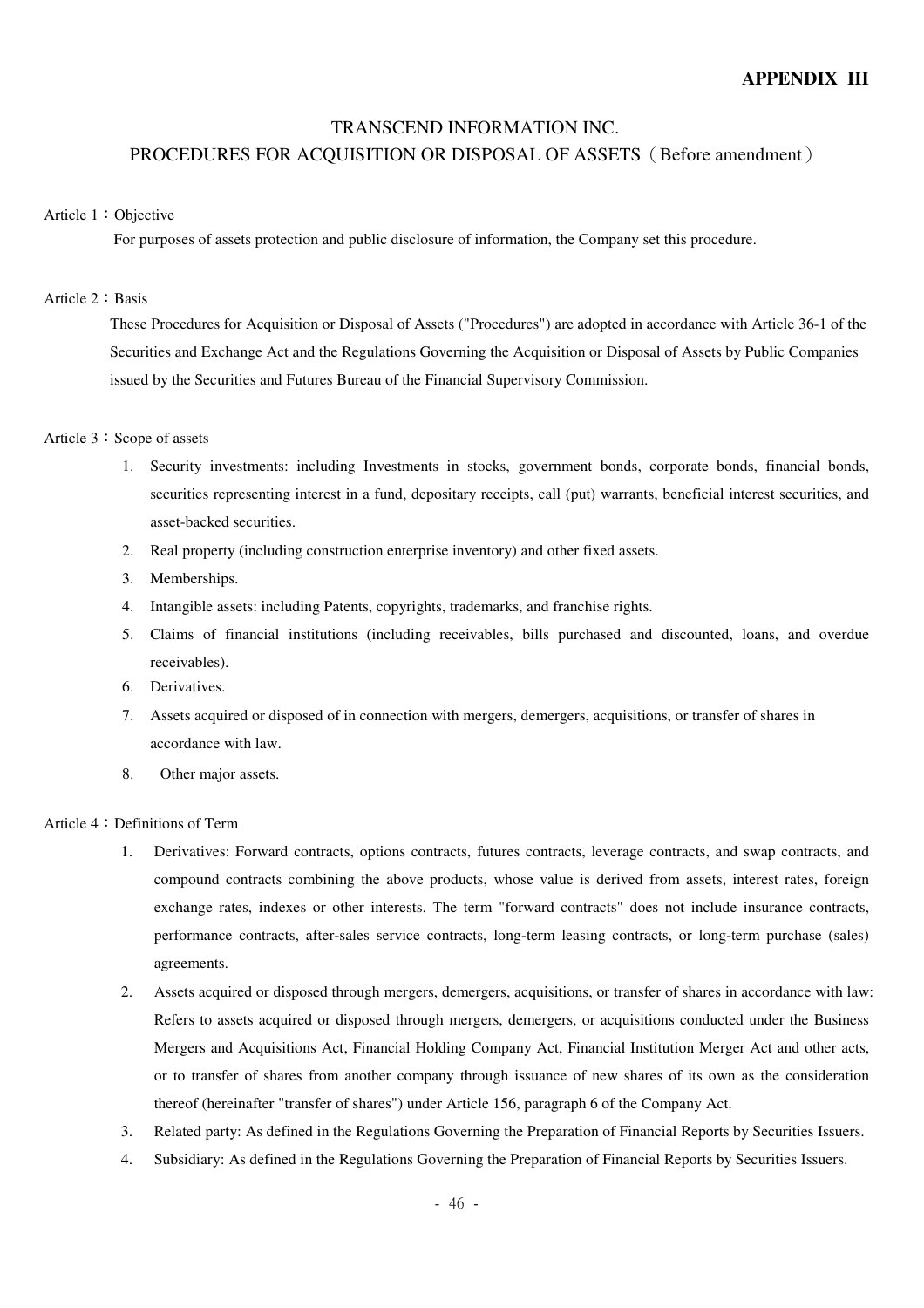- 5. Professional appraiser: Refers to a real property appraiser or other person duly authorized by law to engage in the value appraisal of real property or other fixed assets.
- 6. Date of occurrence: Refers to the date of contract signing, date of payment, date of consignment trade, date of transfer, dates of boards of directors resolutions, or other date that can confirm the counterpart and monetary amount of the transaction, whichever date is earlier; provided, for investment for which approval of the competent authority is required, the earlier of the above date or the date of receipt of approval by the competent authority shall apply.
- 7. Mainland China area investment: Refers to investments in the mainland China area approved by the Ministry of Economic Affairs Investment Commission or conducted in accordance with the provisions of the Regulations Governing Permission for Investment or Technical Cooperation in the Mainland Area.
- 8. Latest Financial Statements" used herein should mean the financial statements of this Company audited or examined by certified public accountant which has been published in accordance with applicable regulation before the subject acquisition or disposal of assets.

#### Article 5: Limitation of investment amount

The acquisition of real estate by this Company for non-operating purpose should not exceed 30% of this Company's net worth. The total amount of security investments by this Company should not exceed 20% of this Company's net worth. The amount of investment by this Company in each respective security should not exceed 10% of this Company's net worth.

Article 6: Professional appraisers and their officers, certified public accounts, attorneys, and securities underwriters that provide the companies with appraisal reports, certified public accountants' opinions, attorney's opinions, or underwriter's opinions shall not be a related party of any party to the transaction.

#### Article 7: Appraisal procedures

- 1. For acquisition or disposal of securities not traded on the centralized securities exchange market or an OTC market, the price shall be determined through negotiation after consideration of net worth per share, profitability, and future development potential, taking current market prices as a reference, or by negotiation after reference to current market interest rates, bond coupon rates, and debtor creditworthiness.
- 2. For acquisition or disposal of securities traded on the centralized securities exchange market or an OTC market, the price shall be determined according to the current trading price.
- 3. To acquire or dispose of other fixed assets, the Company shall make a price determination through one of three methods, either price enquiry, price comparison, price negotiation, or call for tenders. Prices for the acquisition or disposal of real property shall be determined through negotiation, with reference to the announced current value and assessed value of the property and the actual transaction prices of neighboring real properties. If the transaction amount reaches the amount required to publicly announce in accordance with this procedures, it shall refer to an appraisal report from a professional appraiser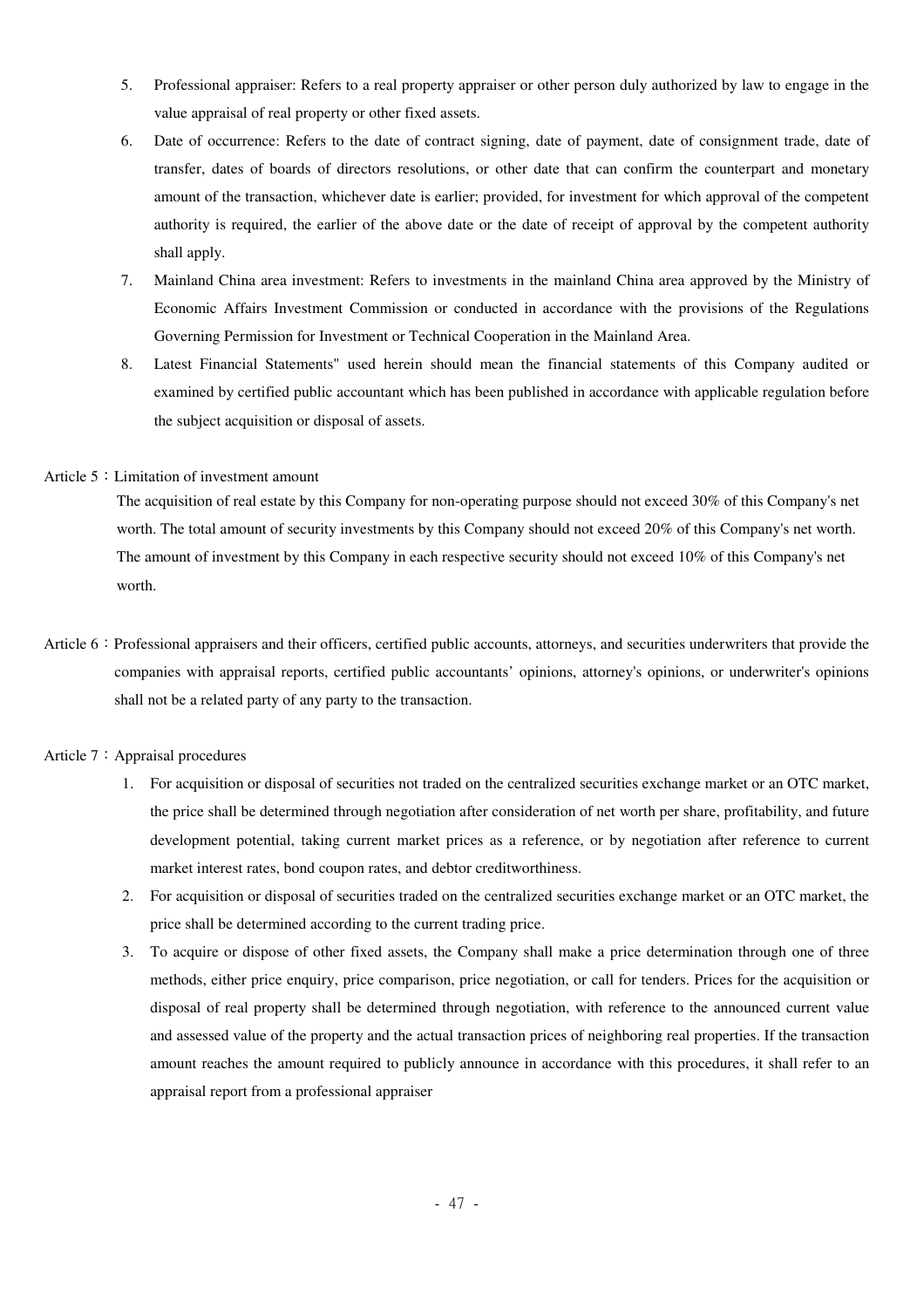Article  $8:$  Operating procedures for acquisition or disposal of assets

- 1. Acquisition or disposition of all assets shall be approved in accordance with the "approval authority table for Purchase Requisition and Procurement". If the asset is real estate or other fixed asset, registration, management and use shall be in accordance with "Guideline for Assets management".
- 2. For acquisition or disposition of all assets, the host department shall evaluate feasibility based on the reason, subject item, counterparty, transfer price, payment terms and price basis, and send the report to authority unit for approval. The acquisition or disposition of all assets will be implemented by management department after approval. All matter will be in accordance with the rules of company's internal control and this procedure.
- 3. The executive unit for long/short term security investment is financial department. The executive unit for real estate or other fixed assets is sponsoring or responsibility department. The acquisition or disposition of other assets shall be done after the feasibility evaluation report conducted by the assets sponsoring department.
- 4. For the acquisition of the real estate, it should immediately apply for insurance.
- 5. Acquisition or disposition of all assets will be in accordance with the rules of company's internal control. If there is a detection of material violation, the Company will penalize the related personnel based on the situation of violation.

#### Article 9: Approval authority

Acquisition or disposition of long/short term security investment shall be approved by General Manager and Chairman. If the single transaction amount reaches 20 percent of the company's paid-in capital or NT\$300 million or more, the transaction shall be approved by Board of Directors.

- Article  $10:$  In acquiring or disposing of real property or other fixed assets where the transaction amount reaches 20 percent of the company's paid-in capital or NT\$300 million or more, the company, unless transacting with a government agency, engaging others to build on its own land, engaging others to build on rented land, or acquiring or disposing of equipment for business use, shall obtain an appraisal report prior to the date of occurrence of the event from a professional appraiser and shall further comply with the following provisions:
	- 1. Where due to special circumstances it is necessary to give a limited price, specified price, or special price as a reference basis for the transaction price, the transaction shall be submitted for approval in advance by the board of directors, and the same procedure shall be followed for any future changes to the terms and conditions of the transaction.
	- 2. Where the transaction amount is NT\$1 billion or more, appraisals from two or more professional appraisers shall be obtained.
	- 3. Where any one of the following circumstances applies with respect to the professional appraiser's appraisal results, unless all the appraisal results for the assets to be acquired are higher than the transaction amount, or all the appraisal results for the assets to be disposed of are lower than the transaction amount, a certified public accountant shall be engaged to perform the appraisal in accordance with the provisions of Statement of Auditing Standards No. 20 published by the Accounting Research and Development Foundation and render a specific opinion regarding the reason for the discrepancy and the appropriateness of the transaction price: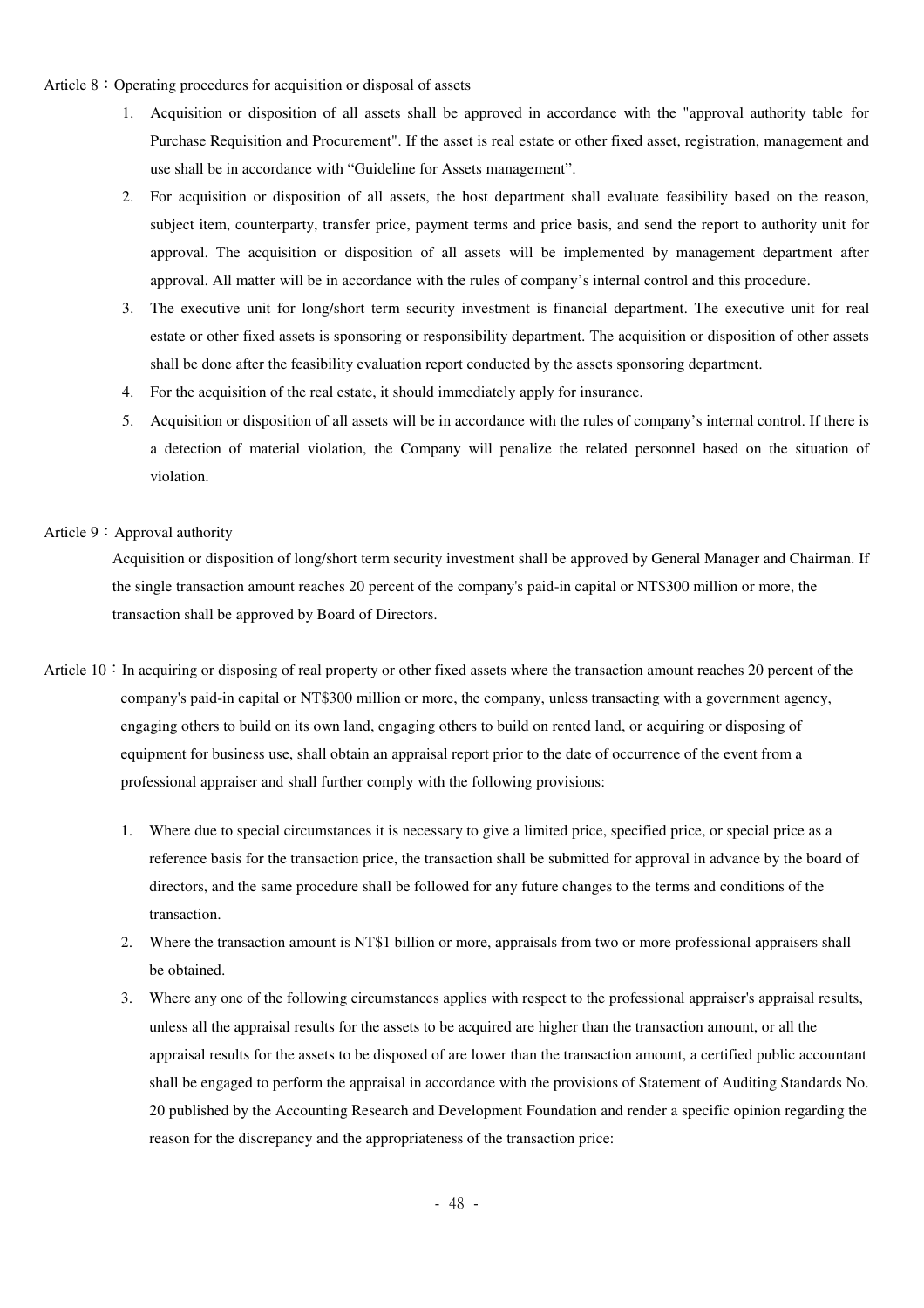- C. The discrepancy between the appraisal result and the transaction amount is 20 percent or more of the transaction amount.
- D. The discrepancy between the appraisal results of two or more professional appraisers is 10 percent or more of the transaction amount.
- 4. No more than 3 months may elapse between the date of the appraisal report issued by a professional appraiser and the contract execution date; provided, where the publicly announced current value for the same period is used and not more than 6 months have elapsed, an opinion may still be issued by the original professional appraiser.
- Article  $11$ : The procedures for acquisition or disposition of long/short term security investment

The Company acquiring or disposing of securities shall, prior to the date of occurrence of the event, obtain financial statements of the issuing company for the most recent period, certified or reviewed by a certified public accountant, for reference in appraising the transaction price, and if the dollar amount of the transaction is 20 percent of the company's paid-in capital or NT\$300 million or more, the company shall additionally engage a certified public accountant prior to the date of occurrence of the event to provide an opinion regarding the reasonableness of the transaction price. However, the provisions shall not apply if such securities conform to the following conditions:

- 1. Securities subscribed in cash on their initial issue or during the underwriting period.
- 2. Securities issued at par value by target companies for the purpose of cash capital increase according to relevant laws.
- 3. Securities issued for the purpose of cash capital increase by 100% reinvestment target companies.
- 4. Listed, OTC-listed, and emerging securities that are traded at Taiwan Stock Exchange or securities firms
- 5. Securities that belong to government bonds, RP, or RS.
- 6. Overseas and domestic mutual funds.
- 7. Stocks of listed or OTC-listed companies acquired or disposed of according to regulations governing securities purchase or auction in Taiwan Stock Exchange or GreTai Securities Market.
- 8. Securities acquired through participating in public companies' cash capital increase subscription and not through private placement.
- 9. Mutual funds subscribed prior to the establishment of such funds according to Paragraph 1, Article 11 of Securities Investment Trust and Consulting Act and Letter Jin-Guang\_Zheng\_Tou\_Tzu No.0930005249 issued by the FSC on Nov. 1st, 1994.
- 10. Domestic private placement fund subscribed or repurchased whose investment strategies have been stated clearly in the trust contracts and whose investment scopes are the same as public offering funds except for margin trading of securities and positions related to held securities that are not offset.

#### Article 12: The procedures for Related Party Transactions

1. When the Company engages in any acquisition or disposal of assets from or to a related party, in addition to ensuring that the necessary resolutions are adopted and the reasonableness of the transaction terms is appraised, if the transaction amount reaches 10 percent or more of the company's total assets, the company shall also obtain an appraisal report from a professional appraiser or a CPA's opinion in compliance with the provisions of Article 10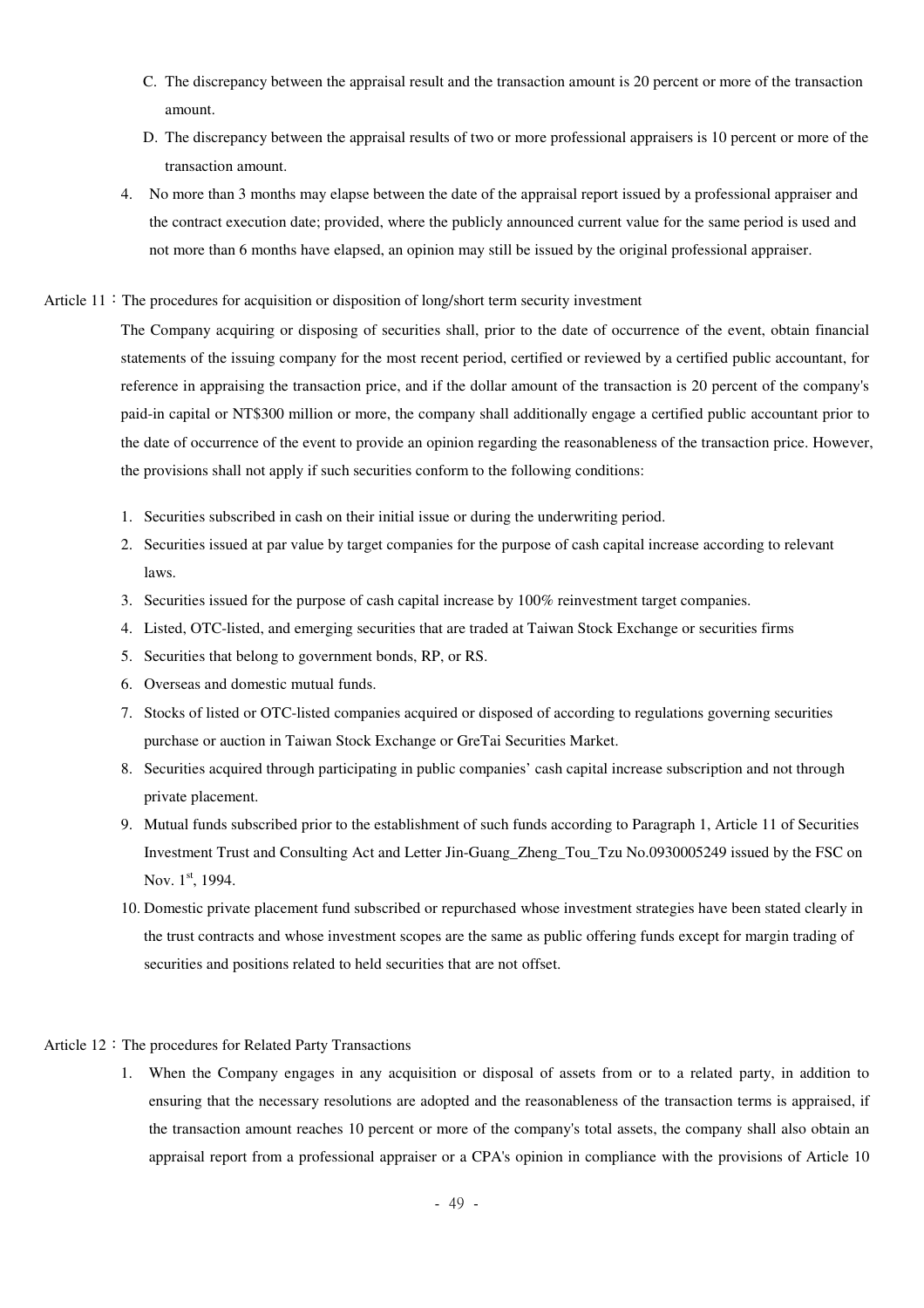and this Article. When judging whether a trading counterparty is a related party, in addition to legal formalities, the substance of the relationship shall also be considered.

- 2. The Company that acquires real property from a related party shall evaluate the reasonableness of the transaction costs based the related requirement. When the following conditions happens, the company shall additionally engage a certified public accountant to review the reasonableness and to provide an opinion:
	- A. The related party acquired the real property through inheritance or as a gift.
	- B. More than 5 years will have elapsed from the time the related party signed the contract to obtain the real property to the signing date for the current transaction.
	- C. The real property is acquired through signing of a joint development contract with the related party.
- 3. Appraisal and Operating procedures

When the Company intends to acquire or dispose of real property from or to a related party, or when it intends to acquire or dispose of assets other than real property from or to a related party and the transaction amount reaches 20 percent or more of paid-in capital, 10 percent or more of the company's total assets, or NT\$300 million or more, the company may not proceed to enter into a transaction contract or make a payment until the following matters have been approved by the board of directors and recognized by the supervisors:

- A. The purpose, necessity and anticipated benefit of the acquisition or disposal of assets.
- B. The reason for choosing the related party as a trading counterparty.
- C. With respect to the acquisition of real property from a related party, information regarding appraisal of the reasonableness of the preliminary transaction terms in accordance with Article 15 and Article 16.
- D. The date and price at which the related party originally acquired the real property, the original trading counterparty, and that trading counterparty's relationship to the company and the related party.
- E. Monthly cash flow forecasts for the year commencing from the anticipated month of signing of the contract, and evaluation of the necessity of the transaction, and reasonableness of the funds utilization.
- F. An appraisal report from a professional appraiser or a CPA's opinion obtained in compliance with the preceding article.
- G. Restrictive covenants and other important stipulations associated with the transaction.

For acquisition or disposition of machinery equipment between the Company and its subsidiaries, it is permissible to be approved first with specific limitation by the chairman and then ratified at the next board of directors meeting by submitting the proposal.

4. Evaluation on the reasonableness of the transaction cost

Where the Company acquires real property from a related party and the results of appraisals conducted in accordance with the procedures are uniformly lower than the transaction price, the following steps shall be taken:

- A. A special reserve shall be set aside in accordance with the regulations against the difference between the real property transaction price and the appraised cost, and may not be distributed or used for capital increase or issuance of bonus shares. Where a public company uses the equity method to account for its investment in another company, then the special reserve called for under the regulations shall be set aside pro rata in a proportion consistent with the share of public company's equity stake in the other company.
- B. Audit Committee shall comply with Article 218 of the Company Act.
- C. Actions taken pursuant to subparagraph 1 and subparagraph 2 shall be reported to a shareholders meeting, and the details of the transaction shall be disclosed in the annual report and any investment prospectus.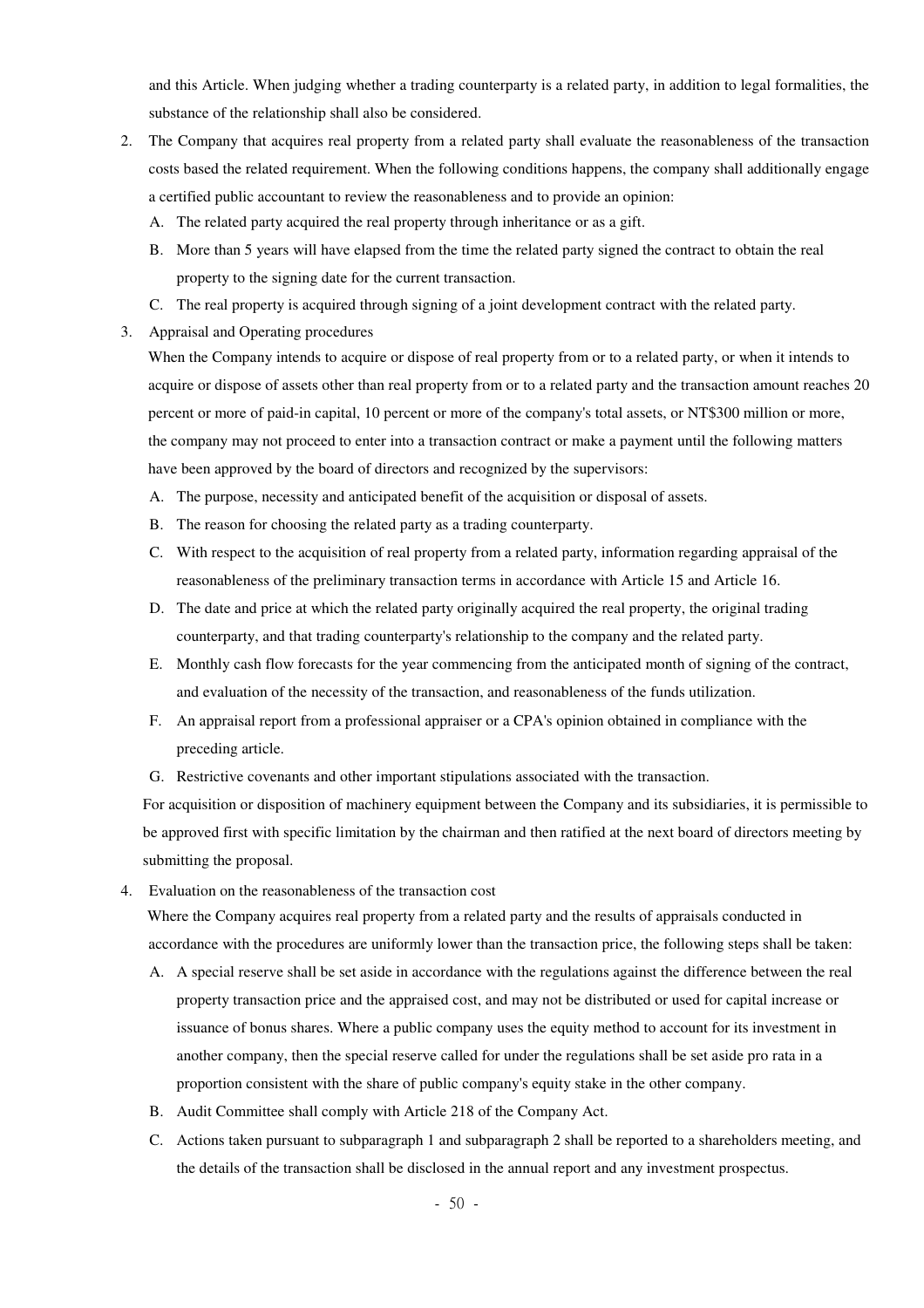The Company that has set aside a special reserve under the preceding paragraph may not utilize the special reserve until it has recognized a loss on decline in market value of the assets it purchased at a premium, or they have been disposed of, or adequate compensation has been made, or the status quo ante has been restored, or there is other evidence confirming that there was nothing unreasonable about the transaction, and the FSC has given its consent. When the Company obtains real property from a related party, it shall also comply with the preceding two paragraphs if there is other evidence indicating that the acquisition was not an arm length transaction.

Article  $13$ : The procedures for acquisition or disposition of memberships and intangible assets

Where the Company acquires or disposes of memberships or intangible assets and the transaction amount reaches 20 percent or more of paid-in capital or NT\$300 million or more, the company shall engage a certified public accountant prior to the date of occurrence of the event to render an opinion on the reasonableness of the transaction price; the CPA shall comply with the provisions of Statement of Auditing Standards No. 20 published by the ARDF.

- Article 13-1: The calculation of the transaction amounts referred to in the preceding four articles shall be done in accordance with Article 19 herein, and "within the preceding year" as used herein refers to the year preceding the date of occurrence of the current transaction. Items for which an appraisal report from a professional appraiser or a CPA's opinion has been obtained need not be counted toward the transaction amount.
- Article  $14$ : Where the Company acquires or disposes of assets through court auction procedures, the evidentiary documentation issued by the court may be substituted for the appraisal report or CPA opinion.
- Article  $15$ : The procedures for acquisition or disposition of Derivatives
	- 1. Category of trade

Derivative products that the Company can buy or sell are referred to in Article 4 of this procedure.

2. Hedging Strategies

The purpose of the Company's derivatives transaction includes hedge purpose and financial purpose as well as non-hedge purpose. The principle that the Company engages in derivatives transactions is to hedge business risk. The choices of derivative instrument is for hedging the risk of foreign exchange revenue, foreign exchange expenditure, assets and liabilities resulted from the Company's operation and capital management. As a result of changes in the objective environment, the Company will engage in non-hedging transaction of derivative instrument at the appropriate timing in order to increase non-operating income or reduce non-operating losses. In addition, transaction counterparties is better to be the Company-designated banks in order to avoid the credit risk. It's necessary and the basis of accounting recording to define the type of transaction which is hedging transaction or financial transaction for generating profit before performing transaction.

- 3. Division of Authority and duties
	- A. Finance Department: understand the relative law and regulation of derivations transactions, plan the transaction and build up the manager system, collect the market information and perform the transactions, periodically evaluate the holding parts and provide the evaluation report, and public announce and disclosure. Each transaction of derivations shall be performed after getting approval of chief financial officer, chairman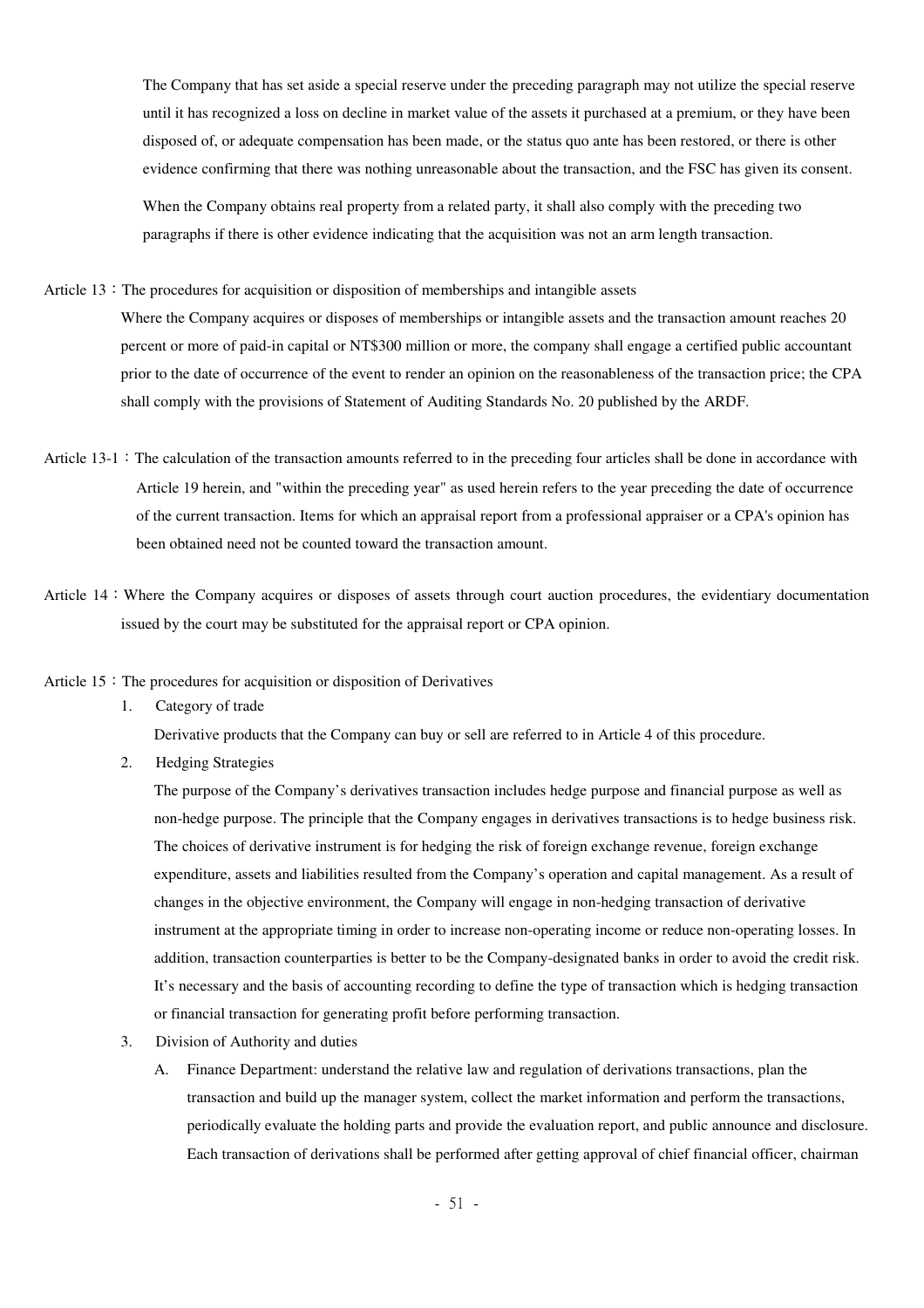and general manager. Other personnel of financial department except for trading executive officer is in charge in processing accounting transactions, preparing statements and storing transaction records data.

- B. Audit Department: periodically evaluate the risk management measures currently employed are appropriate and are faithfully conducted in accordance with these Regulations and the procedures for engaging in derivatives trading formulated by the company.
- C. Legal Department: Review the legal article of any derivatives contracts.
- 4. Performance Evaluation
	- A. Hedge purpose: Financial department shall evaluate on the position of derivation instruments at least twice per month and provide the evaluation report to chairman, general manager and chief financial officer for review.
	- B. Financial purpose: Financial department shall evaluate the performance on hedging transaction based on market price per week and periodically propose to chairman, general manager and chief financial officer for improving the hedging strategies.
- 5. Contract amount and the loss-limit of total and individual derivatives trading
	- A. Hedge transactions: The total hedge contract amount of derivatives which the Company is capable to take don't exceed than the net offset amount of accounts receivable and payable or assets and liabilities generated by operating activities. The upper limit of total losses from derivative contracts don't exceed than 20% of such contract amount and this restriction is adopt to all contracts and individual contract.
	- B. Financial transactions: The total contract amount of derivatives which the Company is capable to take don't exceed than the total gross amount of import and export. The upper limit of total losses from derivative contracts is US\$ 10 million. The upper limit of losses for individual derivative contract is 5% of such contract amount.
- 6. Internal Control
	- A. Personnel engaged in derivatives trading may not serve concurrently in other operations such as confirmation and settlement.
	- B. Scope of Risk management:
		- (1) credit risk: dealing with international known banks.
		- (2) market risk: targeting common and global financial products.
		- (3) liquidity risk: choosing banks that have large volume, time-to-market quotation.
		- (4) operational risk: strictly complying with the Procedure to reduce operation risk.
		- (5) legal risk: using standard contracts instead of designated contracts. Any designated contracts shall be inspected by legal department or lawyer.
	- C. Risk measurement, monitoring, and control personnel shall be assigned to a different department that the personnel in the preceding subparagraph and shall report to the board of directors or senior management personnel with no responsibility for trading or position decision-making.
	- D. Derivatives trading positions held shall be evaluated at least once per week; however, positions for hedge trades required by business shall be evaluated at least twice per month. Evaluation reports shall be submitted to senior management personnel authorized by the board of directors.
	- E. Senior management personnel authorized by the board of directors shall pay continuous attention to monitoring and controlling derivatives trading risk, periodically evaluate whether derivatives trading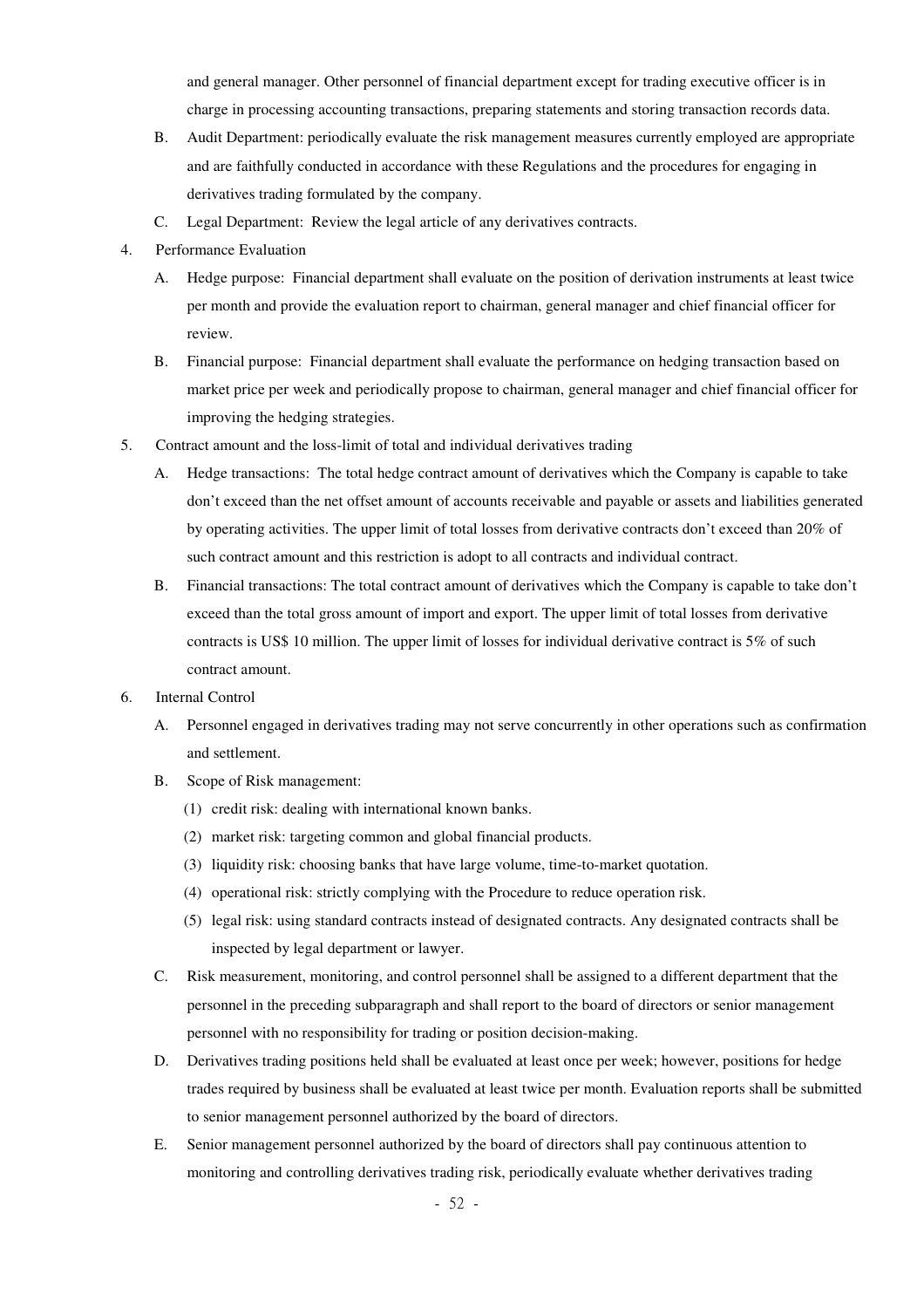performance is consistent with established operational strategy and whether the risk undertaken is within the company's permitted scope of tolerance, and periodically evaluate the risk management measures currently employed are appropriate and are faithfully conducted in accordance with these Regulations and the procedures for engaging in derivatives trading formulated by the company.

- F. When irregular circumstances are found in the course of supervising trading and profit or loss circumstances, appropriate measures shall be adopted and a report immediately made to the board of directors; where a company has independent directors, an independent director shall be present at the meeting and express an opinion.
- G. A company shall report to the meeting of the board of directors after it authorizes the relevant personnel to handle derivates trading in accordance with this procedures for engaging in derivatives trading.
- H. The Company engaging in derivatives trading shall establish a log book in which details of the types and amounts of derivatives trading engaged in, board of directors approval dates, and the matters required to be carefully evaluated in accordance with the regulations shall be recorded in detail in the log book.
- 7. Internal Audit System

The internal auditor shall regularly informed as to the fairness of the internal controls for derivatives transactions, check all related units' compliance with the procedures of derivatives transactions trading, analyze the trading cycle and prepare audit reports on a monthly basis. If any material violation is discovered, the audit committee shall be notified in writing and the person who undertakes responsibilities in violation of these procedures will be subject to penalty based on his violations.

8. Information Disclosure

Completing the transaction of derivatives and confirming by the person in charge of confirming transaction shall be in accordance with the related regulations. The Company shall compile monthly reports on the status of derivatives trading engaged in up to the end of the preceding month by itself and any subsidiaries that are not domestic public companies and enter the information in the prescribed format into the information reporting website designated by the FSC by the 10th day of each month.

#### Article 16:The procedures for Mergers and Consolidations, Splits, Acquisitions, and Assignment of Shares

- 1. Appraisal and Operating procedures
	- A. The Company that conducts a merger, demerger, acquisition, or transfer of shares, prior to convening the board of directors to resolve on the matter, shall engage a CPA, attorney, or securities underwriter to give an opinion on the reasonableness of the share exchange ratio, acquisition price, or distribution of cash or other property to shareholders, and submit it to the board of directors for deliberation and passage.
	- B. The Company shall prepare a public report to shareholders detailing important contractual content and matters relevant to the merger, demerger, or acquisition prior to the shareholders meeting and include it along with the expert opinion referred to in paragraph 1, subparagraph 1 of this Article when sending shareholders notification of the shareholders meeting for reference in deciding whether to approve the merger, demerger, or acquisition. Provided, where a provision of another act exempts a company from convening a shareholders' meeting to approve the merger, demerger, or acquisition, this restriction shall not apply. In addition, where the shareholders meeting of any one of the companies participating in a merger, demerger, or acquisition fails to convene or pass a resolution due to lack of a quorum, insufficient votes, or other legal restriction, or the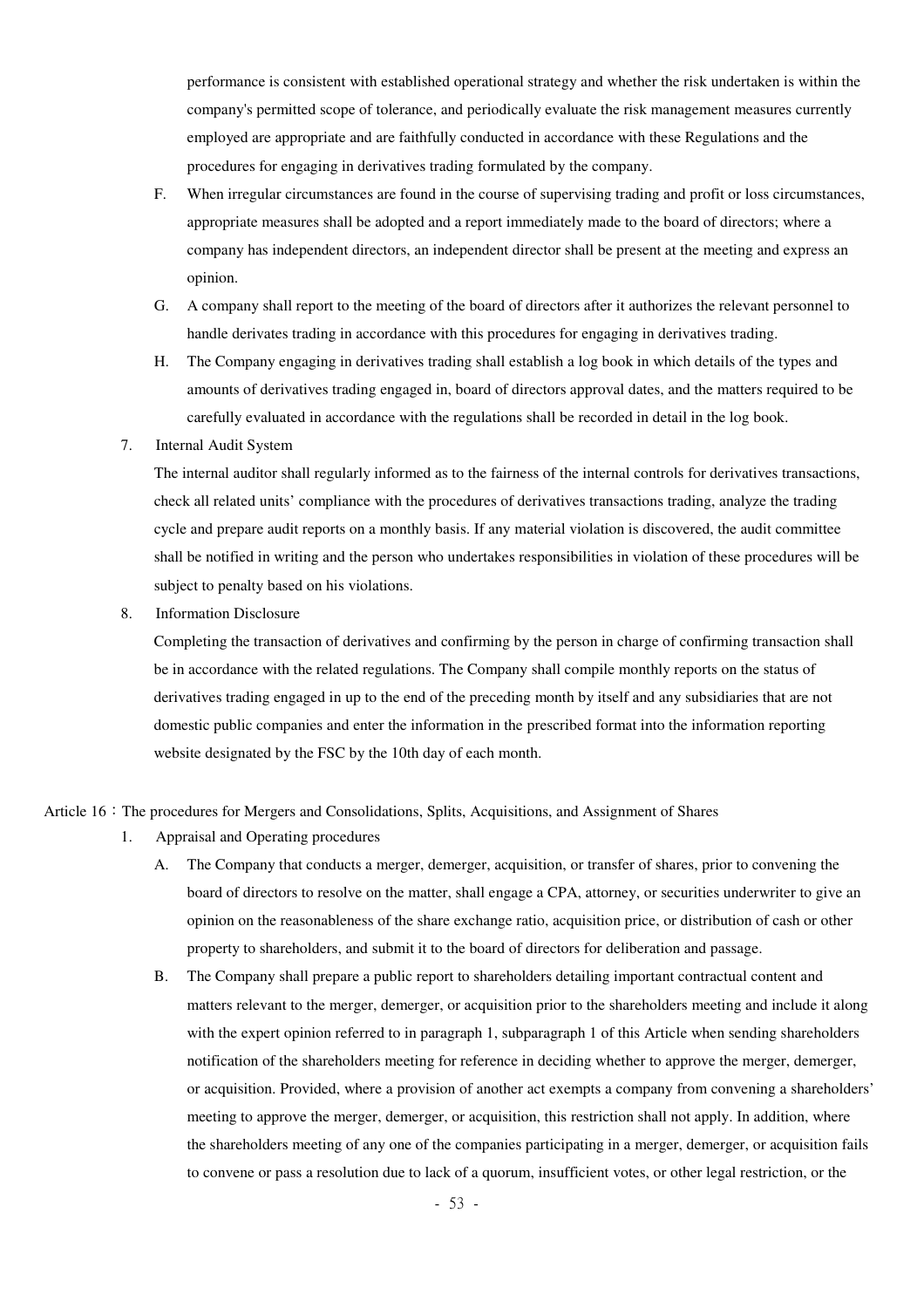proposal is rejected by the shareholders' meeting, the companies participating in the merger, demerger or acquisition shall immediately publicly explain the reason, the follow-up measures, and the preliminary date of the next shareholders' meeting.

- C. Every person participating in or privy to the plan for merger, demerger, acquisition, or transfer of shares shall issue a written undertaking of confidentiality and may not trade, in their own name or under the name of another person, in any stock or other equity security of any company related to the plan for merger, demerger, acquisition, or transfer of shares.
- 2. Other Matters Requiring Attention

The Company participating in a merger, demerger, or acquisition shall convene a board of directors meeting and shareholders meeting on the day of the transaction to resolve matters relevant to the merger, demerger, or acquisition, unless another act provides otherwise or the FSC is notified in advance of extraordinary circumstances and grants consent. A company participating in a transfer of shares shall call a board of directors meeting on the day of the transaction, unless another act provides otherwise or the FSC is notified in advance of extraordinary circumstances and grants consent.

When participating in a merger, demerger, acquisition, or transfer of another company's shares, the Company shall prepare a full written record of the following information and retain it for 5 years for reference:

- A. Basic identification data for personnel: Including the occupational titles, names, and national ID numbers (or passport numbers in the case of foreign nationals) of all persons involved in the planning or implementation of any merger, demerger, acquisition, or transfer of another company's shares prior to disclosure of the information.
- B. Dates of material events: Including the signing of any letter of intent or memorandum of understanding, the hiring of a financial or legal advisor, the execution of a contract, and the convening of a board of directors meeting.
- C. Important documents and minutes: Including merger, demerger, acquisition, and share transfer plans, any letter of intent or memorandum of understanding, material contracts, and minutes of board of directors meetings.
- D. When participating in a merger, demerger, acquisition, or transfer of another company's shares, the Company shall, within 2 days commencing immediately from the date of passage of a resolution by the board of directors, report (in the prescribed format and via the Internet-based information system) the information set out in subparagraphs 1 and 2 of the preceding paragraph to the FSC for recordation.
- E. Where any of the companies participating in a merger, demerger, acquisition, or transfer of another company's shares is neither listed on an exchange nor has its shares traded on an OTC market, the company shall sign an agreement with such company whereby the latter is required to abide by the provisions of paragraphs 3 and 4.
- Article  $17:$  The Company participating in a merger, demerger, acquisition, or transfer of shares may not arbitrarily alter the share exchange ratio or acquisition price unless under the below-listed circumstances, and shall stipulate the circumstances permitting alteration in the contract for the merger, demerger, acquisition, or transfer of shares:
	- 1. Cash capital increase, issuance of convertible corporate bonds, or the issuance of bonus shares, issuance of corporate bonds with warrants, preferred shares with warrants, stock warrants, or other equity based securities.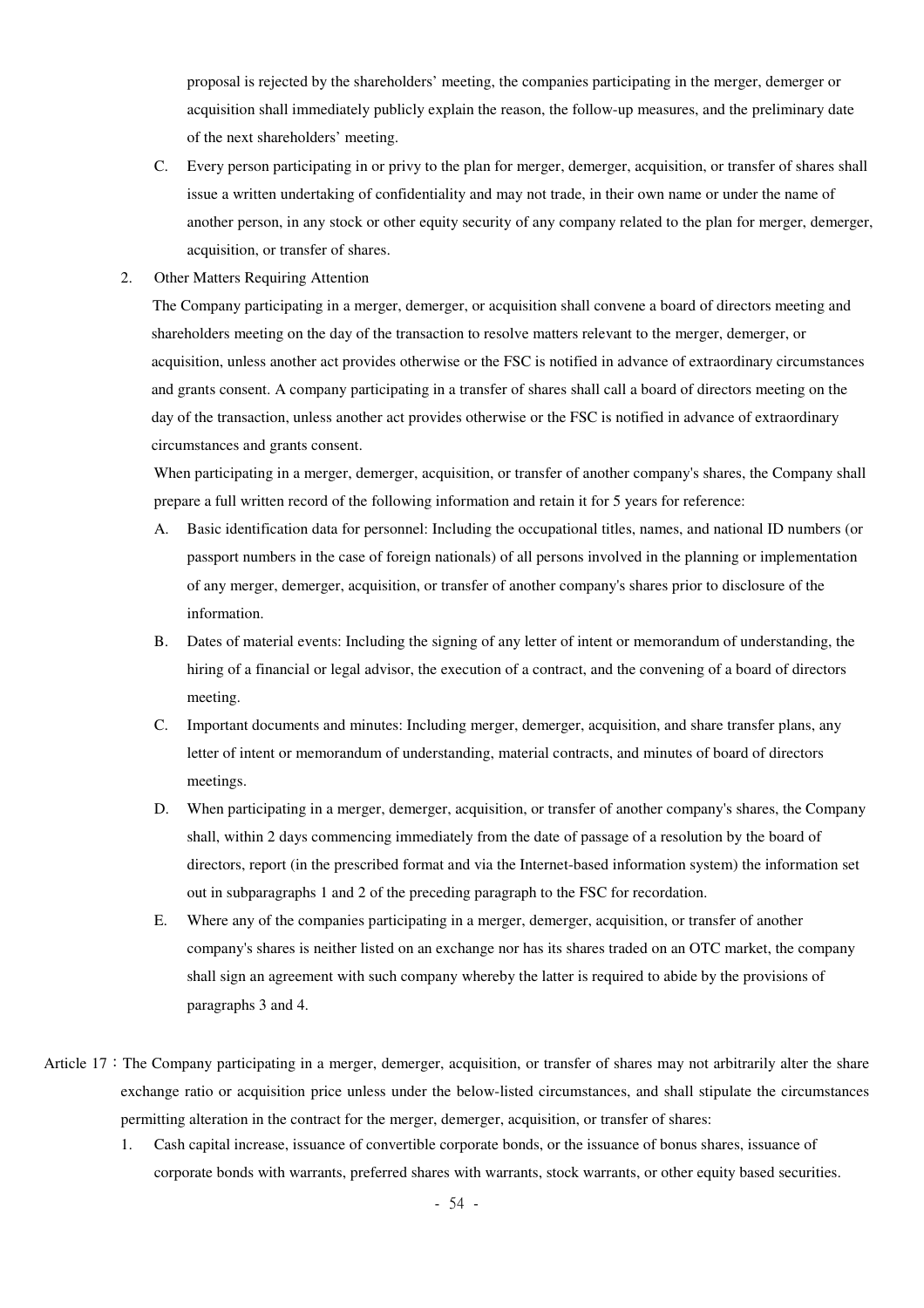- 2. An action, such as a disposal of major assets, that affects the company's financial operations.
- 3. An event, such as a major disaster or major change in technology, that affects shareholder equity or share price.
- 4. An adjustment where any of the companies participating in the merger, demerger, acquisition, or transfer of shares from another company, buys back treasury stock.
- 5. An increase or decrease in the number of entities or companies participating in the merger, demerger, acquisition, or transfer of shares.
- 6. Other terms/conditions that the contract stipulates may be altered and that have been publicly disclosed.

Article  $18:$  Subsidiaries of the Company shall behave according to following regulations:

- 1. The acquisition or disposition of assets by a subsidiary shall in accordance with the parent's regulations.
- 2. Information required to be publicly announced and reported in accordance with the provisions of "Regulations Governing the Acquisition and Disposal of Assets by Public Companies" on acquisitions and disposals of assets by the subsidiary that is not itself a public company in Taiwan shall be reported by the parent company.
- 3. The paid-in capital or total assets of the public company shall be the standard for determining whether or not a subsidiary requiring a public announcement and regulatory filing in the event the type of transaction specified therein reaches 20 percent of paid-in capital or 10 percent of the total assets.

A subsidiary means an investee with more than 50% voting interest directly held by the Company, an investee with more than 50% voting interest indirectly held by the Company through the use of other subsidiaries or an investee with more than 50% voting interest directly as well as indirectly held by the Company through the use of other subsidiaries.

#### Article 19: Information Disclosure Procedures

- 1. Projects that shall be declared or Report Standard
	- A. Acquisition or disposal of real property from or to a related party, or acquisition or disposal of assets other than real property from or to a related party where the transaction amount reaches 20 percent or more of paid-in capital, 10 percent or more of the company's total assets, or NT\$300 million or more; provided, this shall not apply to trading of government bonds or bonds under repurchase and resale agreements.
	- B. Merger, demerger, acquisition, or transfer of shares.
	- C. Losses from derivatives trading reaching the limits on aggregate losses or losses on individual contracts set out in the procedures adopted by the company.
	- D. Where an asset transaction other than any of those referred to in the preceding three subparagraphs, a disposal of receivables by a financial institution, or an investment in the mainland China area reaches 20 percent or more of paid-in capital or NT\$300 million; provided, this shall not apply to the following circumstances:
		- (1) Trading of government bonds.
		- (2) Securities trading by investment professionals on foreign or domestic securities exchanges or over-the-counter markets.
		- (3) Trading of bonds under repurchase/resale agreements.
		- (4) Where the type of asset acquired or disposed is machinery equipment for business use, the trading counterparty is not a related party, and the transaction amount is less than NT\$500 million.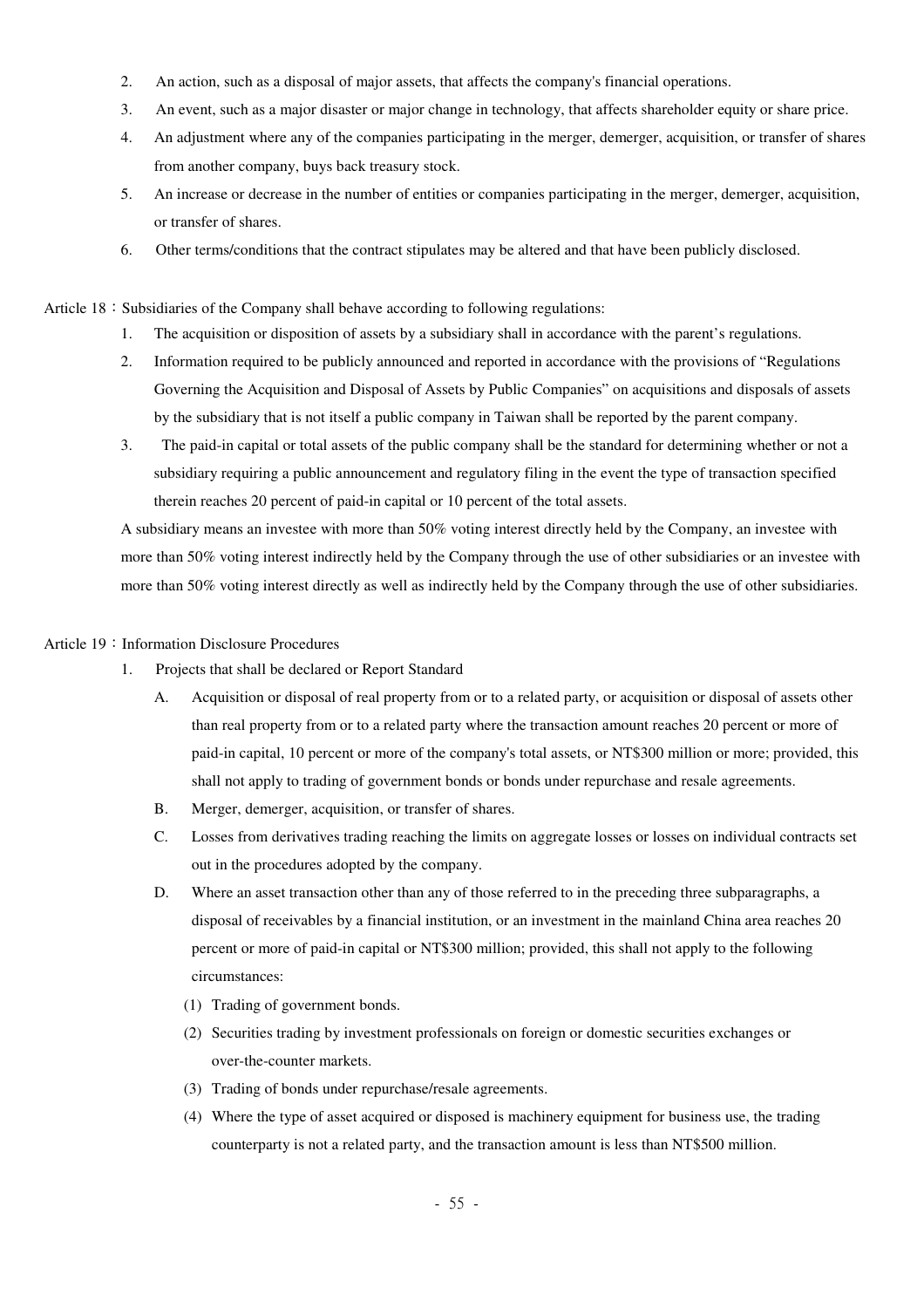- (5) Where land is acquired under an arrangement on engaging others to build on the company's own land, engaging others to build on rented land, joint construction and allocation of housing units, joint construction and allocation of ownership percentages, or joint construction and separate sale, and the amount the company expects to invest in the transaction is less than NT\$500 million.
- E. The amount of transactions in preceding 5 subparagraph shall be calculated as follows. "Within the preceding year" refers to the year preceding the date of occurrence of the current transaction. Items duly announced in accordance with these Regulations need not be counted toward the transaction amount.
	- (1) The amount of any individual transaction.
	- (2) The cumulative transaction amount of acquisitions and disposals of the same type of underlying asset with the same trading counterparty within the preceding year.
	- (3) The cumulative transaction amount of real property acquisitions and disposals (cumulative acquisitions and disposals, respectively) within the same development project within the preceding year.
	- (4) The cumulative transaction amount of acquisitions and disposals (cumulative acquisitions and disposals, respectively) of the same security within the preceding year.
- 2. Time Limit for Announcement and Reporting

The Company shall publicly announce and report the relevant information within 2 days commencing immediately from the date of occurrence of the event if the assets acquired or disposed of by the Company are within the scope stipulated in paragraph 1 of this Article and the transaction amount reaches the announcement standard.

- 3. Procedures for Announcement
	- A. The Company shall report related information to the designated website by FSC for announcement.
	- B. The Company shall compile monthly reports on the status of derivatives trading engaged in up to the end of the preceding month by itself and any subsidiaries that are not domestic public companies and enter the information in the prescribed format into the information reporting website designated by the FSC by the 10th day of each month.
	- C. When the Company at the time of public announcement makes an error or omission in an item required by regulations to be publicly announced and so is required to correct it, all the items shall be again publicly announced and reported in their entirety.
	- D. The Company acquiring or disposing of assets shall keep all relevant contracts, meeting minutes, log books, appraisal reports and CPA, attorney, and securities underwriter opinions at the company headquarters, where they shall be retained for 5 years except where another act provides otherwise.
	- E. Where any of the following circumstances occurs with respect to a transaction that the Company has already publicly announced and reported in accordance with the preceding paragraph, a public report of relevant information shall be made on the information reporting website designated by the FSC within 2 days commencing immediately from the date of occurrence of the event:
		- (1) Change, termination, or rescission of a contract signed in regard to the original transaction.
		- (2) The merger, demerger, acquisition, or transfer of shares is not completed by the scheduled date set forth in the contract.
		- (3) Change to the originally publicly announced and reported information.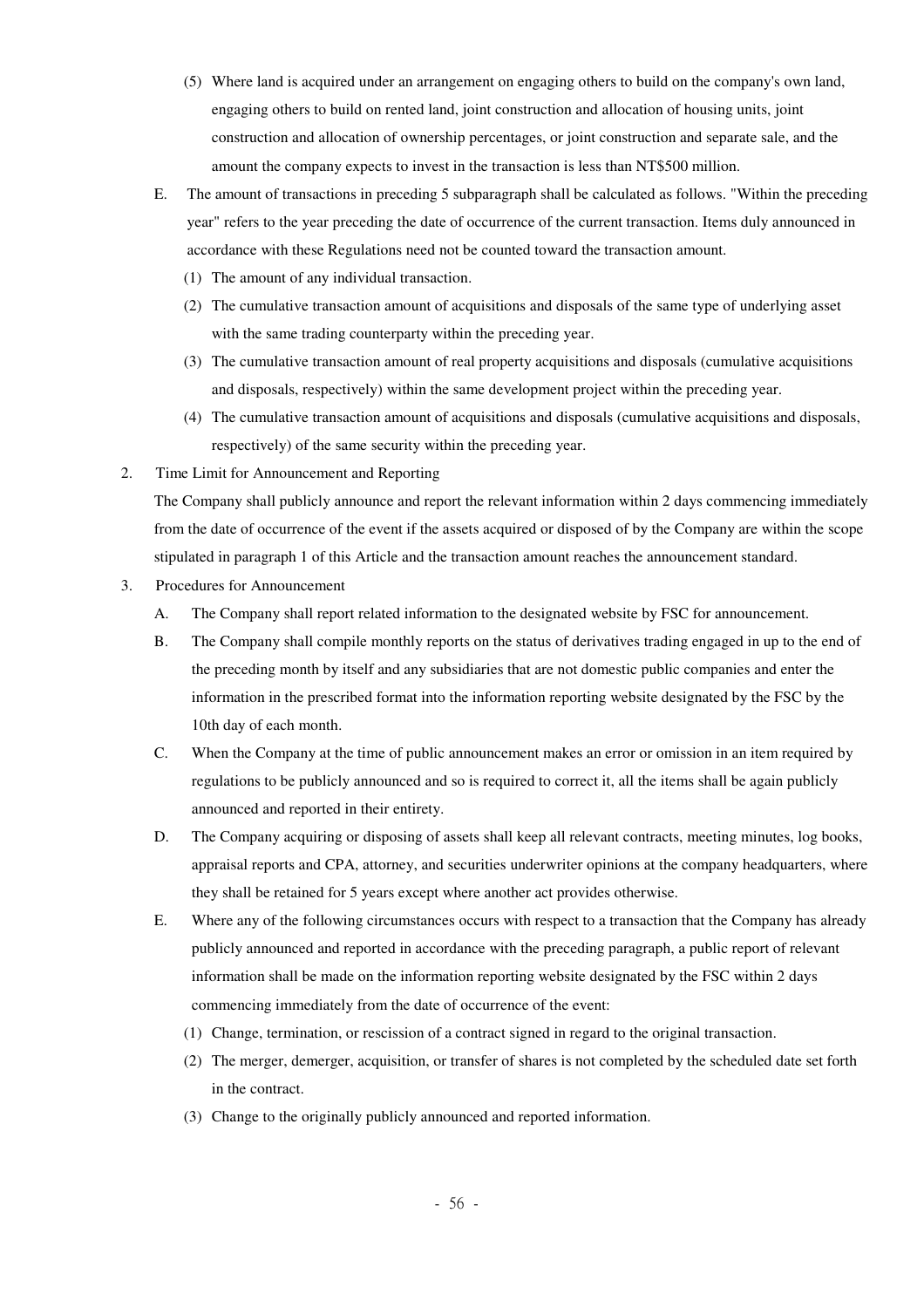#### Article 20: Penalty

Any person who undertakes responsibilities for acquisition or disposal of assets in violation of these procedures will be subject to penalty in accordance the Company's regulation.

#### Article 21: Implementation and Revision

The proposed "Procedures for Acquisition or Disposal of Assets" shall be approved by Audit Committee and the board of directors, then proposed to the shareholders' meeting for approval; any amendments shall also follow this procedure. When "Procedures for Acquisition or Disposal of Assets" was proposed to the board of directors, opinions from all independent directors shall be fully considered and consenting or objecting opinions and their grounds shall be listed and entered into the meeting minutes.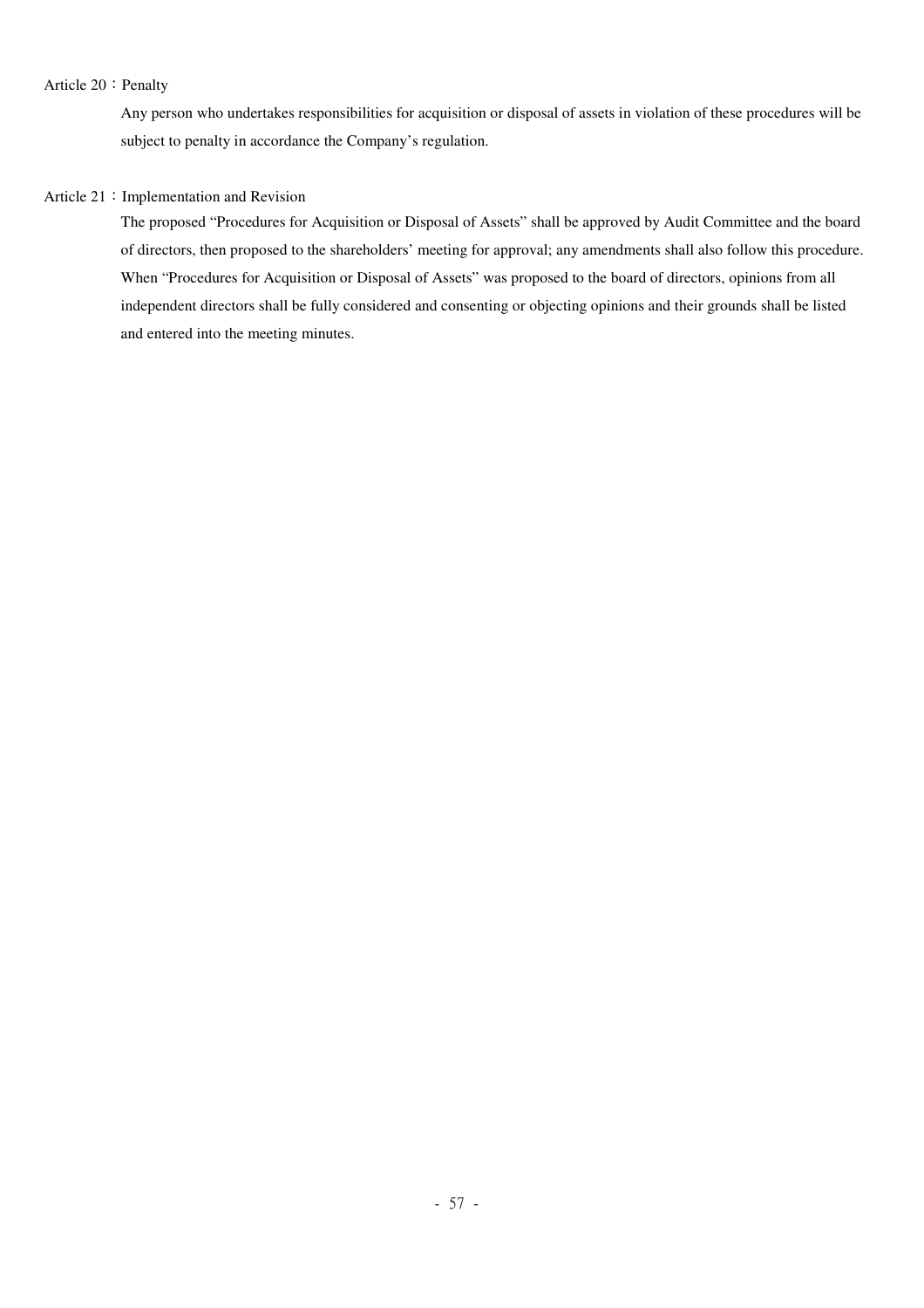# TRANSCEND INFORMATION INC. PROCEDURES FOR ELECTION OF DIRECTOR (Before amendment)

- Article  $1:$  The directors of this Company shall be elected in accordance with the rules specified herein. This Company's independent directors shall be elected by adopting the candidate nomination system specified in Article 192-1 of the Company Act.
- Article  $2:$  In the election of directors of this Company, each share shall have voting rights equivalent to the number of seats to be elected and such voting rights can be combined to vote for one person or divided to vote for several persons. The election of independent directors and non-independent directors shall be held together; provided, however, that the number of independent directors and non-independent directors elected shall be calculated separately.
- Article 3: The Board of Directors shall prepare ballots equivalent to the number of seats to be elected and note the number of voting rights to distribute to the attended shareholders.
- Article 4: Before the election, the Chairman shall appoint several persons each to check and record the ballots to carry out related duties.
- Article 5: In the election of directors of this Company, the ballot box used for voting shall be prepared by Board of Directors and checked in public by the person to check the ballots before voting.
- Article 6: If the candidate is a shareholder of this Company, voters shall fill in the "candidate" column the candidate's name and shareholder's number. If the candidate is not a shareholder of this Company, voters shall fill in the "candidate" column the candidate's name and the candidate's ID number. If the candidate is a government agency or a legal entity, the full name of the government agency or the legal entity or the name of their representative shall be filled in the column. When there are several representatives, the name of their representative must be filled in the column, respectively.
- Article  $7:$  Ballots shall be deemed void under the following conditions:
	- 1. Ballots not prepared in accordance with the rules;
	- 2. Blank ballots placed in the ballot box;
	- 3. Illegible writing or altered ballots;
	- 4. If the candidate is a shareholder of this Company, the name or shareholder's number of the candidate filled in the ballot inconsistent with the shareholders' register. If the candidate is not a shareholder of this Company, the name or ID number of the candidate filled in the ballot is incorrect;
	- 5. Ballots with other written characters or symbols in addition to candidate's name, shareholder's number (ID number) and the number of votes cast for the candidate;
	- 6. Ballots not filled in the candidate's name or shareholder's number (ID number);
	- 7. Two or more candidates filled in one ballot.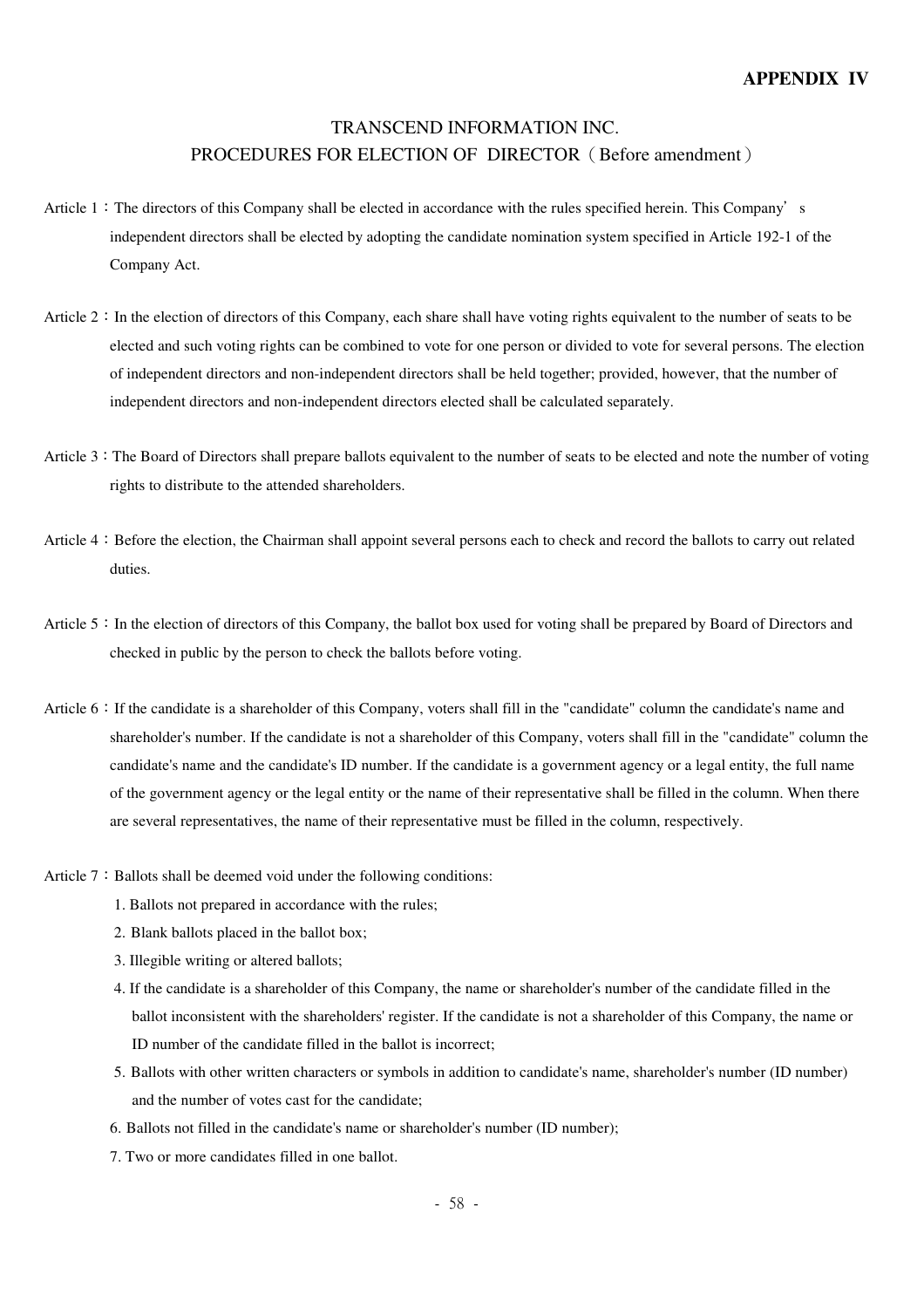- Article 8: In the election of directors equal to the number stated in the Article of Incorporation of this Company, candidates who acquire more votes sequentially should win the seats of directors. If two or more persons acquire the same number of votes and the number of such persons exceeds the specified seats available, such persons acquiring the same votes shall draw lots to decide who should win the seats available, and the Chairman shall draw lots on behalf of the candidate who is not present. If the director elected was checked that his/ her personal information is un-conformed or he/ she is not applied for related regulations, the position left vacant by such decision shall be filled by the candidate with the next highest number of votes in the original election.
- Article 9: The ballots should be calculated during the meeting right after the vote casting and the results of the election should be announced by the Chairman at the meeting.
- Article 10: This Company shall issue notifications to the directors elected.
- Article 11: Matters on which these Bylaws are silent shall be handled in accordance with the Articles of Incorporation of the Corporation, the Company Act, and applicable laws and regulations.
- Article 12: These Rules shall be effective from the date it is approved by the Shareholders' Meeting. The same applies in case of revision.